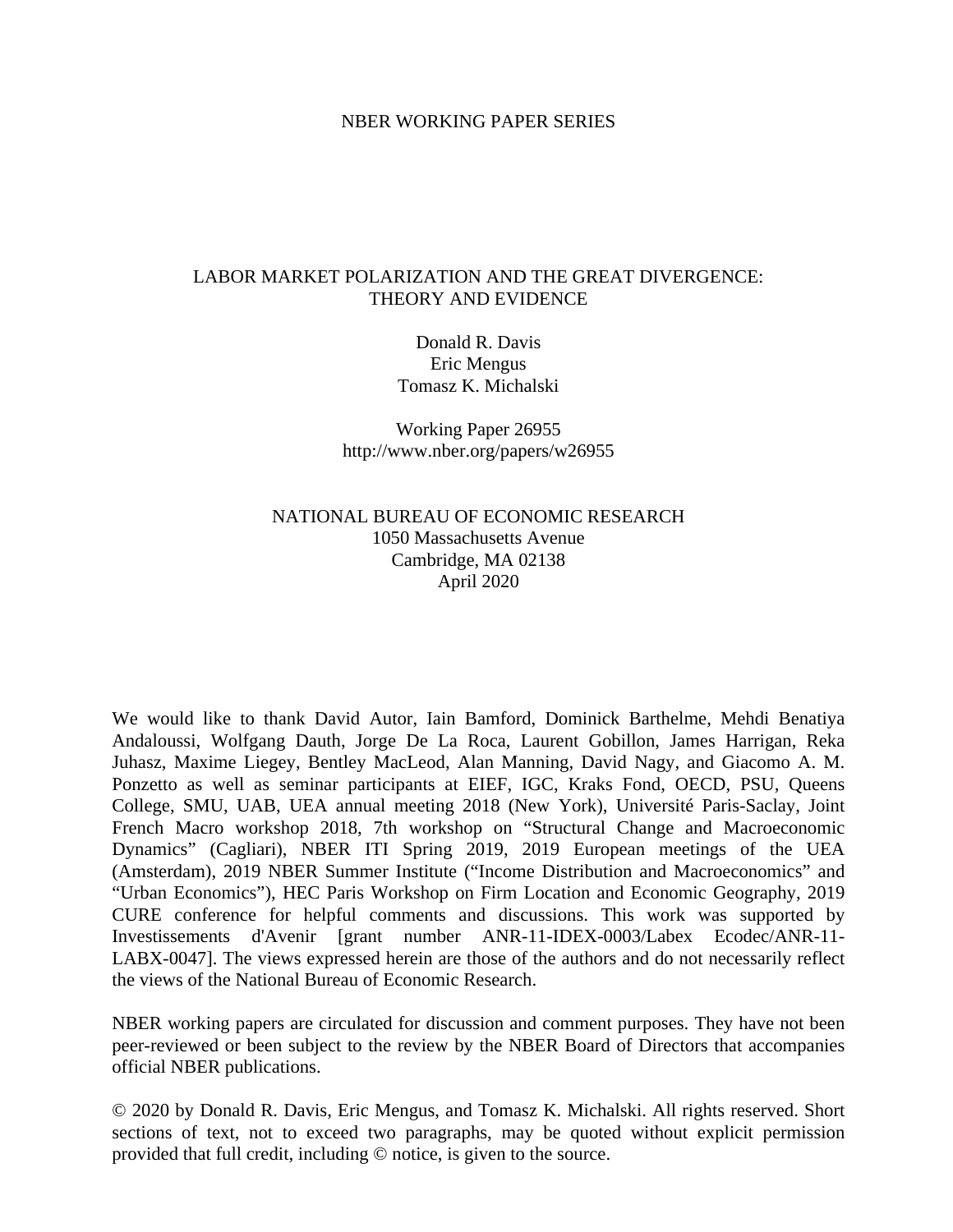Labor Market Polarization and the Great Divergence: Theory and Evidence Donald R. Davis, Eric Mengus, and Tomasz K. Michalski NBER Working Paper No. 26955 April 2020 JEL No. J21,R12,R13

#### **ABSTRACT**

In recent decades, middle-paid jobs have declined, replaced by a mix of high and low-paid jobs. This is labor market polarization. At the same time, initially skilled and typically larger cities have become even more skilled relative to initially less skilled and typically smaller cities. This is the great divergence. We develop a theory that links these two phenomena. We draw on existing models of polarization and heterogeneous labor in spatial equilibrium, adding to these a sharper interaction of individual-and city-level comparative advantage. We then confront the predictions of the theory with detailed data on occupational growth for a sample of 117 French cities. We find, consistent with our theory, that middle-paid jobs decline most sharply in larger cities; that these lost jobs are replaced two-to-one by high-paid jobs in the largest cities and two-to-one by low-paid jobs in the smallest cities; and that the lost middle-paid jobs are concentrated in an upper tier in the large cities and a lower tier in the smaller cities.

Donald R. Davis Department of Economics Columbia University 1004 International Affairs Building 420 West 118th St. New York, NY 10027 and NBER drd28@columbia.edu

Tomasz K. Michalski HEC Paris Economics and Decisions Sciences Department 1 rue de la Libération 78350 Jouy en Josas France michalski@hec.fr

Eric Mengus HEC Paris Economics and Decisions Sciences Department 1 rue de la Libération 78350 Jouy en Josas France mengus@hec.fr

An online appendix is available at http://www.nber.org/data-appendix/w26955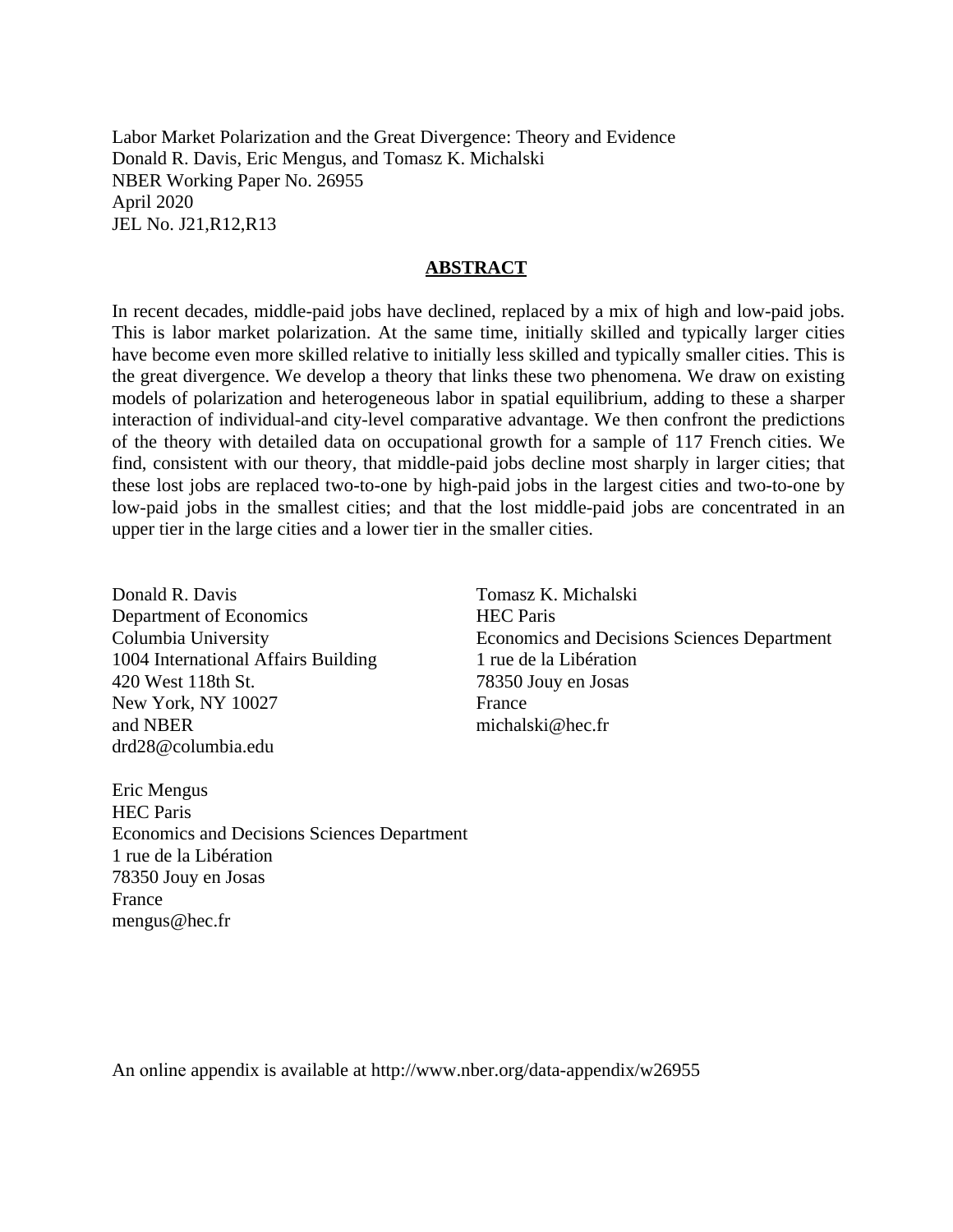# 1 Introduction

Two of the most important features of advanced labor markets in the past quarter century are labor market polarization and the great divergence. Labor market polarization concerns the growth of jobs in high- and low-paid categories and the decline of middle-paid jobs. The great divergence is an explicitly spatial theory about the growth of high skill jobs in initially skilled, typically larger cities relative to initially less skilled, typically smaller cities.

There is by now a vast literature on labor market polarization and an important, if smaller, literature related to the great divergence. Yet these literatures have essentially no contact in spite of describing the same labor markets over the same time period, each with some prominent spatial dimension. The literature on the great divergence by and large proceeds in frameworks that cannot accommodate labor market polarization. The literature on labor market polarization has an explicit if simplified spatial structure capable of addressing the question of the great divergence, but has not made this aspect of local labor markets a focus. And the most prominent spatial prediction of the labor market polarization literature, which links the decline of one class of middle-paid jobs to the initial exposure to those jobs, is not robust to considering the broader decline of middle-paid jobs, arguably the larger project at hand.

This paper addresses, in theory and data, how to understand labor market polarization and the great divergence in a common framework. This unification highlights features of the experience that would not be obvious considering either in isolation. We build on key features of the [Autor](#page-41-0) [and Dorn](#page-41-0) [\(2013\)](#page-41-0) model that are well-suited to consider shocks from offshoring and routinization. We insert these into a modified [Davis and Dingel](#page-42-0) [\(2020\)](#page-42-0) continuum-of-skills, spatial equilibrium model. Together these yield key predictions regarding the evolution of labor markets across cities of different sizes in response to an offshoring or routinization shock. Importantly these predictions include both labor market polarization in all cities as well as a great divergence across cities.

We examine these theoretical predictions for a set of 117 French cities over the period 1994- 2015. In simple form, our results identify two Frances. Labor market polarization is ubiquitous but divergent. In the France of large cities, the loss of middle paid jobs is sharper, but these middle-paid jobs are primarily replaced by high-paid jobs. In the France of small cities, the loss of middle-paid jobs is strong if more moderate, and the middle-paid jobs are primarily replaced by low-paid jobs.

In sum, there are a number of novel contributions. This is the first paper to provide a common theoretical framework for understanding both labor market polarization and the great divergence. As such, it is also the first to explain the great divergence without relying specifically on some form of skill-biased technical change as the driving force. Our theory predicts that labor market polarization will occur both in the aggregate and in all cities, but that it will manifest differently in large and small cities. Under the specified conditions, our theory predicts that large cities will experience a sharper decline in middle-paid jobs, that these job losses will be concentrated in an upper tier of the middle-paid jobs, and that they will be primarily replaced by high-paid jobs. By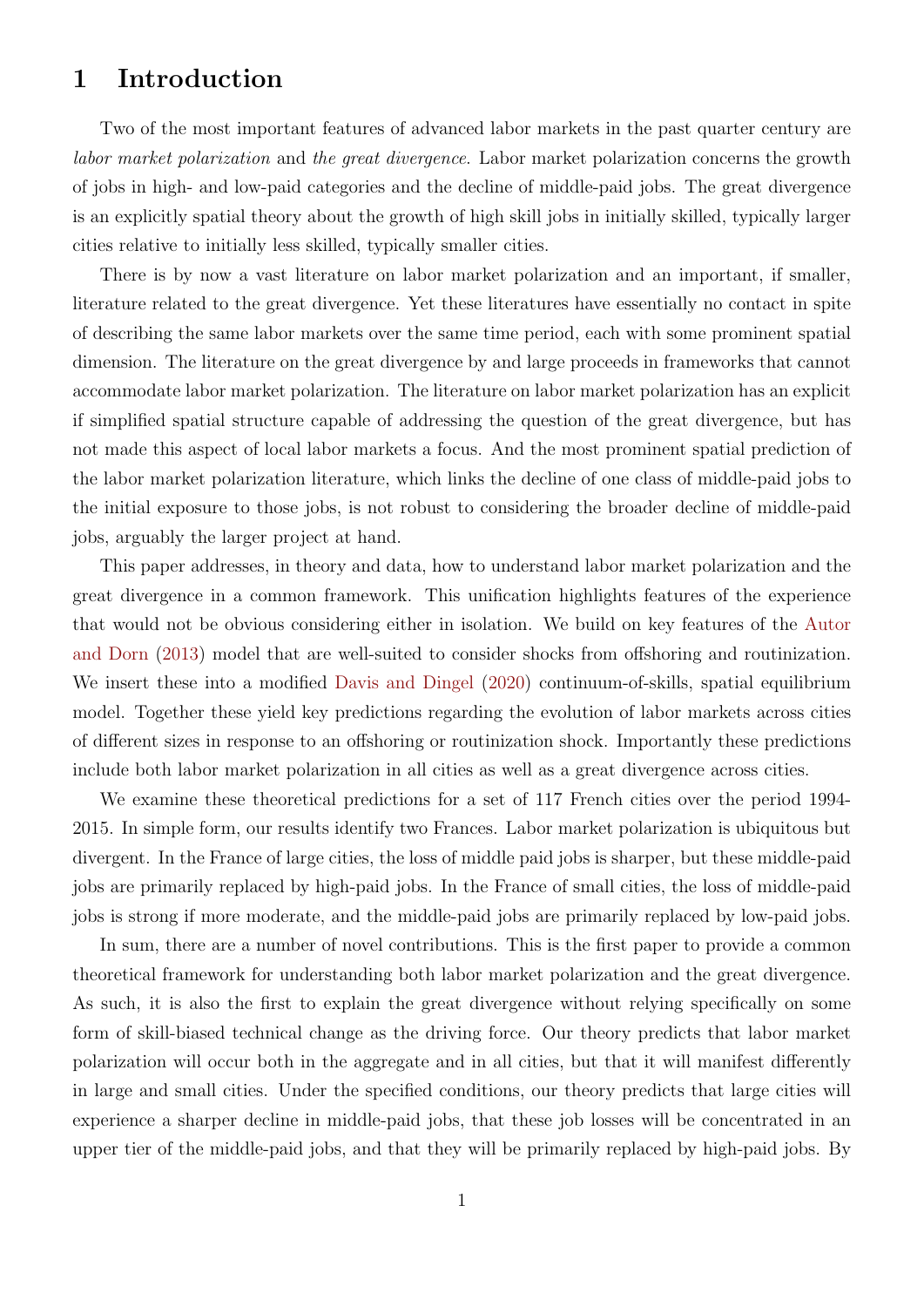contrast, in smaller cities, there will be a more modest decline of middle-paid jobs, these job losses will be relatively concentrated in the lower tier of middle-paid jobs, and the lost middle-paid jobs will be replaced to a greater extent by low-paid jobs. Our empirical work provides strong support for many predictions of our theory. These include not only the motivating aggregate targets such as labor market polarization and the great divergence, but also more novel predictions about the contrasting experience across cities of different size. The results also provide caution about the use of measures of local exposure to middle-paid jobs as also indicating vulnerability to loss of these jobs, which is true for a class of middle-paid jobs but not for middle-paid jobs as a whole.

#### 1.1 Polarization, Divergence, and Skills: An Analytic Framework

Our model examines the consequences of offshoring and routinization shocks in a system of cities model in full spatial equilibrium across sectors and locations. As such, the model focuses on long run adjustment to shocks rather than transitional dynamics. Workers of heterogeneous productivity choose a sector of production, a city, and a location within the city. The model features a continuum of worker types and three intermediate productive sectors of employment. Productivity differences exist across both workers and cities. Higher skill workers have an absolute productivity advantage within any sector and the strength of this advantage is greater in higher-paid sectors. We provide a simple specification of these advantages that makes productivity increasing in skill in all sectors, but in a concave way in low-paid sectors; linear in middle-paid sectors; and sufficiently convex in highpaid sectors. This is of particular consequence when we consider the translation of common shocks to jobs gained and lost in different sectors across cities of different sizes. In addition to absolute advantages of higher skill workers within each sector, these advantages are log-supermodular, so that the relative productivity advantage of high skill workers is stronger in higher-paid sectors.

Our baseline model focuses on a case with two cities with heterogeneous productivity. One city has higher productivity in each sector of employment and comparative advantage in highrelative to middle-, and middle- relative to low-paid sectors. The cities will in equilibrium have overlapping skill distributions as an interval of workers will be willing to trade off the advantages of residence in a more productive city against occupying a less productive location within that city. The equilibrium features a log-supermodular distribution of skills across cities, so that the more productive and in equilibrium larger city has relatively more of higher skilled workers. Within each city, comparative advantage across workers insures an ordering across workers so that the lowest skill workers are in the low-paid sector, a middle interval of skills in the middle-paid sector, and only the highest skill workers in the high-paid sector. Productivity advantages across cities insures that there is a strict ordering of the cutoffs in sectoral allocations of skills. The boundary worker between high and middle-paid sectors will be of lower skill in the larger, more productive city as these advantages compensate for the lower worker-level comparative advantage in the high-paid sector. Likewise, the boundary worker between middle and low-paid sectors is lower in the larger,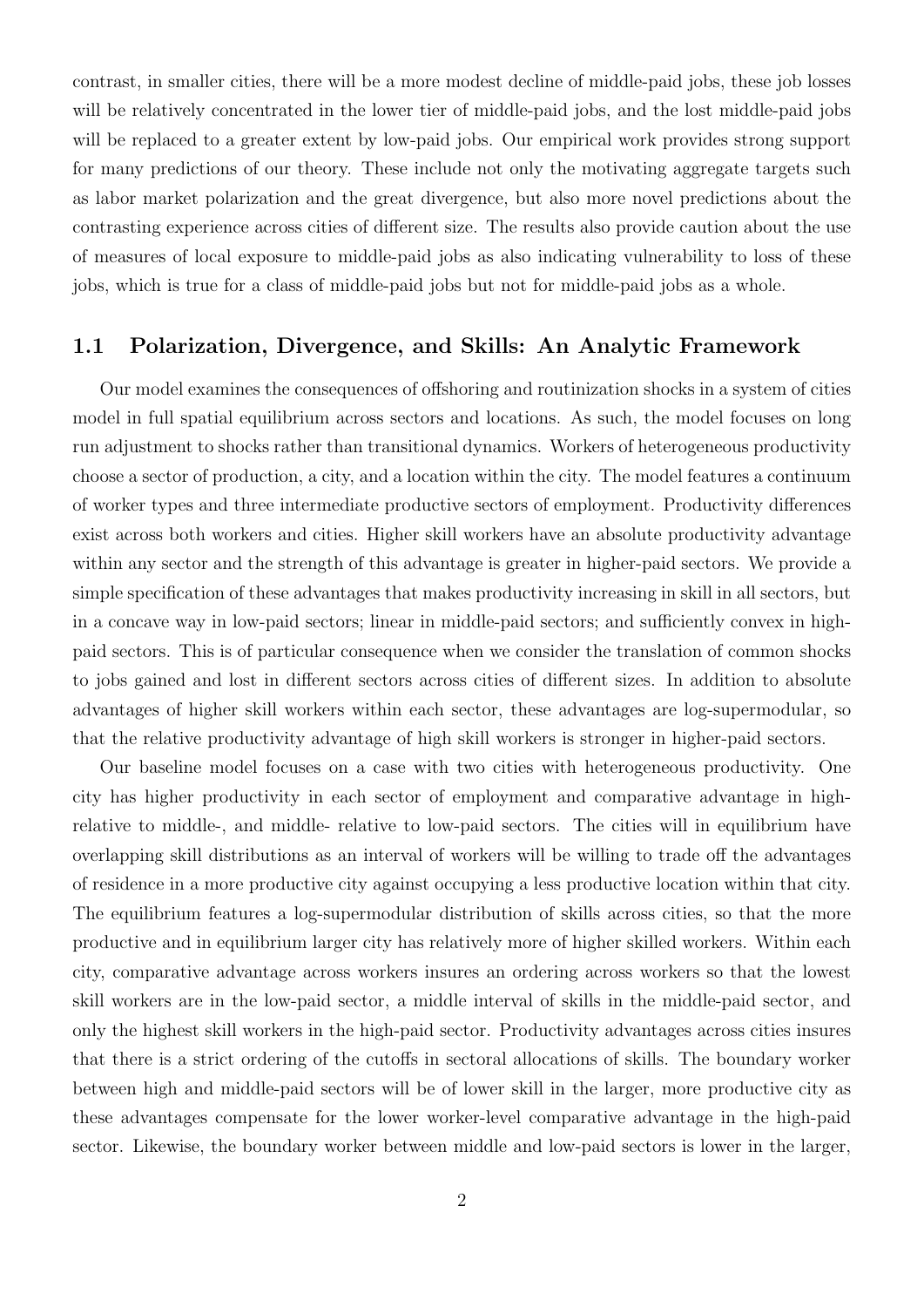more productive city, and for the same reason.

Final goods are assembled CES from the high- and low-paid intermediates and a composite of the middle-paid intermediate and a purchased intermediate that can alternately be considered as an imported intermediate or a fully-depreciating capital good produced from the final good. Importantly, the purchased intermediate is a relative substitute for the middle-paid intermediate and a relative complement for the high and low-paid intermediates.

We have five principal theoretical results, two in the cross section and three in comparative statics. The first shows that when the strength of city-level comparative advantage of the large, productive city in the high relative to middle-paid sector is sufficiently strong, then the fraction of employment of the large city in the middle-paid sector will be smaller than in the small city. This matters because local exposure to sectors has had a prominent role in discussions of the corresponding impact of shocks. The second provides technical conditions on the distribution of location types within cities that leads the distribution of skills across cities to be log-supermodular.

The next three results consider the consequences of a drop in the price of the purchased intermediate, which consistent with the literature can equivalently be thought of as an offshoring or a routinization shock. The first key comparative static is that labor market polarization will take place both in the aggregate and in each city. The second key comparative static result concerns comparisons of job adjustments by sector in the large versus small cities. Given sufficiently strong comparative advantage of the large city in the high relative to the middle-paid sector, (i) the percentage point decline in middle-paid jobs will be larger in the large city; (ii) the percentage point growth in high-paid jobs will be greater in the large city; and (iii) the percentage point growth in low-paid jobs will be smaller in the large city. The third key comparative static concerns which middle wage jobs are vulnerable in the large versus small city. In the large city the strong loss of middle wage jobs will be among the higher-middle-paid jobs and vice versa in the small city.

An interesting feature of the model is that the strength of city-level comparative advantage matters for both levels and comparative statics results. Of these, perhaps less surprising is that the strength of comparative advantage of the large relative to the small city in high relative to middle-paid sectors matters for the relative shares of jobs in the middle-paid sector. To understand the connection between this comparative advantage restriction and the comparative statics results requires a few steps. The first step is that, due to this city-level comparative advantage, in the large relative to the small city the skill cutoff between sectors will at both margins be lower in the large city than the small. The second step relies on the individual level patterns of absolute advantage, which is concave, linear, and convex as we move from low to middle to high-paid sectors. It is then the interaction of these features that yields that adjustment to a common shock will be stronger in the high-paid jobs in the large city and in the low-paid jobs in the small city. Intuitively, faced with a common price shock, the larger city is in a more elastic region at the boundary of high and middle-paid jobs and the reverse at the boundary of middle and low-paid jobs.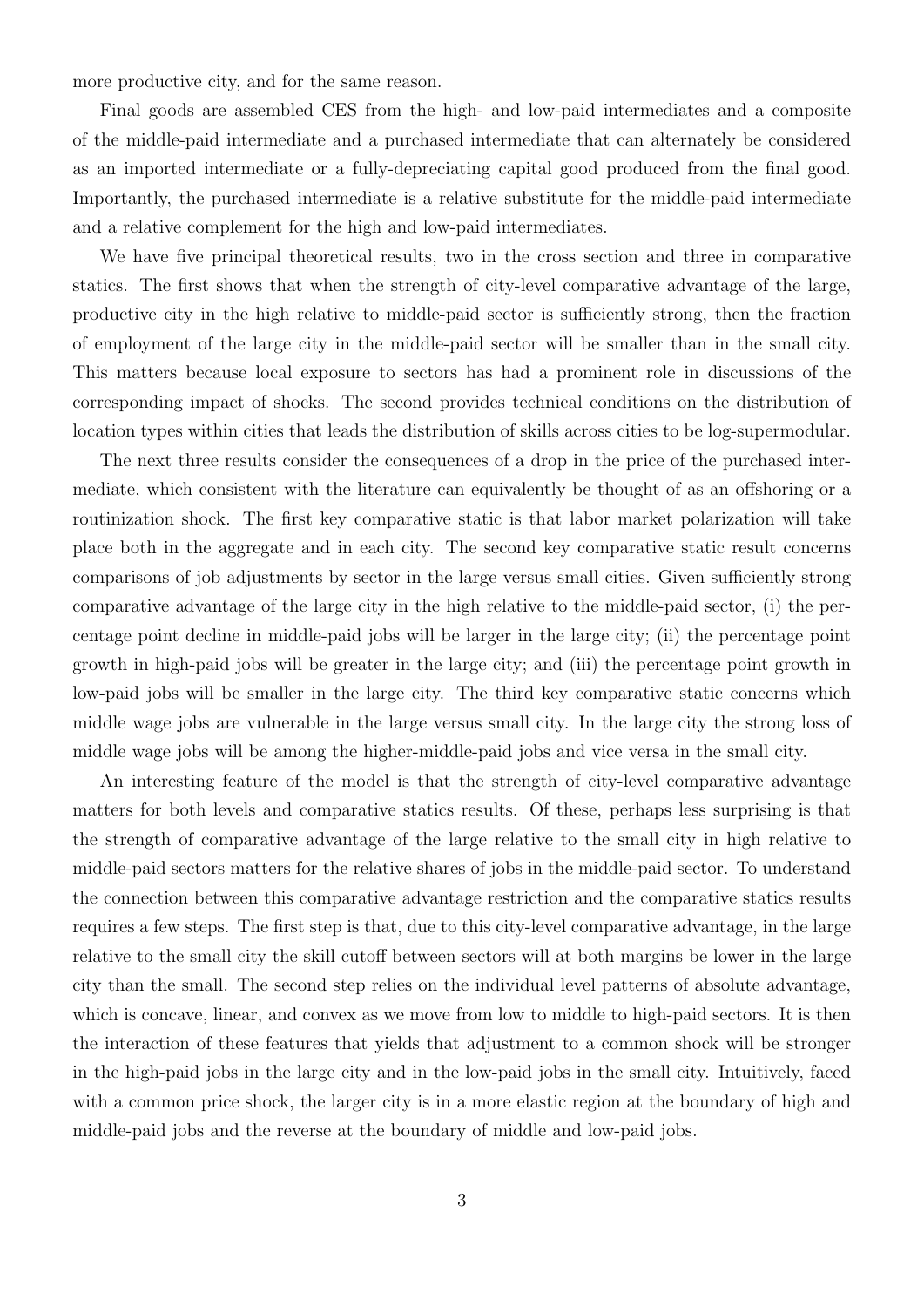In the context of the model, labor market polarization in the aggregate and in each city is dealt with directly by the first comparative static result. The great divergence in the model comes from combining our cross sectional result on log-supermodularity, so that the larger city initially is relatively specialized in the high-paid sector, with our comparative static result that this same city will see the largest percentage point gains in high-paid jobs. Finally, it is worth noting that under the conditions specified, and in contrast to much discussion in the literature, we also provide conditions under which the greatest total loss in middle-paid jobs will be in the large city that is initially less exposed to these jobs.

### 1.2 Setting and Key Empirical Findings

We examine the predictions of our theory based on observations from French cities for the period 1994-2015. Plant-level observations on occupations, wages, and individual characteristics are aggregated from the commune to the city level, corresponding to the demands of the theory. To the extent possible, we rely on approaches from prior work to categorize occupations as low-, middle- , or high-paid and to characterize the degree to which occupations are offshorable or routinizable. We consider the 117 French cities with population above 50,000 and study these individually and grouped by size.

Our empirics provide considerable support for the theoretical predictions of our model. As model validation, we find that the distribution of skills across cities of different sizes in France is consistent with log-supermodularity. Furthermore, large cities have a larger share of high-paid jobs and a smaller share of middle and low-paid jobs. Labor market polarization occurs both in the aggregate and in cities across the size distribution. In the period considered, the percentage point loss of middle-paid jobs was greater in large cities, this by a factor of roughly two in the largest relative to the smallest cities. The increase in jobs that replaced these middle-paid occupations was stronger in high-paid relative to low-paid jobs in the large relative to the small cities. In the largest cities, this was roughly two high-paid jobs for each low-paid job, and the reverse in small cities. Consistent with the great divergence, it was the large cities, already most specialized in high-paid jobs, that had the largest rise in high-paid jobs in the study period. Initial exposure to middle-paid jobs was not a good predictor of the loss of middle-paid jobs, since the large cities started the period with the lowest exposure to these jobs yet also had the largest percentage point decline there. It is true that exposure to the most routinizable and offshorable jobs was a good predictor of the loss specifically of those jobs. However exposure to these jobs was not a good predictor of the aggregate loss of middle-paid jobs. The greater loss of middle-paid jobs in large cities, consistent with our theory, corresponded principally to the loss of upper-tier middle-paid jobs in those cities.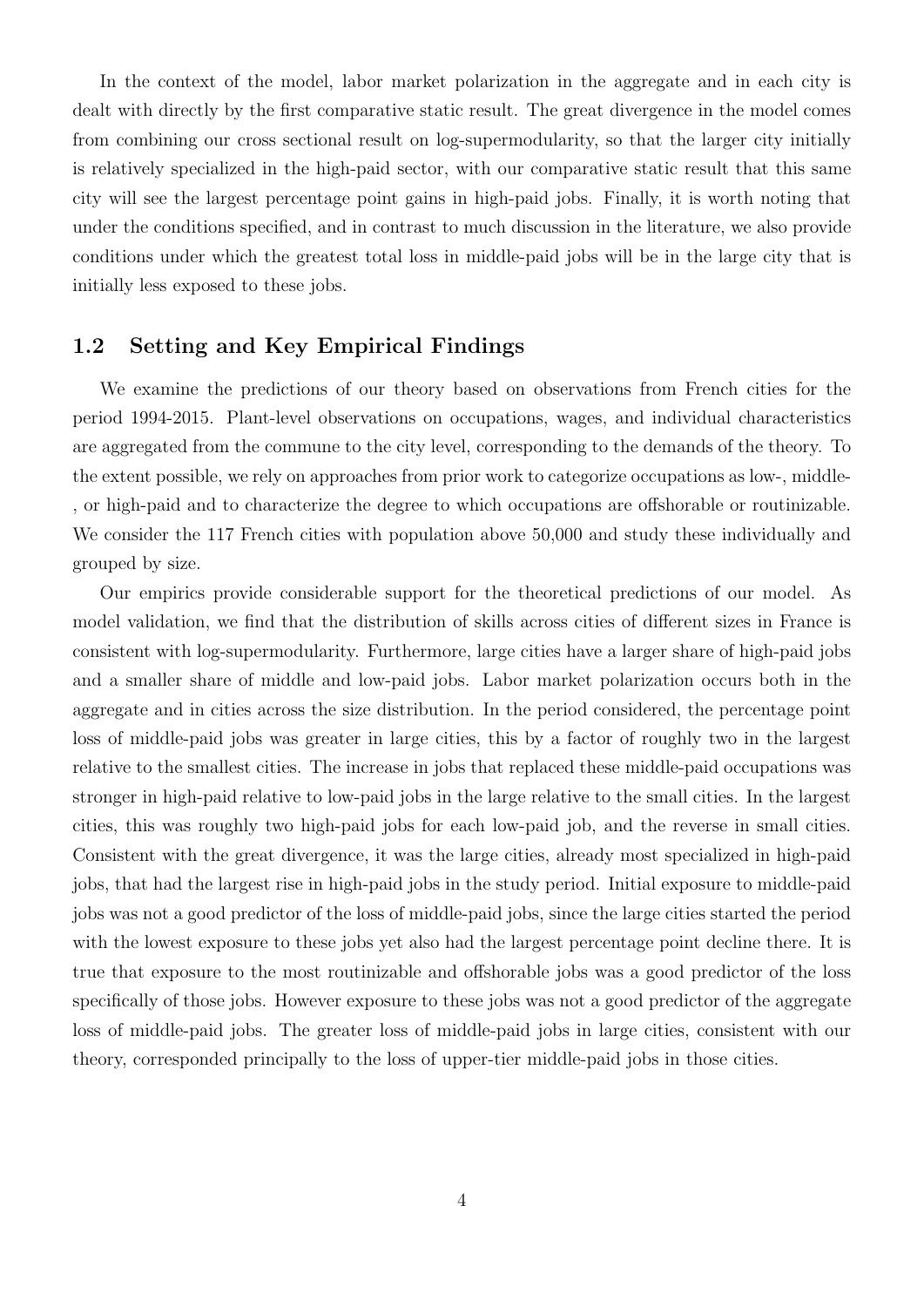#### 1.3 Related Literature

Our work builds on a number of literatures. Labor market polarization is documented in the United States in [Acemoglu](#page-41-1) [\(1999\)](#page-41-1), [Autor et al.](#page-41-2) [\(2006\)](#page-41-2), and [Autor and Dorn](#page-41-0) [\(2013\)](#page-41-0); and in European countries in [Goos and Manning](#page-43-0) [\(2007\)](#page-43-0) and [Goos et al.](#page-42-1) [\(2009\)](#page-42-1). [Acemoglu and Autor](#page-41-3) [\(2011,](#page-41-3) [2012\)](#page-41-4) provide an extended discussion of why recent periods should be investigated in frameworks consistent with labor market polarization. [Autor and Dorn](#page-41-0) [\(2013\)](#page-41-0) provide a canonical model incorporating what can be thought of as routinization or offshoring shocks. [Cortes](#page-41-5) [\(2016\)](#page-41-5) introduces a continuum of labor types mobile across tasks, so is able to accommodate polarization at both the high and low ends, as well as to provide a rich model of the variability of wage shocks among those who remain in their initial task versus changes in tasks both up and down.

An important literature has explored spatial dimensions of labor market polarization via the impact of shocks on local labor markets. Prominent examples include [Autor et al.](#page-41-6) [\(2013\)](#page-41-6) and [Ace](#page-41-7)[moglu and Restrepo](#page-41-7) [\(forthcoming\)](#page-41-7). These papers have focused on relating job loss to the *exposure* of these local labor markets to the most offshorable or routinizable occupations, or alternatively to robots. In his recent Ely lecture, [Autor](#page-41-8) [\(2019\)](#page-41-8) explores empirically how some impacts of labor market polarization have varied across areas of different densities in the United States.

The term "great divergence" was first applied to cities by [Moretti](#page-43-1) [\(2012\)](#page-43-1) and has been closely linked to models of skill-biased technical change. The roots of this literature may be found in a seminal paper by [Katz and Murphy](#page-43-2) [\(1992\)](#page-43-2) and receives its fullest treatment in [Goldin and Katz](#page-42-2) [\(2009\)](#page-42-2). These works focus on what they term the race between technology and education. In these settings, there is ongoing skill-biased technical change. In periods in which the relative supply of skills rises sufficiently rapidly, the matching of relative demand and supply shocks leaves the skill premium unaffected. When skill-biased technical change outpaces the rise in the relative supply of skill, the skill premium rises. Important contributions to research on the great divergence have included [Diamond](#page-42-3) [\(2016\)](#page-42-3), [Eckert](#page-42-4) [\(2019\)](#page-42-4), [Ganong and Shoag](#page-42-5) [\(2017\)](#page-42-5), [Giannone](#page-42-6) [\(2017\)](#page-42-6) and [Cerina](#page-41-9) [et al.](#page-41-9) [\(2019\)](#page-41-9). [Harrigan et al.](#page-43-3) [\(2018\)](#page-43-3) examine the role of Hicks neutral and skill-biased technical change on the level and composition of jobs at French firms for the period 2009-2013.

Our work is also related to a literature on heterogeneous labor and firms in spatial equilibrium across a system of cities. This includes [Behrens et al.](#page-41-10) [\(2014\)](#page-41-10), [Davis and Dingel](#page-42-7) [\(2019,](#page-42-7) [2020\)](#page-42-0), and [Gaubert](#page-42-8) [\(2018\)](#page-42-8). Some of these also build on [Costinot](#page-42-9) [\(2009\)](#page-42-9) and [Costinot and Vogel](#page-42-10) [\(2010\)](#page-42-10).

Our work here draws on various facets of these literatures. In order to link up to the labor market polarization literature, we go beyond a skilled-unskilled labor dichotomy. We focus on a setting with three key tasks and a continuum of labor, where routinization and offshoring activities substitute for middle-paid labor and complement low- and high-paid labor. This also allows us to have polarization at both high and low skill ends, and in our setting with many cities also to have polarization both in the aggregate and in all locations. Since we are focused on long run equilibria rather than transitional dynamics, we allow all skills to choose a location and a sector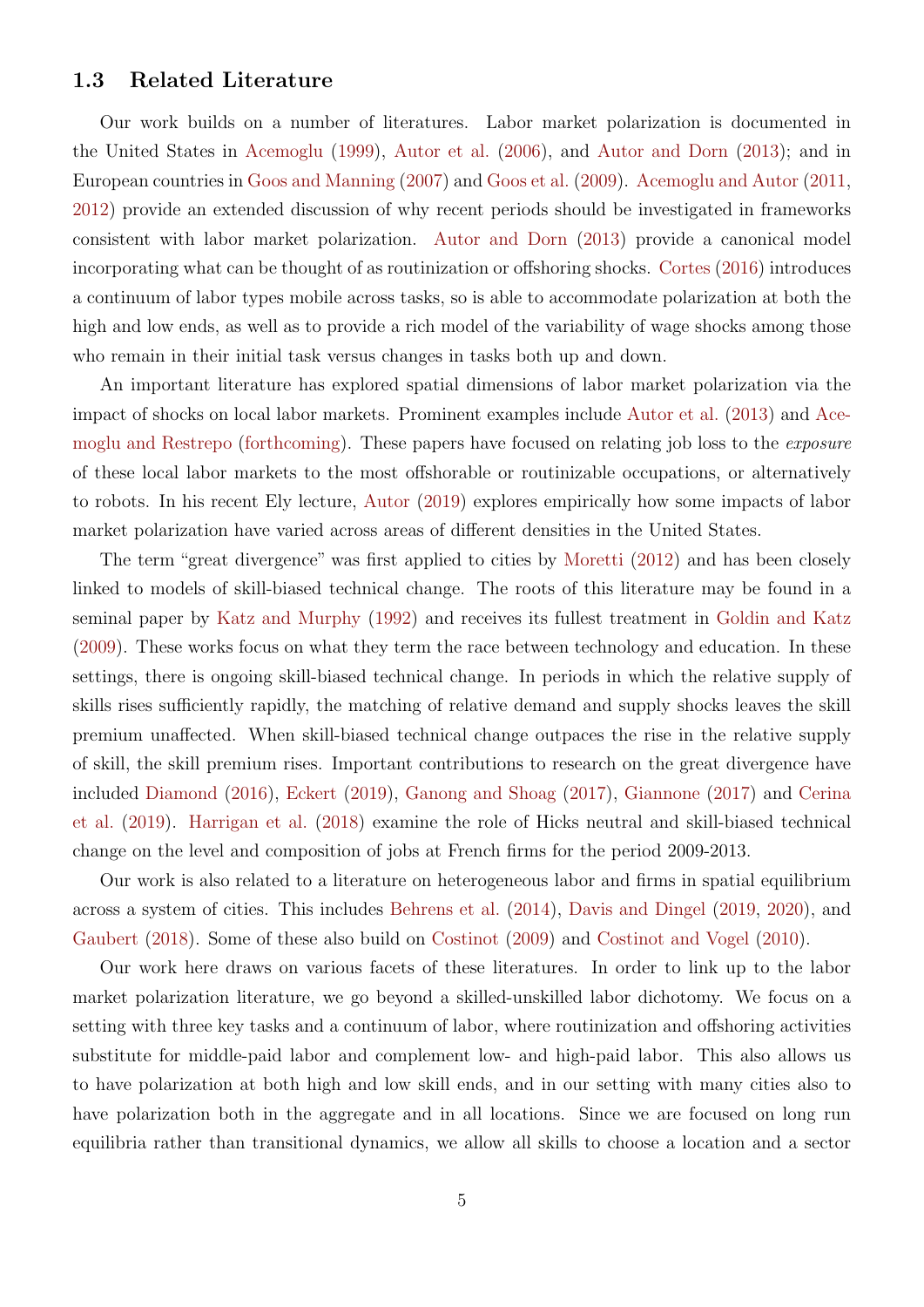without frictions. We focus on the important concept of local exposure to the posited shocks, considering both in theory and data whether this provides a robust indication of vulnerability to these shocks. Our framework seeks to unify the literatures on labor market polarization and the great divergence, so relies on the routinization and offshoring shocks in the former rather than the skill-biased technical change shocks common in the latter. In doing so, our paper focuses on how the polarization shocks translate into different evolutions in large and small cities. Relative to the prior literature on heterogeneous labor in spatial equilibrium, we simplify in some dimensions and enrich in others. Where the prior literature focused on conditions for symmetry breaking, we take these as given in our baseline model to focus on new elements. We also emphasize the role not only of individual- but also city-level relative productivities across tasks. All of these considerations allow us to formulate hypotheses at the aggregate and city levels that we take to data.

Section [2](#page-7-0) of our paper develops our theoretical framework. Section [3](#page-23-0) describes our data. Section [4](#page-28-0) examines key cross-sectional features of the data. Section [5](#page-30-0) considers labor market polarization both in the aggregate and within individual and groups of cities. Section [6](#page-34-0) examines the link between initial exposure to sectors and shocks to those sectors. Section [7](#page-38-0) concludes.

## <span id="page-7-0"></span>2 Theory

In this section, we build a model integrating the core framework of job polarization in [Autor and](#page-41-0) [Dorn](#page-41-0) [\(2013\)](#page-41-0) with the system of cities model of [Davis and Dingel](#page-42-0) [\(2020\)](#page-42-0).<sup>[1](#page-7-1)</sup> The resulting equilibrium matches key features of the data. First of all, it predicts a log-supermodular distribution of skills across cities. Second, when the price of capital or offshored tasks decreases, polarization of the job market occurs both in the aggregate and in each city. Furthermore, we provide conditions under which the labor market polarization is stronger (a magnitude effect) and biased in favor of high-paid jobs in the large city (*a reallocation effect*) despite an initially lower share of exposure to middle-paid jobs. The key condition is that skills matter sufficiently more in high-paid occupations and that the comparative advantage of high-paid workers in the large city is sufficiently strong.

### 2.1 The environment

Let us consider an economy populated by households that provide heterogenous labor, consume, and decide where to live and work. Households consume housing services and a final good that is produced using labor and a capital/offshoring good. To produce non-degenerate distributions for skills and sectors across cities, we allow for different locations in each city so that households with the same skill can be indifferent between a better location in the small/less productive city or a

<span id="page-7-1"></span><sup>&</sup>lt;sup>1</sup>The model features a long run full spatial equilibrium in which all workers freely choose a sector of production and a location. We thus look at comparative steady states rather than transition dynamics, which is beyond the scope of this paper.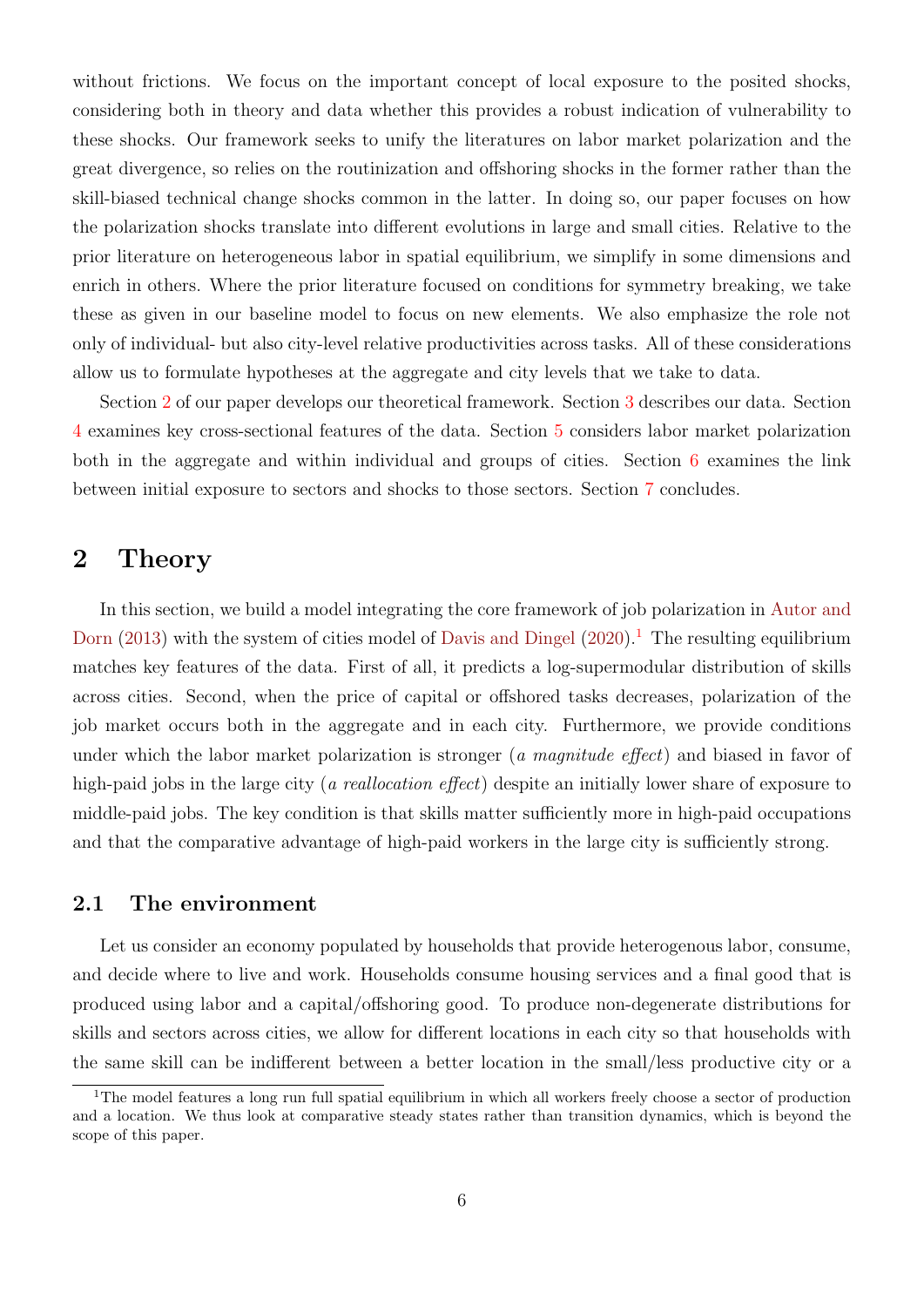worse location in the large/more productive city.

### **Locations.** The set of cities is  $c \in \{1, 2\}$  $c \in \{1, 2\}$  $c \in \{1, 2\}$ .

In each city, there is a continuum of locations  $\tau \in [0,\infty)$ .  $\tau$  denotes the distance from an ideal location inside a city. This can be interpreted in a variety of ways, including as commuting distance to a central business district, or as remoteness from the core of a productive cluster with positive but spatially decaying spillovers. As will become clear, having multiple locations within a city allows us to introduce a trade-off between living in a better location in a smaller and less productive city or in a worse location in a larger and more productive city.<sup>[3](#page-8-1)</sup>

In each city c, we assume that the supply of locations  $\{t | t \leq \tau\}$  is  $S(\tau)$  with  $S(0) = 0$ ,  $S(.)$ strictly increasing and twice continuously differentiable.

Households. Households consume a single final good and 1 unit of housing.

Each household inelastically provides 1 unit of labor. Households have different skills that we denote by  $\omega$ .  $\omega$  is distributed on  $[\omega, \overline{\omega}]$  with a pdf  $n(.)$  and  $\underline{\omega} \geq 1$ .

They freely choose where they live (the city c and the internal location  $\tau \geq 0$ ). We denote the rental price of location  $(c, \tau)$  by  $r(c, \tau)$ . We use the price of the final good as the numeraire and we normalize the price of unoccupied locations to 0 so that  $r(c, \tau) \geq 0$ . Locations are owned by absentee landlords who spend their rental income on the final good.

Households can also decide in which sector  $\sigma$  they work. Finally, we denote by  $f(\omega, \sigma, c, \tau)$  the endogenous pdf of the distribution of households  $\omega$  across sectors  $\sigma$  and locations  $f(c, \tau)$ .

Production. Production in this economy involves different sectors: final goods are produced out of intermediate goods  $\{h, m, l, Z\}$ . Goods  $\{h, m, l\}$  are produced with labor and the capital/offshoring intermediate good  $Z$  is produced with, or traded for, the final good. All goods are traded with zero transportation costs except non-traded housing.

Final goods. The final good is produced by a continuum of identical competitive firms. To produce, they use intermediate goods  $\{h, m, l\}$  as well as Z.

The production function of the representative firm is:

$$
Q = \left( a(h)q(h)^{\gamma} + \left( a(m)q(m)^{\frac{1}{\theta}} + a(z)Z^{\frac{1}{\theta}} \right)^{\gamma \theta} + a(l)q(l)^{\gamma} \right)^{1/\gamma}
$$
(1)

where  $q(j)$  and  $p(j)$ ,  $j \in \{h, m, l\}$ , are the quantity and the price of intermediate good j,  $p_z$  is the price of capital and/or an offshoring intermediate input with the rest being technological parameters

<span id="page-8-1"></span><span id="page-8-0"></span><sup>&</sup>lt;sup>2</sup>We extend our framework to N cities in the Online Appendix B.2.

<sup>3</sup>As this will be clearer, locations within a city differ in terms of workers' productivity. Our model is homeomorphic to one where locations would differ in terms of commuting costs. For further interpretations of the location  $\tau$  and the connection with other models of cities in the literature, see [Davis and Dingel](#page-42-0) [\(2020\)](#page-42-0).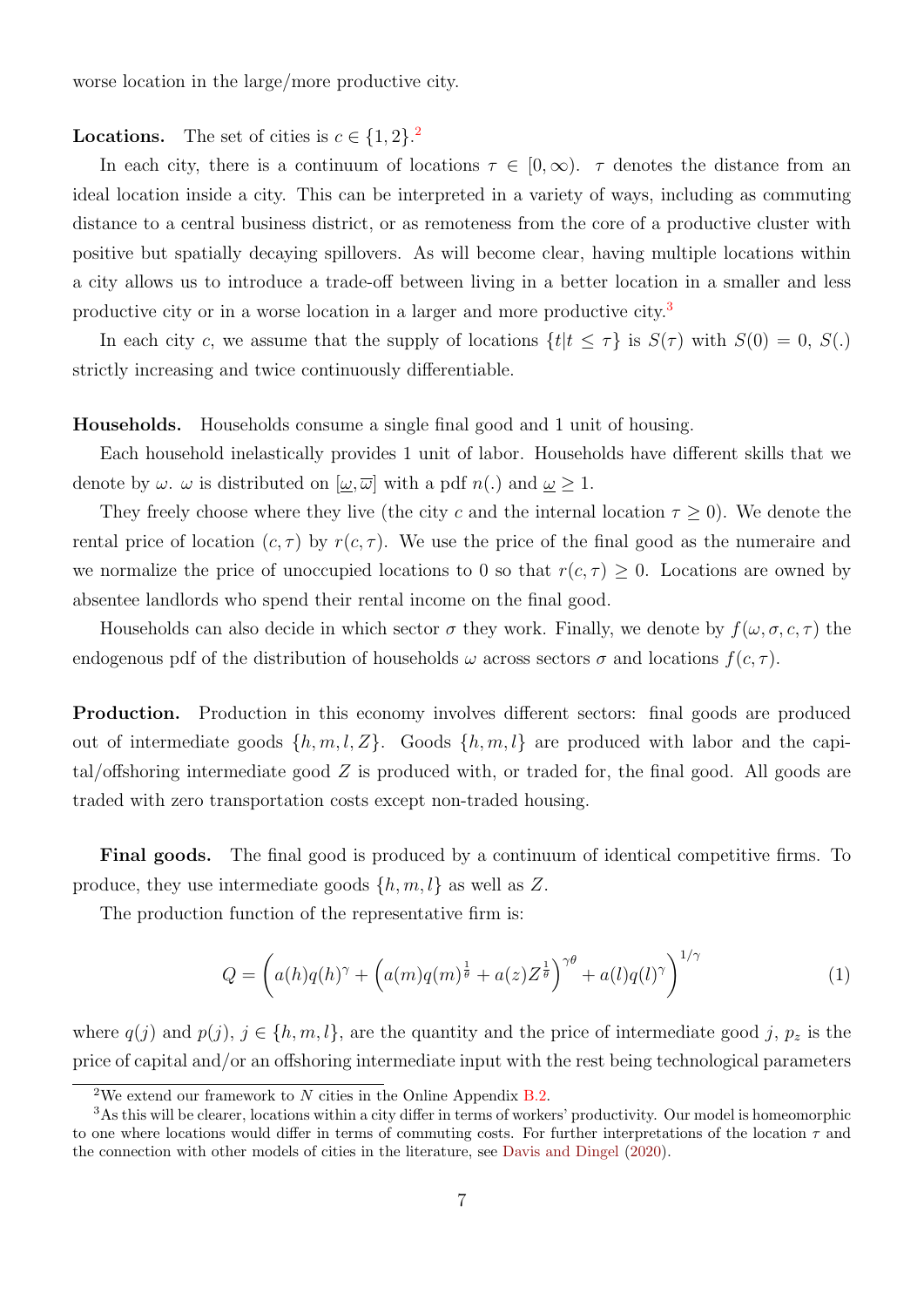that we assume to be fixed. As in [Autor and Dorn](#page-41-0) [\(2013\)](#page-41-0), we assume that capital/offshoring goods are relative substitutes with intermediate goods produced by the middle-paid sector  $(m)$  but they are relative complements with the the intermediate goods produced by the high-paid sector  $(h)$ , that is  $\gamma < \theta$ . In contrast with [Autor and Dorn](#page-41-0) [\(2013\)](#page-41-0), there is only one production function in the aggregate and no local ones: this implies that there are no local complementarities either through production or demand between the low-paid sector and the rest of the economy of the city. Yet the demand for the low-paid sector input  $(l)$  can increase due to its complementarity with the other input at the aggregate level. Finally, note that we assume without loss of generality that the elasticity of substitution is the same for the low-  $(l)$  and the high-paid  $(h)$  sectors.<sup>[4](#page-9-0)</sup>

As we are using the final good as numeraire, the profits of the representative firms can be written as:

$$
\Pi = Q - p(h)q(h) - p(m)q(m) - p(l)q(l) - p_z Z \tag{2}
$$

**Intermediate goods.** The intermediate goods  $\{h, m, l\}$  are produced with a constant returns to scale technology using only labor. There is one sector to produce each of the  $\{h, m, l\}$  goods. Consistently, we label sectors by  $\sigma \in \{h, m, l\}$  where h stands for high paid, m for middle paid and l for low paid.

Each individual with skill  $\omega$ , living in city c and in a location  $\tau$  has a productivity:

$$
H(\omega, \sigma, c)T(\tau) \tag{3}
$$

On this productivity, we make the following assumptions. First,  $T(.)$  is a decreasing function identifying the cost in productivity of being remote from the most productive location in a city. Second,  $H(\omega, \sigma, c)$  is log-supermodular in  $(\omega, \sigma)$  and  $H(., \sigma, c)$  is increasing. As a result of logsupermodularity in  $(\omega, \sigma)$ ,  $H(\omega, m, c)/H(\omega, l, c)$  and  $H(\omega, h, c)/H(\omega, m, c)$  are increasing functions of  $\omega$ . On top of this assumption, we assume that H is such that skills matter much more for the highpaid occupation than for any other sectors. This amounts to assuming that  $H(\omega, h, c)/H(\omega, m, c)$ is sufficiently more convex than  $H(\omega, m, c)/H(\omega, l, c)$ . To capture this idea simply, we assume that H has the following functional form:

Assumption 1 (Functional form of productivity). In city c, the productivity of an agent with

<span id="page-9-0"></span><sup>4</sup>This assumption implies no loss of generality as our results can be extended to any situation where a decline in the price of the capital goods leads to an increase in the relative low- and high-paid sectors' inputs  $p(l)/p(m)$  and  $p(h)/p(m)$ . As we detail later, our model also contrasts with [Autor and Dorn](#page-41-0) [\(2013\)](#page-41-0) ,as we eliminate immobility across locations, for unskilled labor, or sectors, for skilled labor.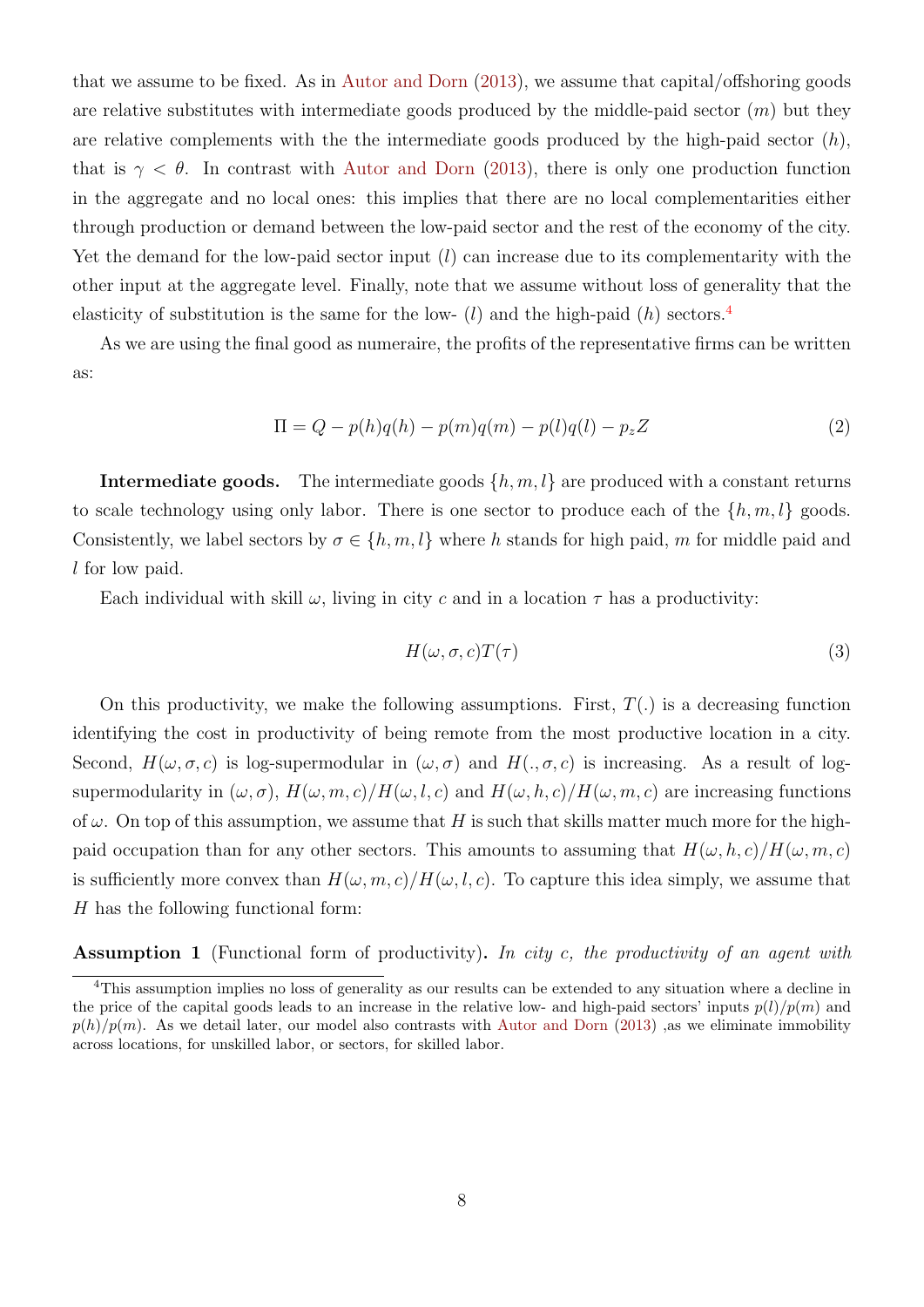productivity  $\omega$  where  $1 \leq \omega \leq \omega \leq \overline{\omega}$  is:

$$
H(\omega, l, c) = A(l, c)\omega^{\phi} \text{ with } \phi \in (0, 1),
$$
  

$$
H(\omega, m, c) = A(m, c)\omega,
$$
  

$$
H(\omega, h, c) = A(h, c)e^{\eta\omega} \text{ with } \eta = 1/\underline{\omega}.
$$

To provide more intuition on this functional form, we plot in Figure [1](#page-50-0) value marginal products in the three sectors as a function of  $\omega$  and for given intermediate input prices. A similar assumption can be found in [Autor and Dorn](#page-41-0) [\(2013\)](#page-41-0) where skills matter relatively more for the middle-paid sector compared with the low-paid sector. More generally, this captures the idea that a marginal variation in skill is of modest importance for low-paid occupations; becomes more important in middle-paid occupations; and is key in high-paid occupations.<sup>[5](#page-10-0)</sup>

In the interest of simplicity, we make the assumption of exogenous productivity differences between the two cities. Such differences may naturally arise endogenously in this type of framework, but that is not the focus of this paper.<sup>[6](#page-10-1)</sup>

<span id="page-10-2"></span>Assumption 2 (Absolute and comparative advantages). City 1 has an absolute advantage in all sectors:

$$
A(j, 1) > A(j, 2)
$$
 for  $j \in \{l, m, h\}$ 

and a comparative advantage in higher-paid sectors:

$$
\frac{A(h,1)}{A(h,2)} > \frac{A(m,1)}{A(m,2)} > \frac{A(l,1)}{A(l,2)}.
$$

The absolute advantage in Assumption [2](#page-10-2) directly implies that  $H(\omega, \sigma, 1) \geq H(\omega, \sigma, 2)$  for all  $(\omega, \sigma)$ . In equilibrium, this will lead city 1 to be larger than city 2.

Finally, we assume that there is perfect competition in all the three sectors so that in each sector the wage per efficiency unit of labor equals the price of the intermediate good  $p(\sigma)$ .

<span id="page-10-0"></span><sup>&</sup>lt;sup>5</sup>The role of these technological assumptions may be clarified by considering how productivity rises as skill rises from that of one of this paper's co-authors  $\omega$  to that of Albert Einstein at  $\omega' > \omega$ . In low skill tasks, such as pushing a broom, skill raises productivity, but in a concave fashion. Even Einstein will be only so much better at pushing a broom. In middle skill tasks, such as being a patent clerk, skill raises productivity in a linear fashion. Einstein will thus be a much better patent clerk. In high skill tasks, such as theoretical physics, skill raises productivity in a convex manner. Einstein will be vastly better at theoretical physics. Naturally the allocation of skills to tasks within a city depends on the returns to skills in each of these tasks within a city, as illustrated by the upper envelope of returns in Figure [1.](#page-50-0) This is consistent with the approach to superstars of [Rosen](#page-43-4) [\(1981\)](#page-43-4).

<span id="page-10-1"></span><sup>6</sup>[Davis and Dingel](#page-42-0) [\(2020,](#page-42-0) [2019\)](#page-42-7) provide alternative approaches to endogenous productivity differences across cities in a symmetry breaking setting. In appendix  $B.1$ , we provide a way to obtain endogenous productivity differences consistent with the patterns of labor market polarization. The productivity differences may also stem from exogenous differences in the comparative advantage of locations.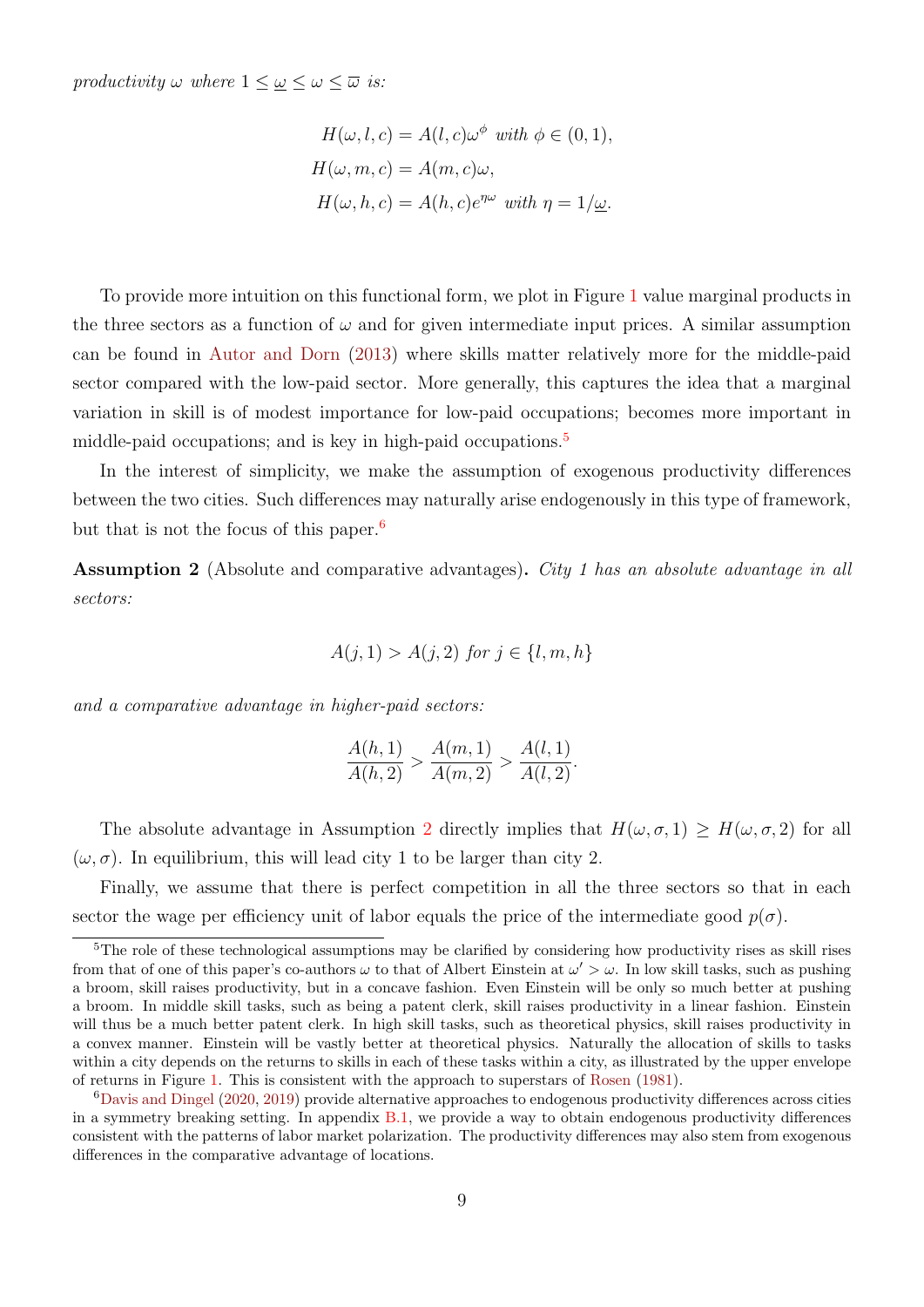Capital good/offshoring intermediate good The intermediate good z is produced by transforming final goods using the following technology:

$$
Z = \frac{1}{\xi}q,\tag{4}
$$

where q is the amount of final goods and  $\xi$  is a technology parameter. There, perfect competition implies:

$$
p_z = \xi. \tag{5}
$$

The intermediate good z has two interpretations. The first is that it is a capital good that substitutes for middle-paid labor as in [Autor and Dorn](#page-41-0) [\(2013\)](#page-41-0). Note that as in [Autor and Dorn](#page-41-0) [\(2013\)](#page-41-0), this capital good would fully depreciate with production. With this view,  $\xi$  is a parameter that governs the efficiency of producing the capital good. The second interpretation is that  $Z$  is an imported intermediate and  $\xi$  is the terms of trade. As a result, a drop in  $p_z$  could be either due to routinization, a drop in the price of computer capital, or due to offshoring, a drop in the domestic price of the intermediate import due to technical progress abroad or the removal of trade barriers.

### 2.2 Household decisions

Let us first investigate location and sector decisions by agents and how these decisions depend on factor prices,  $p(l)$ ,  $p(m)$  and  $p(h)$ .

The utility flow obtained by an agent with skill  $\omega$ , location decisions  $(c, \tau)$  and intermediate good sector  $\sigma$  is:

<span id="page-11-3"></span><span id="page-11-2"></span><span id="page-11-0"></span>
$$
H(\omega, \sigma, c)T(\tau)p(\sigma) - r(c, \tau)
$$
\n(6)

We are interested in understanding in which city and in which sector a household with skill  $\omega$ decides to work, that is, how the household maximizes [\(6\)](#page-11-0) with respect to  $c, \tau$  and  $\sigma$ .

**Sectoral decisions.** In each city c, we can define two thresholds  $\omega(m, c)$  and  $\omega(h, c)$ :

$$
H(\omega(m,c),m,c)p(m) = H(\omega(m,c),l,c)p(l)
$$
\n(7)

$$
H(\omega(h,c),h,c)p(h) = H(\omega(h,c),m,c)p(m)
$$
\n(8)

The threshold  $\omega(m, c)$  is such that a household in a given city c is indifferent between working in the low-paid and the middle-paid sectors and the threshold  $\omega(h, c)$  is such that the same household is indifferent between the middle- and the high-paid sectors.

<span id="page-11-1"></span><sup>&</sup>lt;sup>7</sup>Note that these thresholds do not depend on the location  $\tau$  as the productivity term  $T(\tau)$  is separable.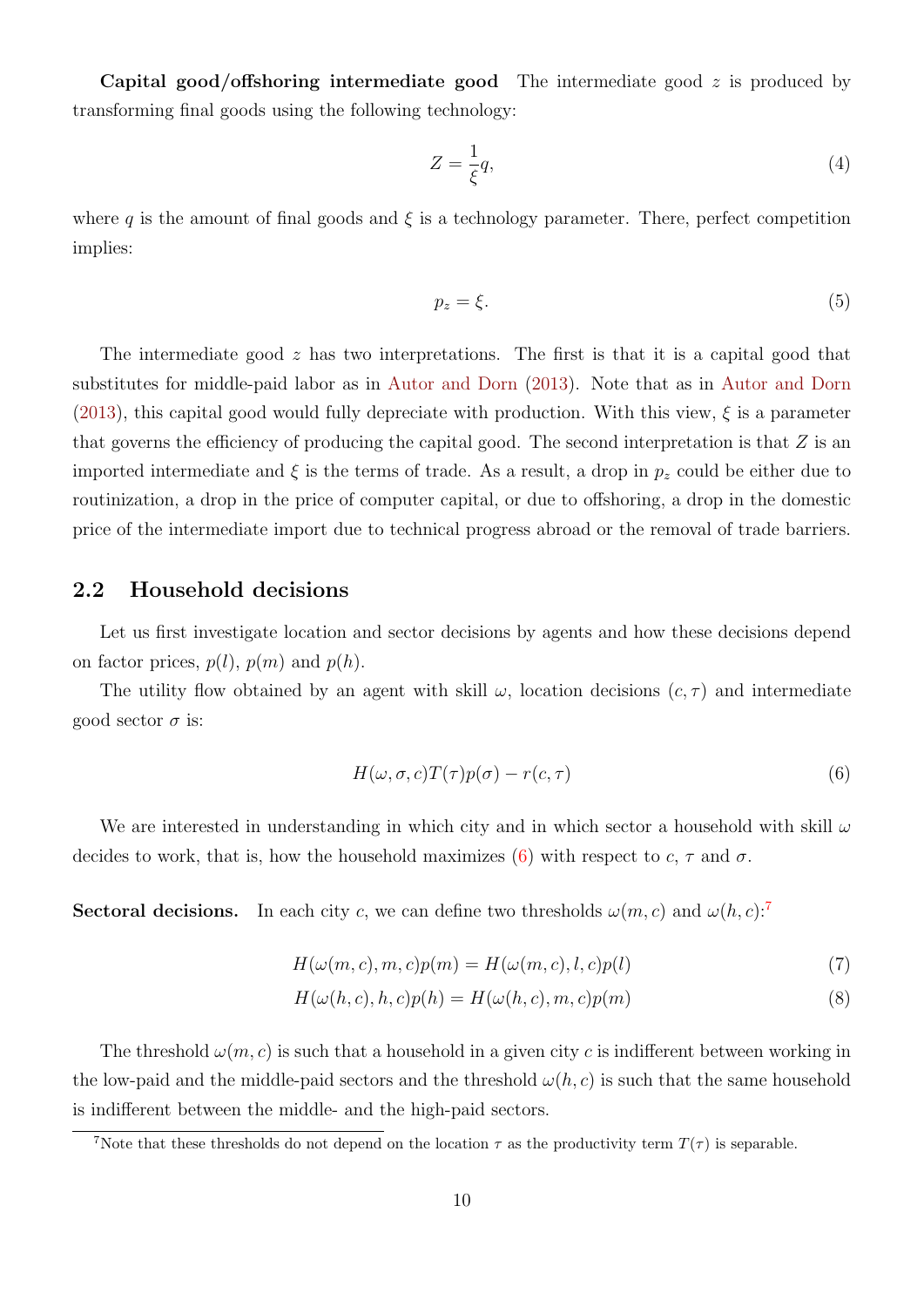The following lemma shows that these two thresholds are sufficient for characterizing sectoral decisions by households, breaking the skills into three intervals according to the intermediate sector those skills specialize in:

**Lemma 1.** A household living in city c and with skill  $\omega$  works in sector l when  $\omega \leq \omega(m, c)$ , in sector m when  $\omega \in (\omega(m, c), \omega(h, c))$  and in sector h when  $\omega \geq \omega(h, c)$ .

Across cities, these thresholds satisfy:

<span id="page-12-1"></span>
$$
\omega(h, 1) < \omega(h, 2) \text{ and } \omega(m, 1) < \omega(m, 2) \tag{9}
$$

Proof. See Appendix D.1

The differences in the thresholds across cities result from the comparative advantage of the larger cities in higher-paid sectors associated with the increasing importance of individual skills in higher-paid sectors. For the same prices of intermediate goods, the same individual is relatively more productive in higher-paid sectors in the larger city and, thus, has more incentive to work in these sectors. Accordingly, in the larger city the least skilled worker in the high-paid sector is less skilled than the counterpart in the smaller city. A similar ranking holds for the least skilled worker in the middle-paid sector between the two cities.

Let us note that, in principle, it is possible that a sector does not exist in at least one of the two cities, even though the production function guarantees that this sector should exist in at least one city. This happens, for example, when  $\omega(m, 1) \leq \omega$ . In this case, there is no low-paid sector in city 1. In what follows, we focus on situations where the three sectors are in both cities.<sup>[8](#page-12-0)</sup>

In the end, Lemma [1](#page-12-1) defines a function M such that  $M(\omega, c)$  is the optimal sectoral decision for a household with skill  $\omega$  in city c.

Location decisions. Let us now turn to location decisions. First note that a household with skill  $\omega$  decides to work in city 1 and in location  $\tau$  only if it is not better off working in the other city or in any other location  $\tau'$ , that is:

$$
\max_{\sigma,\tau} H(\omega,\sigma,1)T(\tau)p(\sigma) - r(1,\tau) \ge \max_{\sigma',\tau'} H(\omega,\sigma',2)T(\tau')p(\sigma') - r(2,\tau').
$$
\n(10)

<span id="page-12-0"></span>When this holds with equality the skill  $\omega$  is present in the two cities.

<sup>&</sup>lt;sup>8</sup>This result contrasts with [Davis and Dingel](#page-42-0) [\(2020\)](#page-42-0) where the sectors  $(\sigma)$  and skills  $(\omega)$  in the less productive city were a strict subset of the sectors and skills in the larger city. This comes from the assumption that the productivity gains in a given city are different depending on the sector  $(A(\sigma, c))$  is a function of  $\sigma$ ). In the case where these gains are constant across sectors  $(A(\sigma, c) = A(c))$ , the thresholds would be the same in the two cities, thus yielding the same results as [Davis and Dingel](#page-42-0) [\(2020\)](#page-42-0). In addition, note that different thresholds also imply that the same skill  $\omega$  does not need to produce in the same sector  $\sigma$  in the two cities even when present in both.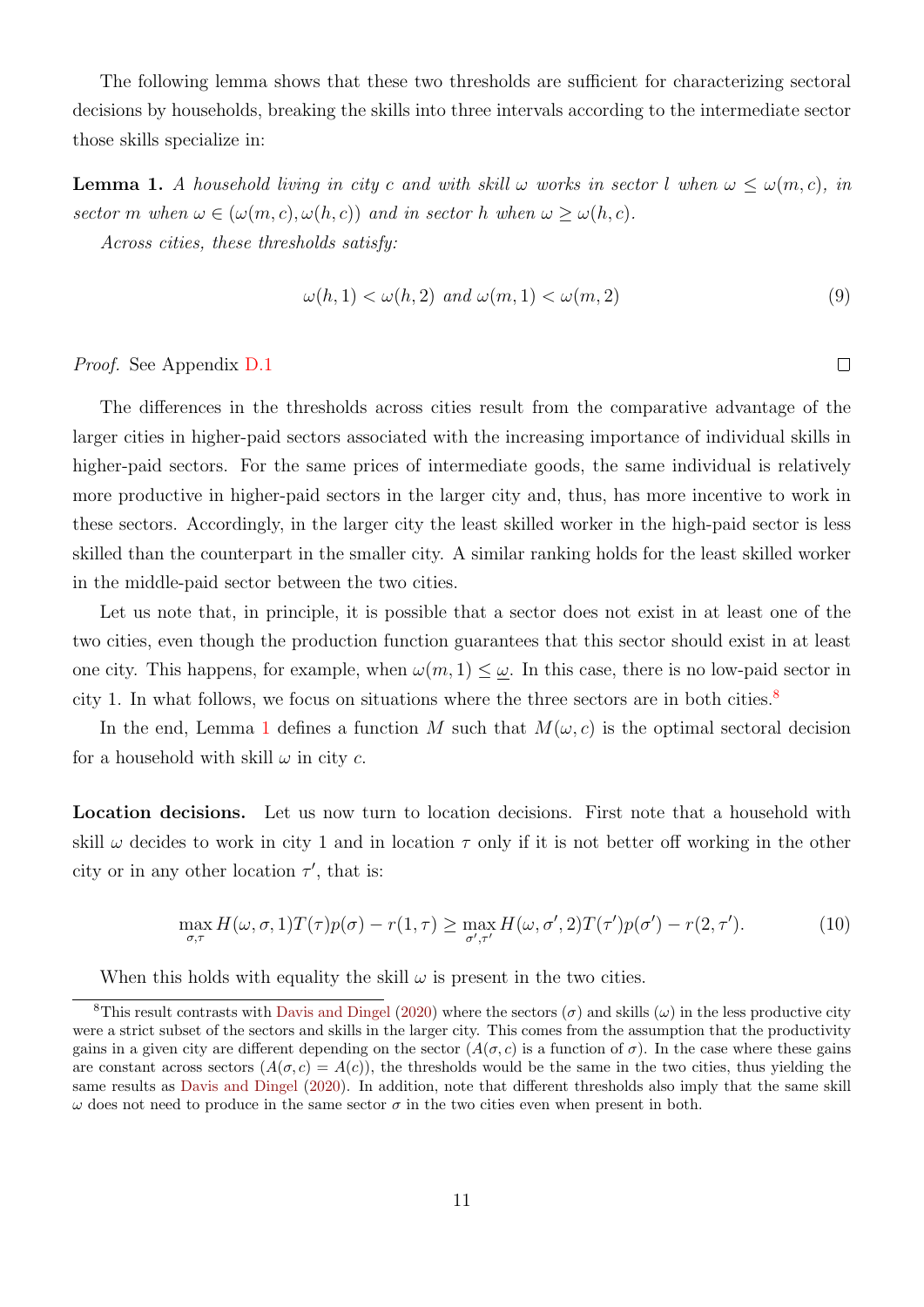Location within cities. Let us start by describing the location decision within each city. Note that the set of locations occupied in city c is a bounded set. We denote by  $\overline{\tau}(c)$  the maximum value of  $\tau$  occupied in city c. More desirable locations have higher rental prices:

**Lemma 2.** Housing prices  $r(c, \tau)$  are decreasing on  $[0, \overline{\tau}(c)]$  and  $r(c, \overline{\tau}(c)) = 0$ . Finally, for all  $\tau \in [0, \overline{\tau}(c)]$ :

$$
S(\tau) = L \int_0^{\tau} \int_{\sigma} \int_{\omega} f(\omega, M(\omega, c), c, x) d\omega d\sigma dx
$$
 (11)

Proof. See Appendix D.2

Furthermore, higher skill households occupy more desirable locations. We find this by obtaining a mapping between skill  $\omega$  and location  $(c, \tau)$ :

<span id="page-13-0"></span>**Lemma 3.** There exists a function K such that:  $f(\omega, M(\omega, c), c, \tau) > 0 \Leftrightarrow K(c, \tau) = \omega$ . The function  $K(c,.)$  is continuous and strictly decreasing.

In addition, when the low-paid sector exists in both cities,  $\overline{\tau}(1)$  and  $\overline{\tau}(2)$  are such that  $K(2,\overline{\tau}(2)) =$  $K(1,\overline{\tau}(1)) = \underline{\omega}$ . Furthermore,  $K(1,0) = \overline{\omega}(1) = \overline{\omega}$  and there exists  $\overline{\omega}(2)$  such that  $K(2,0) = \overline{\omega}(2)$ . Finally, city 1 is larger than city  $2 (\overline{\tau}(1) > \overline{\tau}(2))$ .

Proof. See Appendix D.3

Lemma [3](#page-13-0) implies that when the low-paid sector is in both cities the least skilled person  $\omega$  is also in both cities in location  $\overline{\tau}(1)$  in city 1 and in location  $\overline{\tau}(2)$  in city 2 so that city 1's set of skills is a strict superset of that in city 2.

Due to the absolute advantage of city 1 in all sectors, we also obtain that  $\overline{\tau}(1) > \overline{\tau}(2)$ : the least skilled person lives in a worse location in city 1 than in city 2. An additional implication is that city 1, the most productive city, is also the largest city. This justifies referring to city 1 as the large city and to city 2 as the small city.

Using the results of Lemma [1](#page-12-1) and [3,](#page-13-0) we can connect location decisions with the sectoral decisions and show that more skill intensive sectors concentrate in the most attractive locations in the city.

**Lemma 4** (Sorting within cities). In each city c, there exists  $\overline{\tau}(h, c)$  and  $\overline{\tau}(m, c)$  satisfying  $\overline{\tau}(h, c)$  $\overline{\tau}(m,c) \leq \overline{\tau}(c)$  such that:

- If  $\omega > \omega(h, c)$  then  $\tau < \overline{\tau}(h, c)$ ,
- If  $\omega \in [\omega(m, c), \omega(h, c)]$  then  $\tau \in [\overline{\tau}(h, c), \overline{\tau}(m, c)]$ ,
- If  $\omega \leq \omega(m, c)$  then  $\tau \in [\overline{\tau}(m, c), \overline{\tau}(c)].$

In particular,  $f(\omega, \sigma, c, \tau) = 0$  for all  $\omega, \sigma, c$  and  $\tau > \overline{\tau}(c)$ .

Proof. See Appendix D.4

 $\Box$ 

 $\Box$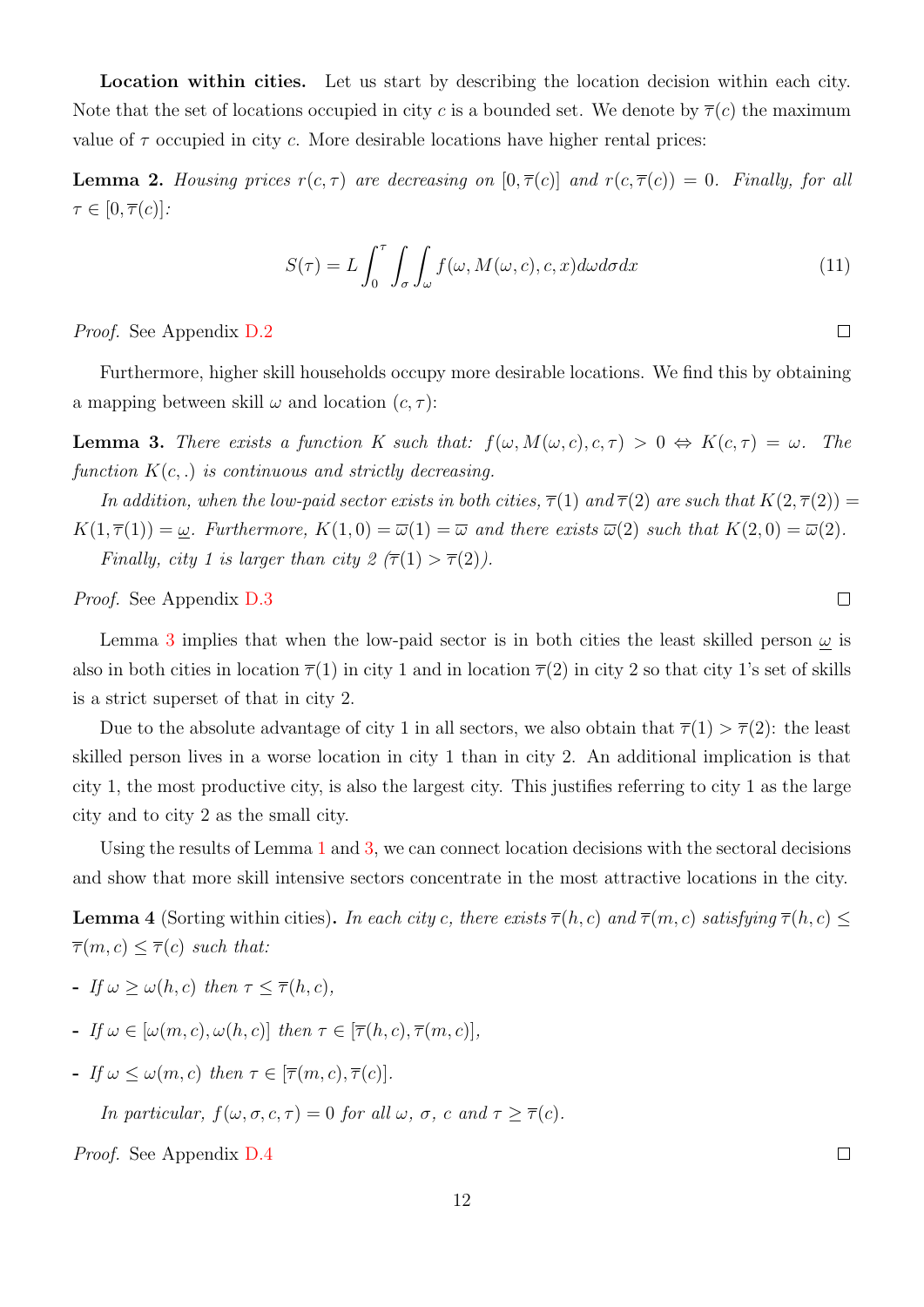Locations across cities. There are locations in city 1 where the productivity of workers is strictly higher than what it could be in city 2. This happens for locations  $\tau$  where productivity in city 1 strictly exceeds what can be obtained in city 2 even in city 2's best location. More formally:

<span id="page-14-0"></span>
$$
H(\omega(\tau), M(\omega(\tau), 1), 1)T(\tau) > H(\omega(\tau), M(\omega(\tau), 2), 2)T(0)
$$
\n(12)

where  $\omega(\tau) = K(1, \tau)$  is the value of  $\omega$  occupying location  $\tau$  in city 1. This defines a maximum value for the skill present in city 2,  $\bar{\omega}(2)$ , for which equation [\(12\)](#page-14-0) holds with equality.

Below the productivity  $\bar{\omega}(2)$ , for each  $\omega$  and for each  $\tau$ , there exists  $\tau' < \tau$  such that the productivities in city 1 and in city 2 are the same:

<span id="page-14-1"></span>
$$
H(\omega(\tau), M(\omega(\tau), 1), 1)T(\tau) = H(\omega(\tau), M(\omega(\tau), 2), 2)T(\tau').
$$
\n(13)

To give further intuition, when there are high-paid workers in both cities and when  $\omega(h, 1) \ge$  $\omega(m, 2)$ , [\(13\)](#page-14-1) can be rewritten, depending on the value of the skill  $\omega$  as:

$$
\forall \omega \in [\omega(h, 2), \bar{\omega}(2)], \qquad A(h, 1)T(\tau) = A(h, 2)T(\tau')
$$
  

$$
\forall \omega \in [\omega(h, 1), \omega(h, 2)], \qquad A(h, 1)T(\tau)e^{\eta \omega}p(h) = A(m, 2)\omega T(\tau')p(m)
$$
  

$$
\forall \omega \in [\omega(m, 2), \omega(h, 1)], \qquad A(m, 1)T(\tau) = A(m, 2)T(\tau')
$$
  

$$
\forall \omega \in [\omega(m, 1), \omega(m, 2)], \qquad A(m, 1)T(\tau)\omega p(m) = A(l, 2)T(\tau')\omega^{\phi}p(l)
$$
  

$$
\forall \omega \le \omega(m, 1), \qquad A(l, 1)T(\tau) = A(l, 2)T(\tau')
$$

In the end, for an  $\omega \leq \bar{\omega}(2)$  and a  $\tau$ , there exists a single  $\tau'$  in city 2. This defines a function  $\Gamma(\omega, \tau) = \tau'$ , which identifies a location in city 2 at which factor  $\omega$  has the same return as it would have in city 1 at  $\tau$ . Spatial equilibrium thus implies that for all  $\omega$  present in both cities:

$$
H(1, \omega, M(\omega, 1))T(\tau) = H(2, \omega, M(\omega, 2))T(\Gamma(\omega, \tau))
$$
\n(14)

In equilibrium, in the location  $\tau$ , if the agent with skill  $\omega$  is the marginal buyer, we then have that:

$$
r(1,\tau) = r(2,\Gamma(\omega,\tau)).
$$

In [Davis and Dingel](#page-42-0) [\(2020\)](#page-42-0), the function  $\Gamma$  would be constant with respect to  $\omega$ , but, as the larger city has also a comparative advantage in higher-paid sector, we obtain the following result:

**Lemma 5.** For all  $\omega$ ,  $\Gamma(\omega)$ , is continuously increasing in  $\tau$  and, for any  $\tau$ ,  $\Gamma(.,\tau)$  is continuous and weakly decreasing in  $\omega$ .

Proof. See Appendix D.5

13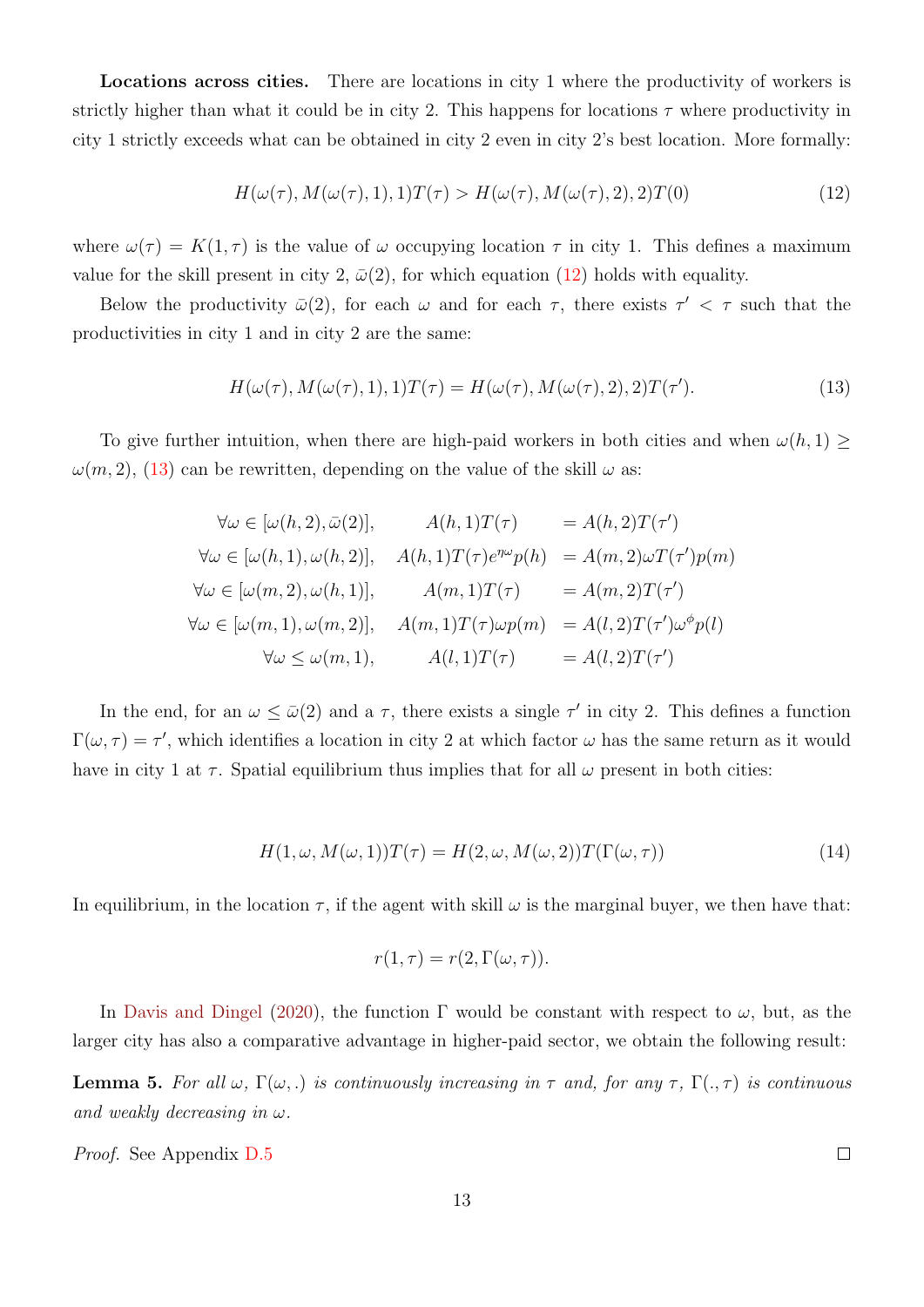In the end, for  $\omega \in [\omega, \bar{\omega}(2)]$ , households are indifferent between a less desirable location in the more productive and larger city 1 or a more desirable location in the less productive and smaller city 2. Figure [2](#page-50-1) summarizes the distribution of skills across sectors and cities.

**Sectoral decisions and factor prices.** As this can be observed from equations  $(7)$  and  $(8)$ , the two thresholds are functions of intermediate good prices  $p(l)$ ,  $p(m)$  and  $p(h)$ . The following lemma clarifies how these thresholds move as a function of the relative prices  $p(m)/p(h)$  and  $p(l)/p(m)$ :

<span id="page-15-0"></span>**Lemma 6.** A decline in  $p(m)/p(h)$  implies a relatively larger decline for  $\omega(h, 1)$  than for  $\omega(h, 2)$ . An increase in  $p(l)/p(m)$  implies a relatively larger increase in  $\omega(m, 2)$  than for  $\omega(m, 1)$ .

Proof. See Appendix D.6

A crucial assumption to obtain Lemma [6](#page-15-0) is the one of the relative convexity of  $H(\omega, l, c)$ ,  $H(\omega, m, c)$  and  $H(\omega, h, c)$ . Let us explain why by focusing on the threshold between high-paid and middle-paid jobs,  $\omega(h, c)$ . The comparative advantage of the large city in the high-paid sector leads this threshold to be smaller in the large city as shown by Lemma [1](#page-12-1)  $(\omega(h, 1) < \omega(h, 2))$ . Actually, the larger is this comparative advantage, the lower will be the threshold  $\omega(h, 1)$  compared with  $\omega(h, 2)$ , as  $H(\omega, h, c)/H(\omega, m, c)$  is an increasing function of  $\omega$ .

Through our assumptions, the relative productivity between the high- and the middle-paid sectors  $(H(\omega, h, c)/H(\omega, m, c))$  is a convex function of the skill  $\omega$ . As a result, a decline of the relative price of middle-paid sector's good leads to a stronger decline of  $\omega(h, 1)$  than of  $\omega(h, 2)$  as the former is a region where the relative productivity is flatter. Using other words: the incentive for a middle-paid worker to become a high-paid worker increases for a larger set of skills in the large than in the small city. We illustrate this point in Figure [3](#page-51-0) in the special case where  $A(m, 1) = A(m, 2)$ .

In the end, the comparative advantage of the large city in the high-paid sector leads both to a lower threshold  $\omega(h, c)$  in that city but also to a stronger decline of this threshold in the case of a decline of the price of the capital/offshored good.

Similarly, the incentive for a middle-paid worker to become a low skill worker also increases in both cities.  $H(\omega, m, c)/H(\omega, l, c)$  being an increasing function of  $\omega$ , Lemma [1](#page-12-1) shows that  $\omega(m, 1)$  $\omega(m, 2)$ . However,  $H(\omega, m, c)/H(\omega, l, c)$  is a concave function of  $\omega$ , thus leading  $\omega(m, 2)$  to increase by more than  $\omega(m, 1)$  for the same variation of the price of the capital/offshored good.

Figure [4](#page-51-1) summarizes these findings.

Evolution with respect to comparative advantage and convexity. Let us have a few words about how the results of Lemma  $6$  evolve as a function of the comparative advantage of the two cities in the different sectors and as a function of the convexity assumptions on productivities.

<span id="page-15-1"></span><sup>9</sup>So far, we have not used this assumption but only the fact that these two ratios were increasing functions of the skill  $\omega$ .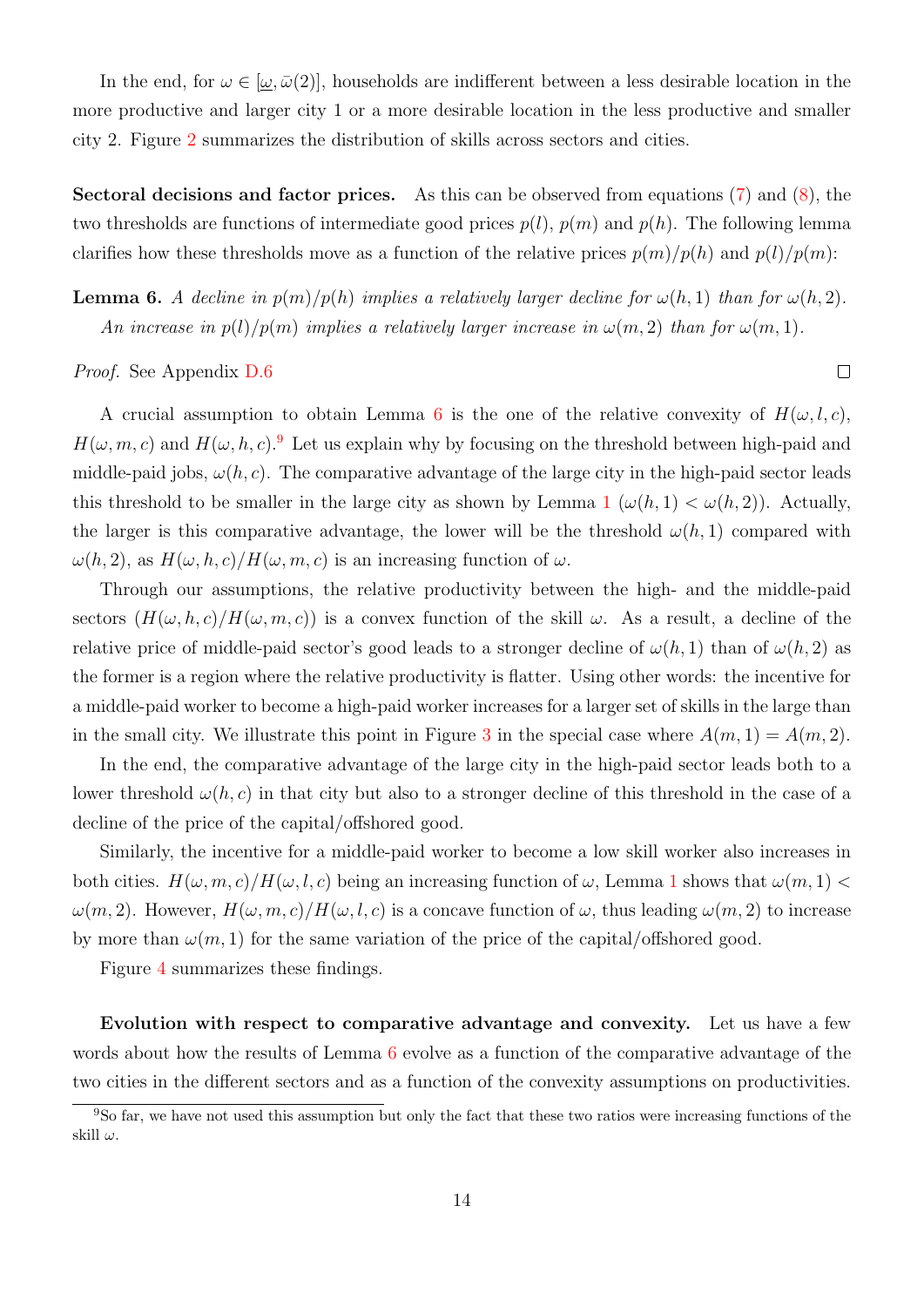Let us start with the threshold between the high-paid and the middle-paid sectors. In some of our results, we are going to focus on situations where the productivity in the high-paid sector in city 1  $(A(h, 1))$  is large. The relative stronger decline of  $\omega(h, 1)$  compared with  $\omega(h, 2)$  is more pronounced when the slope of productivity in the high-paid sector  $(\eta)$  is larger and/or when the comparative advantage in the high-paid sector in the large city is stronger  $(A(h, 1)/A(h, 2)$  as compared with  $A(m, 1)/A(m, 2)$ . As a result, a high productivity  $A(h, 1)$  results in a lower threshold  $\omega(h, 1)$  so that this threshold ends up in a region that is even flatter. An implication is then that a decrease in the price of the middle-paid sector input has even more stronger downward effect on  $\omega(h, 1)$  when  $A(h, 1)$  is large.

Conversely, the relative increase of  $\omega(m, 2)$  compared with  $\omega(m, 1)$  is more pronounced when the slope of productivity in the low-paid sector  $(\phi)$  is greater and/or when the comparative advantage in the low-paid sector in the small city is stronger  $(A(l, 2)/A(l, 1)$  as compared with  $A(m, 2)/A(m, 1)$ . In particular, when  $A(l, 2)/A(l, 1)$  is very close to  $A(m, 2)/A(m, 1)$ ,  $\omega(m, 2)$  behaves as  $\omega(m, 1)$ .

### 2.3 Implications

We are now able to describe the main implications of our model. To start with, we describe the distribution of skills and sectors across cities. Then we investigate the effect of a labor market polarization shock (a decline in the price of the capital/offshoring good  $p_z$ ) both in the aggregate and across cities. Finally, we provide further description of what happens to middle-paid jobs and to high-paid ones. In particular, we show that a labor market polarization shock can contribute to the great divergence across cities.

#### 2.3.1 Allocation of skills and city exposure to the middle-paid sector

Let us first describe the allocation of skills and the exposures to different sectors across cities.

Initial exposure to middle-paid jobs Our first implication is about the exposure of a given city to middle-paid jobs, that is the share of total jobs in the middle-paid sector:

<span id="page-16-0"></span>**Proposition 1.** When  $\frac{A(h,1)}{A(h,2)}$  is sufficiently large relative to  $\frac{A(m,1)}{A(m,2)}$ , the share of middle skill sector jobs is smaller in the larger city.

 $\Box$ 

Proof. See Appendix D.7.

The lower exposure of the large city to middle-paid jobs reflects this city's comparative advantage in high-paid jobs. Indeed, the relative importance of the three different sectors in the larger city depends on the relative productivity gains of concentrating in that city households working in each of these sectors. When the productivity gains of concentrating workers in the high-paid sectors in the large city are sufficiently large, the share of this sector becomes relatively large and crowds out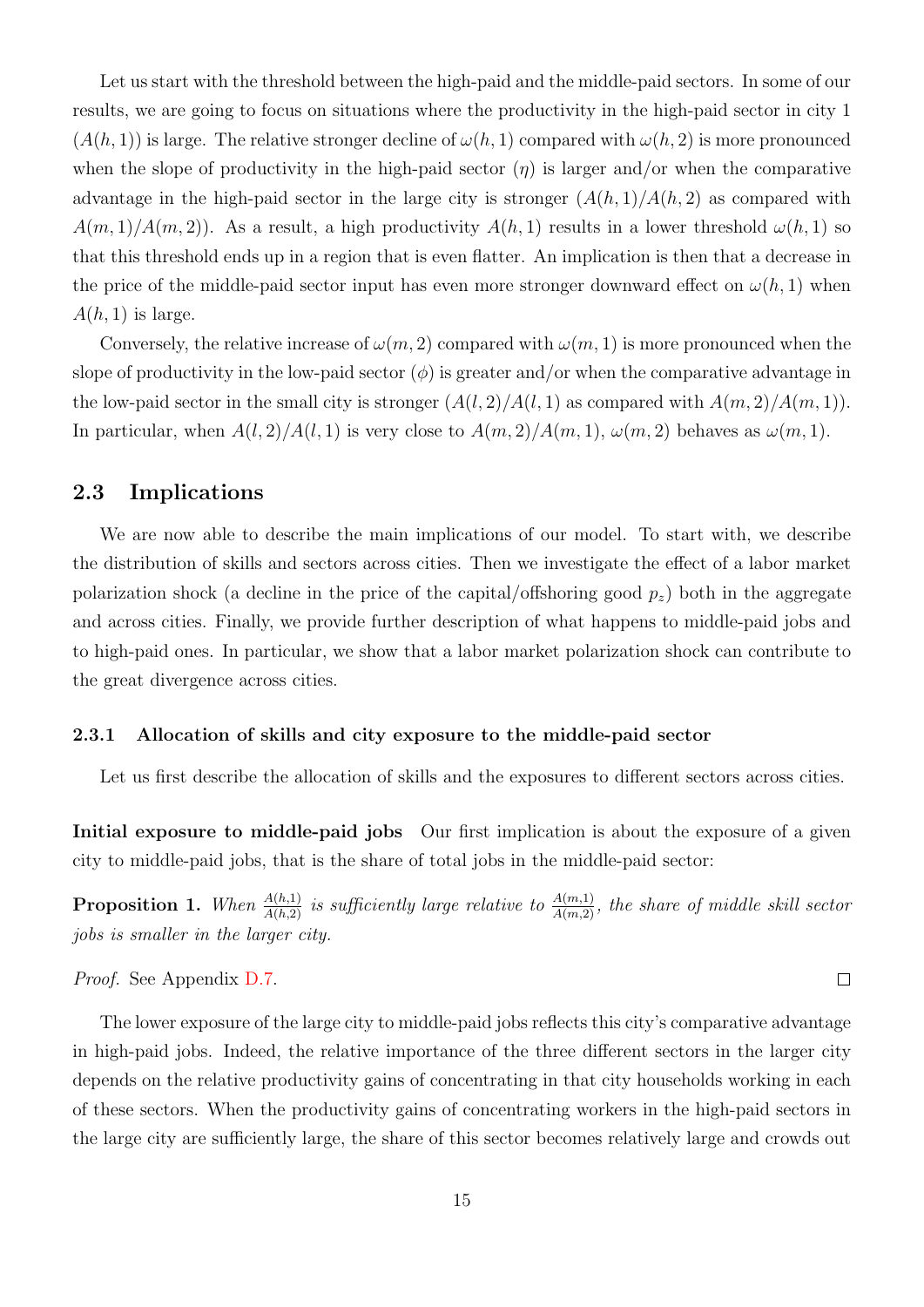the presence of the other sectors, thus leading the larger city to be more exposed to high-paid jobs and less exposed to middle-paid jobs.

Log-supermodularity Our second implication concerns the distribution of skills across the two cities. To this purpose, let us introduce the supply of locations within a city:

$$
V(z) = -\frac{\partial}{\partial z} S\left(T^{-1}(z)\right)
$$

This function indicates the number of locations within a city with  $\tau = T^{-1}(z)$ . We can now obtain the following proposition:

<span id="page-17-0"></span>**Proposition 2.** Assume that the supply of locations in each city  $V(z)$  has a sufficiently decreasing elasticity. Then, the distribution of skills  $f(\omega, c)$  is strictly log-supermodular.

Proof. See Appendix D.8

Recall that a distribution is strictly log-supermodular when, for  $c > c'$  (i.e. city c is larger than city c') and  $\omega > \omega'$ ,  $f(\omega, c)f(\omega', c') > f(\omega, c')f(\omega', c)$ , which means that there are relatively more high skill workers in the larger city.

Given our previous result in Proposition [1](#page-16-0) where we obtained conditions under which the share of middle-paid jobs is smaller in the larger city, we can also characterize the elasticity of the middlepaid jobs with respect to the size of the city:

<span id="page-17-1"></span>Corollary 1. Under the conditions of Proposition [1,](#page-16-0) the elasticity for middle-paid jobs with respect to the size of the city is lower than 1.

One implication of this result, associated with the fact that larger cities have a lower initial share of middle-paid workers as shown in Proposition [1,](#page-16-0) is that occupations, in contrast to skills, do not need to be log-supermodular. More specifically, the total number of jobs in the middle-paid occupations may be lower in the larger city compared with the smaller city.

Share of low-paid jobs across cities Given Lemmas [1](#page-12-1) and [3](#page-13-0) and the log-supermodularity result we can state:

<span id="page-17-2"></span>Corollary 2. The share of low-paid workers is lower in the larger city.

#### 2.3.2 Labor market polarization in the aggregate and across cities

Let us now investigate how a decrease of the price of the intermediate good  $z$  affects the distribution of jobs in our economy, as in [Autor and Dorn](#page-41-0) [\(2013\)](#page-41-0). To start with, let us clarify the effect of a shock to the price of capital/offshoring intermediate goods on the relative prices of the middle-paid sector with the high- and the low-paid sectors: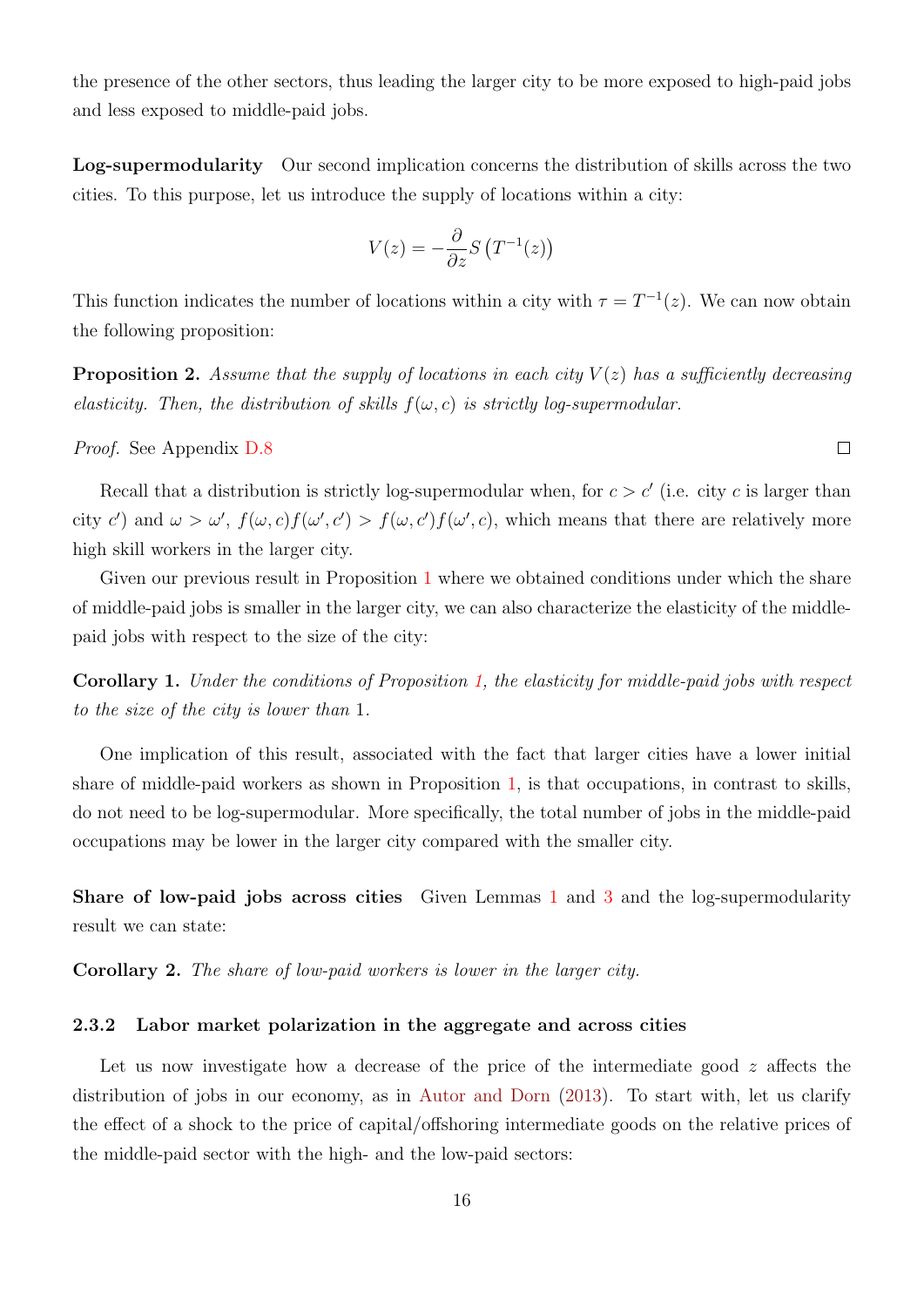**Lemma 7.** A decline in  $p_z$  leads to a decline of the relative prices of the middle-paid sector good:  $p(m)/p(h)$  and  $p(m)/p(l)$ .

Using this pattern of the relative price, let us investigate how the shock to  $p<sub>z</sub>$  affects the labor markets in the two cities.

Labor market polarization in the aggregate Let us first observe how this decline of the price of capital affects labor markets overall and in each city. From Lemma [6,](#page-15-0) we can infer that middle-paid jobs decline at both margins in both cities. This leads to the following proposition:

<span id="page-18-2"></span>**Proposition 3.** A decline in  $p_z$  reduces the share of middle-paid jobs in the aggregate and in each city.

Proof. See Appendix D.9.

As in [Autor and Dorn](#page-41-0) [\(2013\)](#page-41-0), a decline in the price of capital goods/offshoring intermediate goods leads firms to substitute middle-paid jobs by capital. This leads workers to reallocate, either to the high-paid or to the low-paid sectors, depending on workers' skills and, overall, the labor market becomes more polarized.<sup>[10](#page-18-0)</sup>

Importantly, this polarization does not only occur in the aggregate, as already shown by [Autor](#page-41-0) [and Dorn](#page-41-0) [\(2013\)](#page-41-0), but also in each city.

Labor market polarization across cities Still, labor market polarization features some striking differences depending on the size of the city. The decline of middle-paid jobs and the magnitude of the rise in low- and high-paid jobs depends on the relative productivity gains of the different sectors in the different cities.

<span id="page-18-1"></span>**Proposition 4.** When  $\frac{A(h,1)}{A(h,2)}$  is sufficiently large relative to  $\frac{A(m,1)}{A(m,2)}$ , then a decline in  $p_z$  implies that in the large relative to the small city:

(i) The decline in middle-paid jobs is larger in percentage points.

(ii) The increase in high-paid jobs is larger in percentage points.

(iii) The increase in low-paid jobs is smaller in percentage points.

Proof. See Appendix D.10.

 $\Box$ 

<span id="page-18-0"></span> $10$ [Cortes](#page-41-5) [\(2016\)](#page-41-5) studies the effects of labor market polarization in the aggregate in a model with occupational sorting driven by the comparative advantage of higher skilled in more complex tasks as in [Gibbons et al.](#page-42-11) [\(2005\)](#page-42-11). Three occupational groups ranked by ability (non-routine manual; routine and non-routine cognitive) are taken into account. As a result of increased automation those with highest ability switch to non-routine cognitive jobs while those with low ability to non-routine manual jobs. These predictions are borne out in PSID data. Indeed those with highest skills switch into non-routine cognitive occupations the most.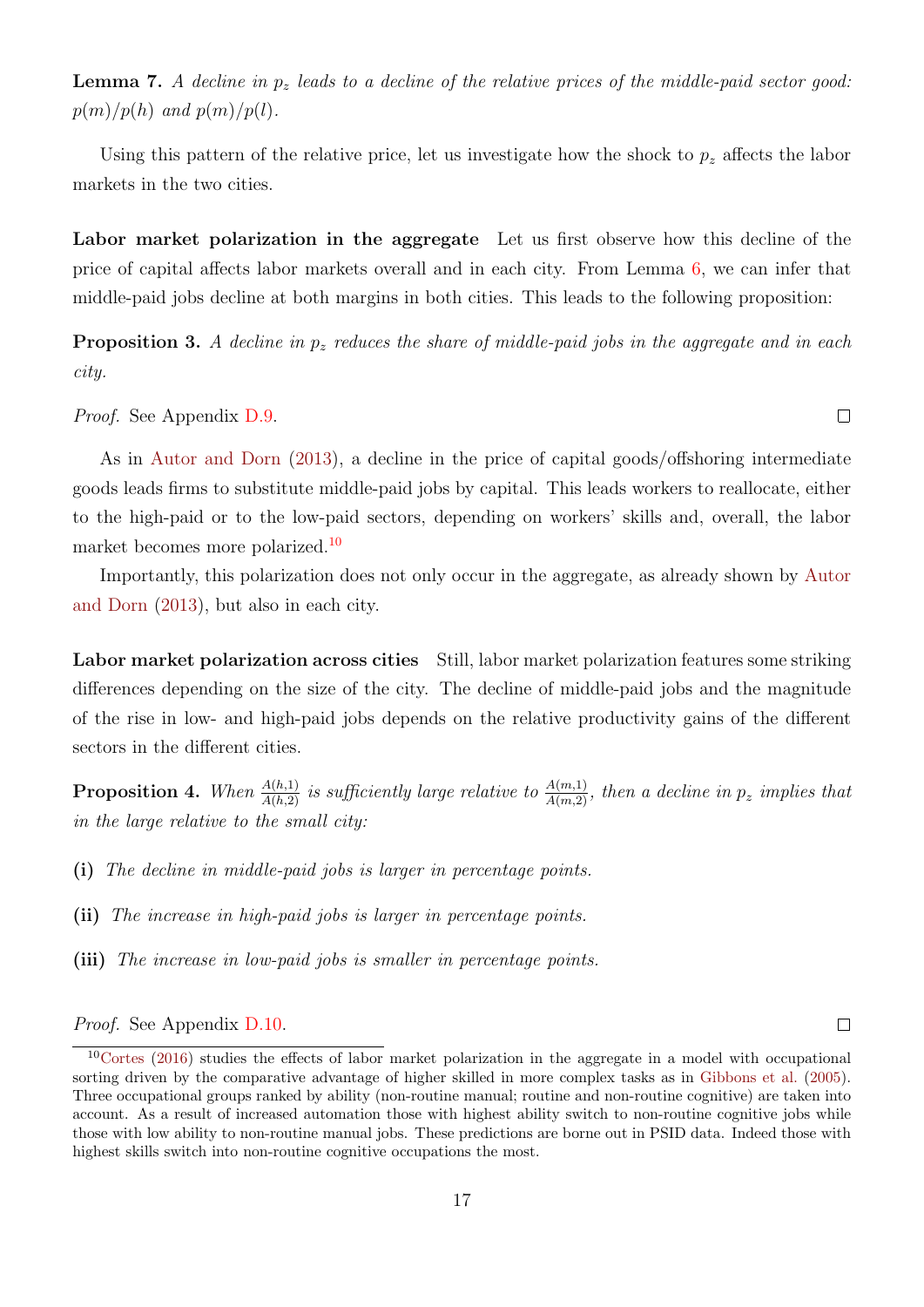Under the conditions of Proposition [4,](#page-18-1) labor market polarization is then not uniform across cities. More precisely, it differs both in terms of magnitude and in terms of reallocation. In terms of magnitude, the shock to middle-paid jobs is stronger in larger cities.<sup>[11](#page-19-0)</sup> In terms of reallocation, adjustment following the shock is tilted towards high-paid jobs in the large city, and the opposite in the small city.

Let us provide some intuition for these results. The decrease in the price of capital/offshored goods corresponds to a negative demand shock for middle-paid jobs. As shown in Lemma [6,](#page-15-0) such a decline leads, on the one hand, to a stronger decrease in the threshold  $\omega(h, 1)$  than in  $\omega(h, 2)$ : households have a stronger incentive to shift to the high-paid sector in the large city than in the small city due to the comparative advantage of the large city in the high-paid sector. On the other hand, the threshold  $\omega(m, 1)$  increases by less than  $\omega(m, 2)$ : the incentive to shift to the low-skill sector increases by more in the small city.

As discussed above, the effects of a price decline of capital/offshored goods are driven by technological assumptions: the job market evolutions will depend on the strength of the comparative advantage of one city in a sector.

In the case where the comparative advantage of the large city in the high-paid sector is large enough, ie.  $A(h, 1)/A(h, 2)$  is sufficiently large relative to  $A(m, 1)/A(m, 2)$  – and, by transitivity,  $A(l,1)/A(l,2)$ , the first effect dominates. Not only are more high-paid jobs created in the large city, but also more middle-paid jobs are destroyed there. There is a rise in low-paid jobs in the large city, but of a lesser magnitude than of high-paid jobs.

However, for the same reason, this lower magnitude is also a function of comparative advantages: the more concave is productivity in the low-paid sector and/or the smaller is the comparative advantage of the small city in the low-paid sector  $(A(l, 2)/A(l, 1))$  compared to  $A(m, 2)/A(m, 1)$ , the smaller is the difference in the evolution of low-paid jobs across cities.

Another consequence of a large comparative advantage of the large city in the high-paid sector is to squeeze the low-paid sector. As a result, one could consider a limit case in which the large city might contain no low-paid jobs.

Remark. We have obtained proposition [4](#page-18-1) as an asymptotic result on the comparative advantage of the large city for the high-paid jobs in a context where productivities are relatively more elastic to skills for these high-paid jobs. In this way, our result does not depend on the skill distribution  $(n(.)).$ 

In the case of low-paid jobs, an alternative way to obtain a stronger increase in the small city would be to assume a sufficiently strong comparative advantage of the large city in middle-paid jobs, i.e.  $(A(1, m)/A(2, m)$  large enough compared to  $A(1, l)/A(2, l)$ .<sup>[12](#page-19-1)</sup>

<span id="page-19-0"></span> $11$ Given that the initial exposure to middle-paid jobs is lower in large cities, their *percentage decline* there is higher as well.

<span id="page-19-1"></span> $12$ In our current approach, the large city comparative advantage in higher-paid jobs leads to a squeezing of low-paid jobs.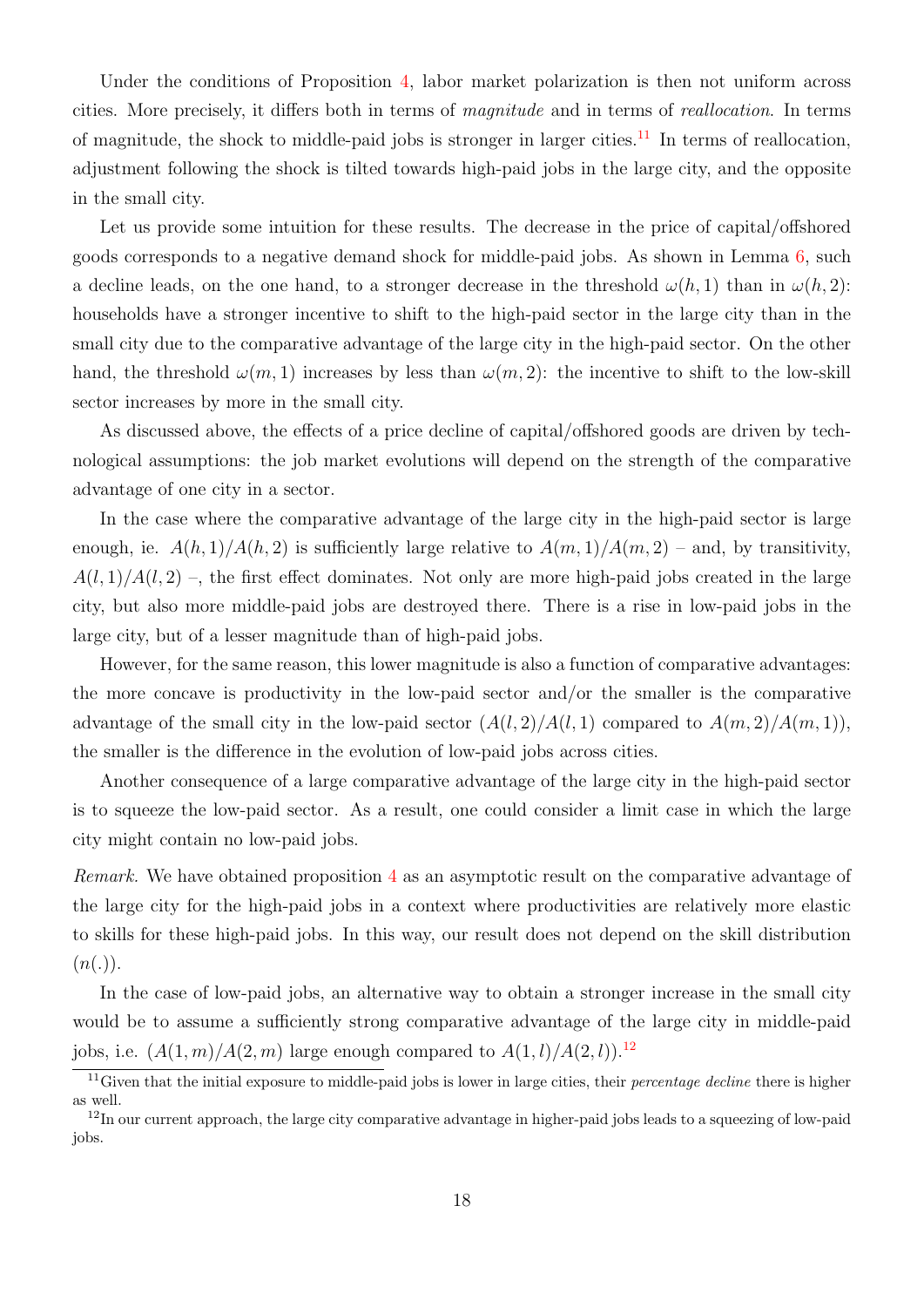Remark. Note that our results are driven by technological assumptions that do not require agglomeration economies - the technological parameters  $A(.)$  need not be functions of the city-level population or its composition. However, our results would be reinforced if the comparative advantage of the large city in the high-paid sector is an increasing function of the share of high-paid jobs (see Online Appendix B.1).

#### 2.3.3 The effect of labor market polarization on middle-paid jobs.

Let us investigate further the consequences of labor market polarization on middle-paid jobs. Our first important result is that the initial exposure to these jobs is not a predictor of the strength of their destruction. We then investigate which middle-paid jobs are destroyed and how this evolves across cities.

Initial exposures to middle-paid jobs and labor market polarization Combining the result of Propositions [1](#page-16-0) and [4](#page-18-1) leads to the following corollary:

<span id="page-20-0"></span>Corollary 3. The destruction of middle-paid jobs is the largest in percentage points in the large city where there is, initially, the lower share of middle-paid jobs.

Exposure is not the key driver that explains the destruction of middle-paid jobs. Our interpretation is that technology or offshoring are necessary ingredients for the destruction of middle-paid jobs but they are not sufficient and one also needs to think about incentives to destroy these jobs. In our model, the incentives to destroy middle-paid jobs depend on city characteristics and the opportunity cost of keeping these jobs rather than creating new ones in other sectors.

A direct implication of Corollary [3](#page-20-0) is that we cannot instrument future job destruction only by city-level exposures or any other feasibility constraints for these destructions.

The heterogeneity among middle-paid jobs across cities Given that exposure is not the key driver of middle-paid job destruction, we further address the nature of middle-paid jobs destroyed in large and small cities.

As in the low- and high-paid sectors, workers occupying middle-paid jobs are heterogeneous with respect to their skills – they have different values for  $\omega$ . It is then possible to further analyze how labor market polarization affects middle-paid jobs across cities depending on workers' skills. In this paragraph, we show that, in large cities, it is the most skilled (i.e. with the highest  $\omega$  or, equivalently, with the highest wage) middle-paid jobs that are destroyed and replaced by high-paid jobs. In small cities, it is mainly the least-skilled middle-paid jobs that are destroyed and replaced by low-paid jobs.

To this purpose, we split middle-paid jobs into high-wage and low-wage ones. Given that nominal wages in the model are functions of the skill  $\omega$ , it is equivalent to splitting middle-paid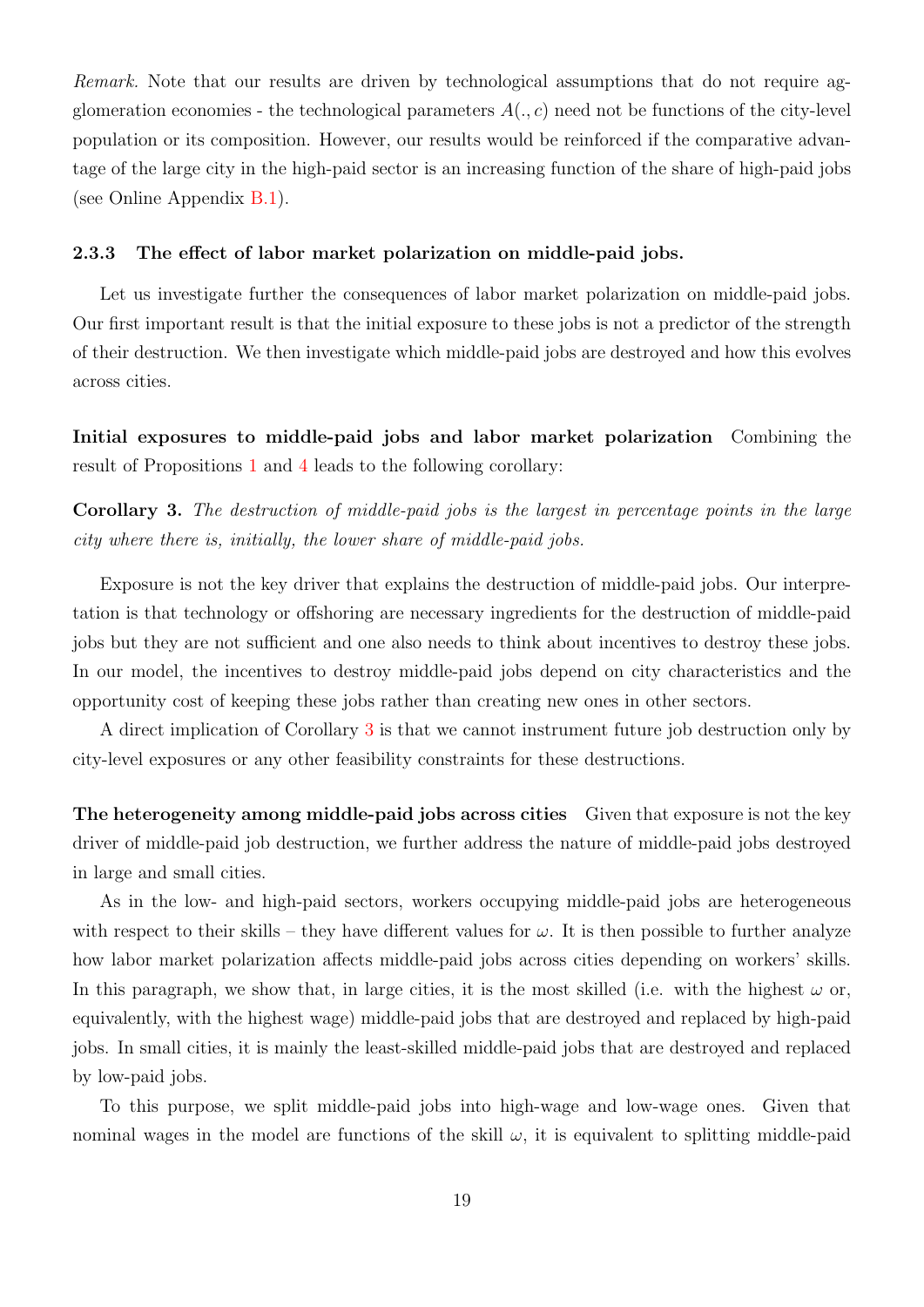jobs into higher-middle-paid and lower-middle-paid jobs. Let  $\hat{\omega}$  be the threshold between these two categories. To avoid having empty sets,  $\hat{\omega} \in [\omega(m, c), \omega(h, c)]$  for  $c \in \{1, 2\}$ . With this threshold in hand, we can define higher wage middle-paid workers as the workers working in the m sector with a skill higher than  $\hat{\omega}$  and the ones with a skill lower than  $\hat{\omega}$  are lower skilled.

<span id="page-21-0"></span>Proposition 5. The share of higher wage middle-paid jobs decreases by more in percentage points in the large city.

The share of lower wage middle-paid jobs decreases by more in percentage points in the small city.

 $\Box$ 

#### Proof. See Appendix D.11.

What stands behind this proposition is the relative behavior of the thresholds  $\omega(h, c)$  and  $\omega(m, c)$ across cities. These thresholds correspond to the indifference condition between, respectively, the high- and the middle-paid sectors and the middle- and the low-paid sectors. As shown by Lemma [6,](#page-15-0) the upper threshold  $\omega(h, c)$  decreases by more in the large city (city 1) and the lower threshold  $\omega(m, c)$  increases by more in the small city (city 2). As a result, more higher wage middle-paid jobs are destroyed in the large city following a labor market polarization shock while more lower wage middle-paid jobs are destroyed in the small city.

Remark. In the current discussions (see [Autor,](#page-41-8) [2019\)](#page-41-8), most of the concerns on the consequences of technology and offshoring are concentrated on the outcomes of workers shifting from the middle- to the low-paid sector. An important conclusion on middle-paid workers in our model can be inferred from [Cortes](#page-41-5) [\(2016\)](#page-41-5). In relative terms, workers that remain in the middle-paid sector face a larger income shock compared with middle-paid workers that shift to either the low-paid or high-paid sectors. However, some workers initially in the middle-paid sector that shift to the low-paid sector may face a lower income decline compared with some workers initially in the middle-paid sector that shift to the high-paid sector. This is not a general rule. It is only a caution that one cannot apportion workers into gainers and loser purely be the average wage of the sector into which they move.

#### 2.3.4 The effects on high-paid jobs and the great divergence

Let us now turn to what happens to high-paid jobs. Our main conclusion concerns the great divergence across cities.

The great divergence In the end, the decline in the price of capital/offshored goods leads to a reinforcement of the specialization of the largest city in high-paid jobs. It is the large city with the lowest exposure to middle-paid jobs (and more specialized in high-paid jobs, as noted by Proposition [1\)](#page-16-0) that further increases the high-paid jobs' share and reduces the number of middle-paid jobs. A direct implication from Proposition [4](#page-18-1) is then: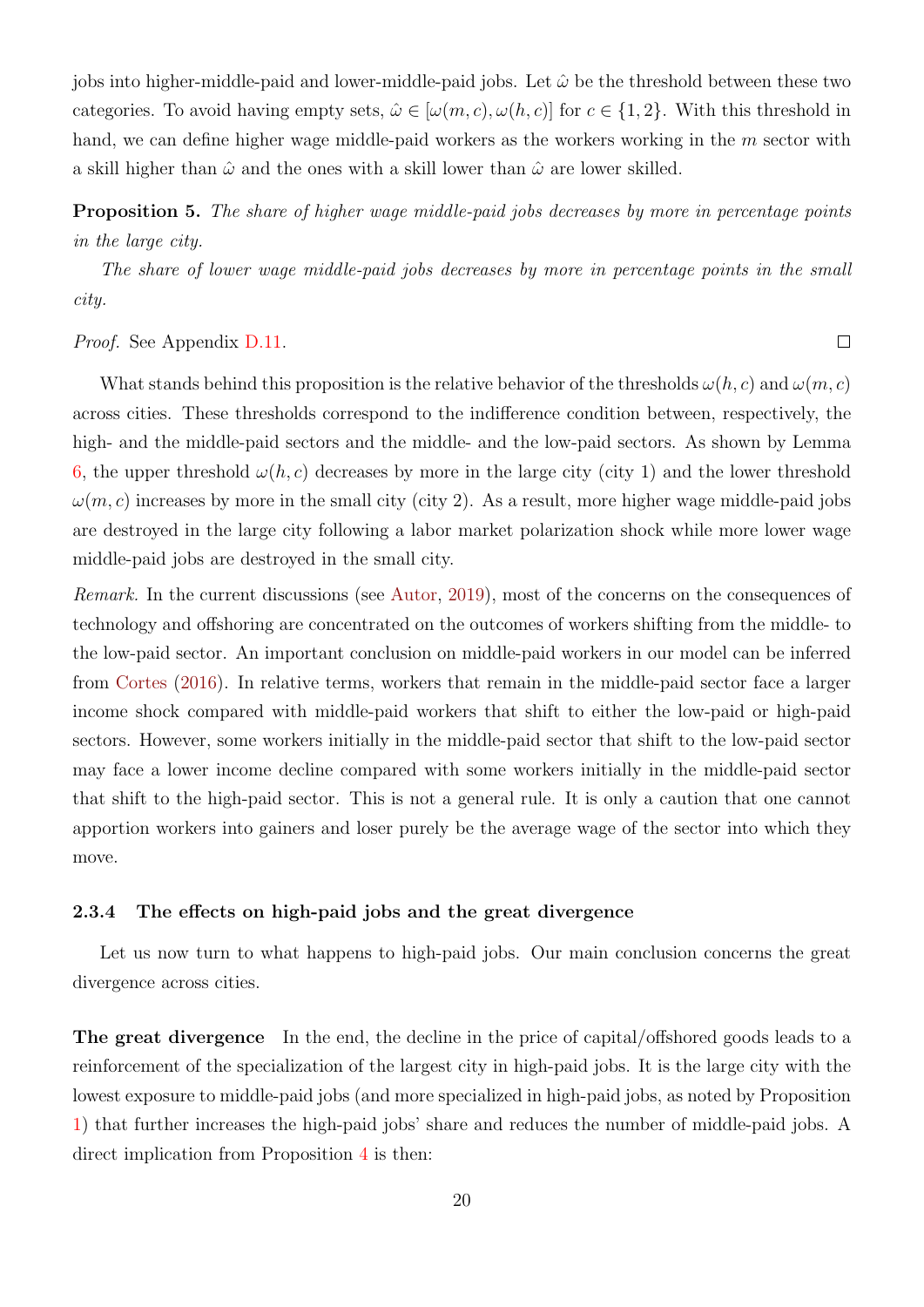<span id="page-22-0"></span>Corollary 4. The share of high-paid jobs increases by more in larger cities, which have an initially larger share of high-paid jobs.

This finding is consistent with the great divergence as described by [Moretti](#page-43-1) [\(2012\)](#page-43-1): large cities that were already more abundant in terms of high-paid jobs had these jobs grow faster. Importantly, here, the great divergence arises due to the labor market polarization shock: by being skewed towards higher-paid jobs in larger cities, labor market polarization contributes to make larger cities even more abundant in higher-paid jobs.

Note that the prediction of a great divergence in Corollary [4](#page-22-0) stands in contrast to a key spatial equilibrium result of [Autor and Dorn](#page-41-0) [\(2013\)](#page-41-0). In their model, the only source of regional variation is the routine task intensity of production of the local Armington traded good (hence also a lower highskill intensity for that good). Regions whose local good has a high routine task intensity attract few high skilled workers and so are both smaller and relatively unskilled. This cross-sectional correlation between city size and skills is consistent with the data. A routinization shock that lowers the price of computer capital, in their framework, would then attract high skilled workers to the smaller less-skilled cities where previously they were scarce (their result iv, p. 1568). We could label this prediction the great convergence. This prediction is directly opposite to ours and also stands in opposition to the observations of [Moretti](#page-43-1) [\(2012\)](#page-43-1) and the evidence presented below of a great divergence.

Supply and a demand shock to high-paid jobs What is the effect of labor market polarization on the wages of high-paid occupations? In [Autor and Dorn](#page-41-0) [\(2013\)](#page-41-0), the number of workers occupying high-paid jobs is assumed to be fixed. Thus, their wages are necessarily increasing: the labor market polarization shock is thus only a positive demand shock on high-paid labor given that this labor is a complement to capital. In our setting, this complementarity remains, but the possibility to shift to the high-paid sector also implies that more workers enter into the high-paid sector. As a result, the demand shock on high-paid labor is potentially mitigated by the increasing supply for these jobs, so that the price of the high-paid good  $p(h)$ , and so the wage in the high-paid sector, can either increase or decrease. A similar conclusion holds true for the low-paid sector that also faces both a demand and a supply shocks of workers. Nevertheless, the relative prices  $p(m)/p(l)$ and  $p(m)/p(h)$  both always decrease, which is key for the results on labor market polarization.

Let us now confront the predictions of our model with data from France on the period 1994-2015. In Section [3,](#page-23-0) we describe the different datasets that we are using and we report in Sections [4,](#page-28-0) [5](#page-30-0) and [6](#page-34-0) the evidence on the distribution of skills, labor market polarization, and the great divergence in France.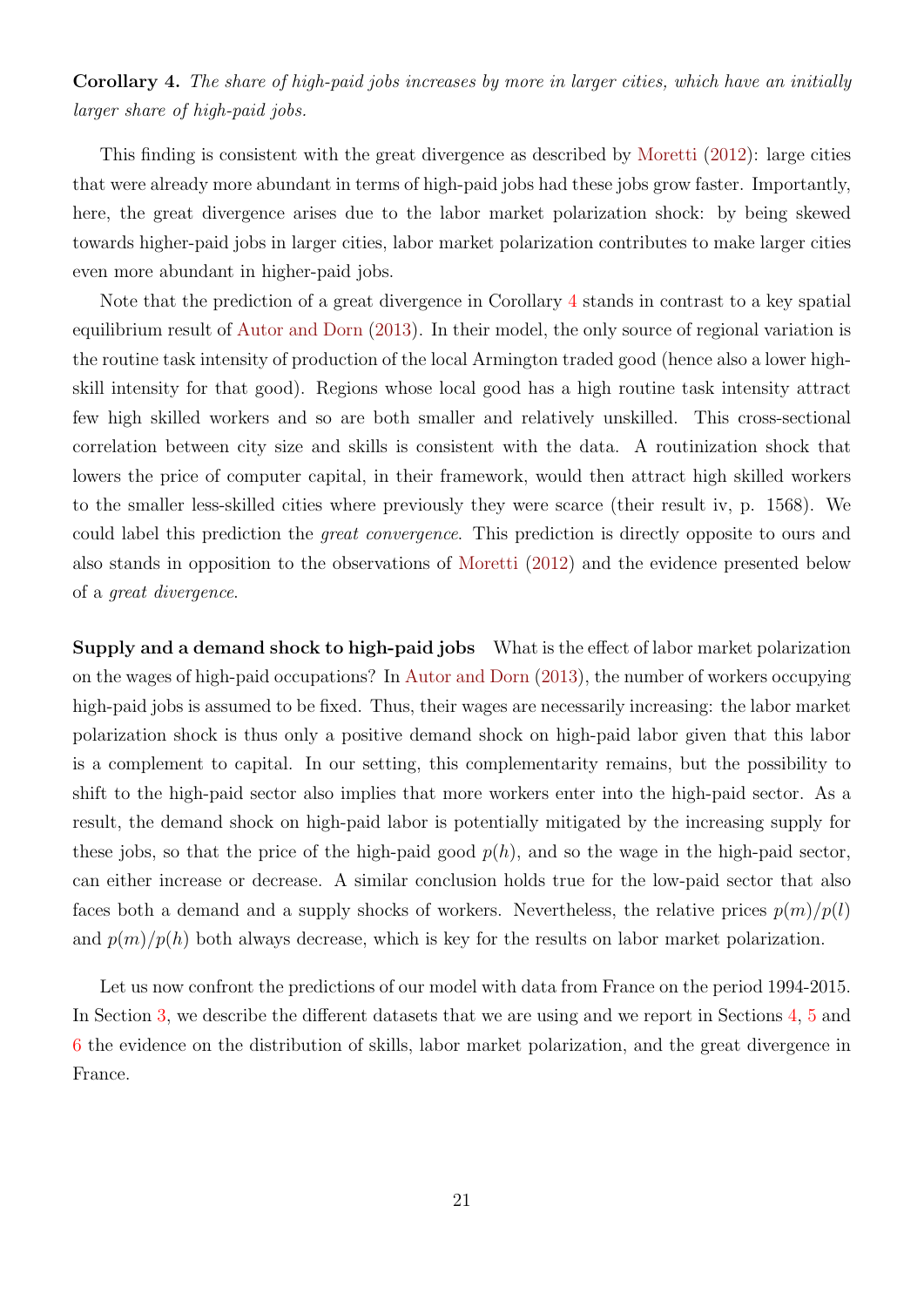## <span id="page-23-0"></span>3 Data description

We focus on a few key questions. We examine the characteristics and the evolution of labor market polarization in the aggregate and by metropolitan area, as well as the log-supermodularity of skills. These require specific data on job characteristics (e.g. their routine or offshorable nature), hours worked, and wages by occupation. We also need a measure of skills such as educational attainment. The data should be geographically detailed at the metropolitan level and comparable over time. French administrative data and the Censuses satisfy these requirements.

### 3.1 DADS-Postes data

Our main data source is DADS-Postes for the years 1994-2015, which is a part of the publicly available DADS ("Déclaration Annuelle des Données Sociales") data set.<sup>[13](#page-23-1)</sup> This data is provided by INSEE, the French national statistical institute, and is based on mandatory annual reports by all French companies.<sup>[14](#page-23-2)</sup> It includes data about all legally held job positions ("postes"), detailed at the plant level. The initial year 1994 is chosen as this is the first year of data that has comprehensive coverage of hours worked while 2015 was used as the last vintage available. For each worker, for a particular job position, the main reported data are the hours worked, remuneration (total compensation before taxes), occupation type, age and gender.<sup>[15](#page-23-3)</sup> Establishment location is available at the commune level, the lowest administrative unit. There were 36,169 communes in metropolitan (mainland) France as of January 1, 2015.

We use data only for private companies (those that are incorporated and have the legal category starting with "5" in the INSEE classifications), excluding privatized firms or those that changed status from public to private incorporation (which impacts for example the public or private law under which labor contracts are offered) in the period  $1994-2015$ .<sup>[16](#page-23-4)[17](#page-23-5)</sup> We use data for mainland France (without Corsica or the overseas departments). We limit the sample to workers 25-64 years of age. To minimize erroneous entries (for example employees recorded with few working hours

<span id="page-23-1"></span><sup>&</sup>lt;sup>13</sup>The French Labor Survey is available since 1982 but for early years has approximately 60,000 observations per year and has only data at the department level. This allows to document some general facts about labor market polarization starting from 1982, but the DADS-data is exhaustive and gives inter alia more geographical details.

<span id="page-23-3"></span><span id="page-23-2"></span><sup>&</sup>lt;sup>14</sup>This includes public and private firms. Data on self-employed are not reported prior to the late 2000s.

 $15$ We cannot observe education data or job tenure, and it is not possible to aggregate incomes by individual workers at each year level (for 1994) nor to follow them through time.

<span id="page-23-4"></span><sup>&</sup>lt;sup>16</sup>Some firms in the finance, insurance and real estate sectors reported pre-2001 their employees from branches at few establishments for example at the department level. This represents a small fraction of employment in these sectors based on INSEE assessments on 2001-2003 data and may introduce minor errors given the scale of the problem when we use metropolitan area-level data. Exclusion of these sectors from our analysis does not change our results considerably and does not impact our conclusions. We include Table E.19 without these sectors as a replication of Table [5](#page-48-0) in a robustness test.

<span id="page-23-5"></span><sup>&</sup>lt;sup>17</sup>DADS-Postes has data on public sector employment only since the end of the 2000s. The evolution of public sector employment based on Census data for years 1990-2015 is in the Online Appendix E.8. Public sector employment increased in metropolitan France by 0.5 percentage points in the period and its evolution does not reveal systematic spatial nor high- middle- or low-skill patterns confounding our analysis.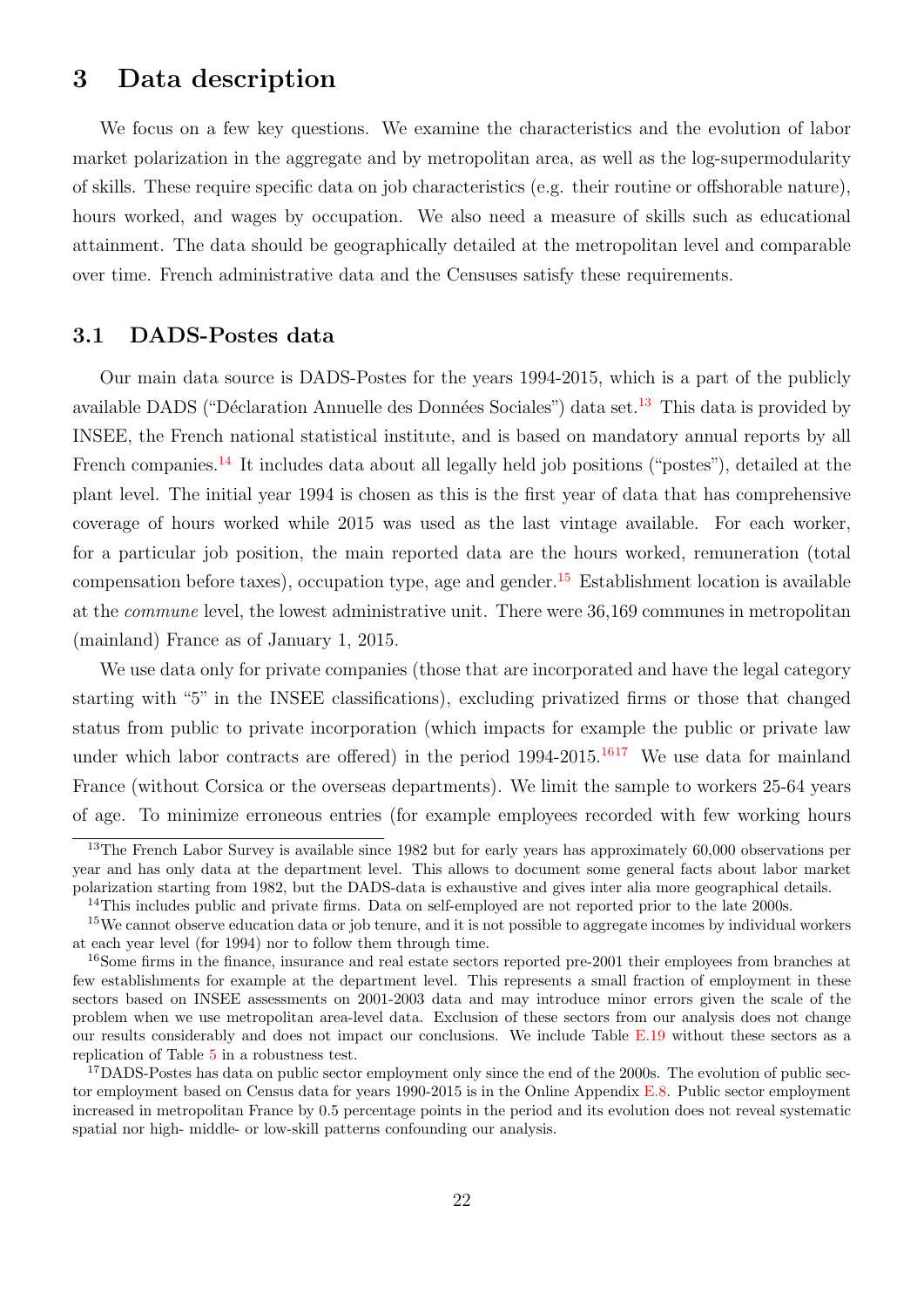with abnormally high income) one needs to filter the job positions. We retain all positions where there were at least 120 hours worked in a year.<sup>[18](#page-24-0)</sup>

#### 3.2 Occupations and classification into wage groups

In DADS-Postes the information on occupations is available at a 2-digit level according to the French occupation classification called PCS ("Nomenclature des professions et categories socioprofesionnelles"). French statistical authorities developed it to classify occupations according to their "socio-professional" status and there is not an exact correspondence at this level to other internationally used classifications such as e.g. the International Standard Classification of Occupations (ISCO).

The broad 1-digit codes represent CEOs or small-business owners (CS category "2"), "cadres" (high-paid professionals, code "3"), intermediate professions (codes starting with "4"), low-paid employees (codes with "5" as the first digit) and blue-collar workers (codes starting with "6"). The 2-digit categories provide more detail, allowing us to use 18 different CS 2-digit categories (see Table E.4 for representative occupations within each category).<sup>[19](#page-24-1)</sup> We exclude artisans (CS 21 and 22), agriculture-related (CS 10 and CS 69) and public-sector occupations (CS 33, 34, 42, 45, 52 and CS 53 employed in the public sector).

As a measure of exposure to automation we use the Routine Task Intensity (RTI) index employed by [Autor and Dorn](#page-41-0) [\(2013\)](#page-41-0) (based on the RTI measure of [Autor et al.](#page-41-11) [\(2003\)](#page-41-11)), classifying occupations according to the ease of their automation. For the measure of offshorability, we use the index developed by [Goos et al.](#page-42-12) [\(2014\)](#page-42-12) based on actual offshoring patterns, which identifies occupations readily substituted by imports. To translate these indices and obtain exposure to automation and offshoring at the 2-digit CS level used in DADS, we proceed as follows. We first merge the exposure classifications of [Goos et al.](#page-42-12) [\(2014\)](#page-42-12) (that include RTI in their dataset) based on 2-digit ISCO occupation classification into the 1994 French Labor Survey. Then we map their ISCO-based values into the 2-digit CS ones used in French data basing on ISCO occupations' hours shares in the 2-digit CS.<sup>[20](#page-24-2)</sup> In this index, the CS category 54 (office workers) is most routine and 67 (unskilled industrial workers) is most offshorable. The top 4 highest-paid occupations are among the least routinizable and offshorable.

The list of 2-digit CS categories we use is provided in Table [1](#page-44-0) along with a short description, their in-sample employment share, average wages in our sample of cities in 1994 and 2015, as well

<span id="page-24-0"></span><sup>&</sup>lt;sup>18</sup>We do not observe, however, a material difference in our results if no filtering is applied or filtering based on end-of-year presence with at least 30 days in the firm. INSEE provides filtering in the DADS data set, but it is not consistent between 1994 and 2015.

<span id="page-24-1"></span><sup>19</sup>See [Caliendo et al.](#page-41-12) [\(2015\)](#page-41-12) for the use of CS 1-digit categories to analyse firms' hierarchies. Firms should report their data using much finer 4-digit codes, but many fail to do so especially before 2003. During the 2003 revision of codes a new category, 31 ("liberal" professionals such as lawyers etc.), previously included in CS 37, was created. In all our data we merge the two together.

<span id="page-24-2"></span><sup>&</sup>lt;sup>20</sup>The ISCO and CS categories are both available only in the French Labor Survey and not directly in the DADS data. More details in the Online Appendix E.1.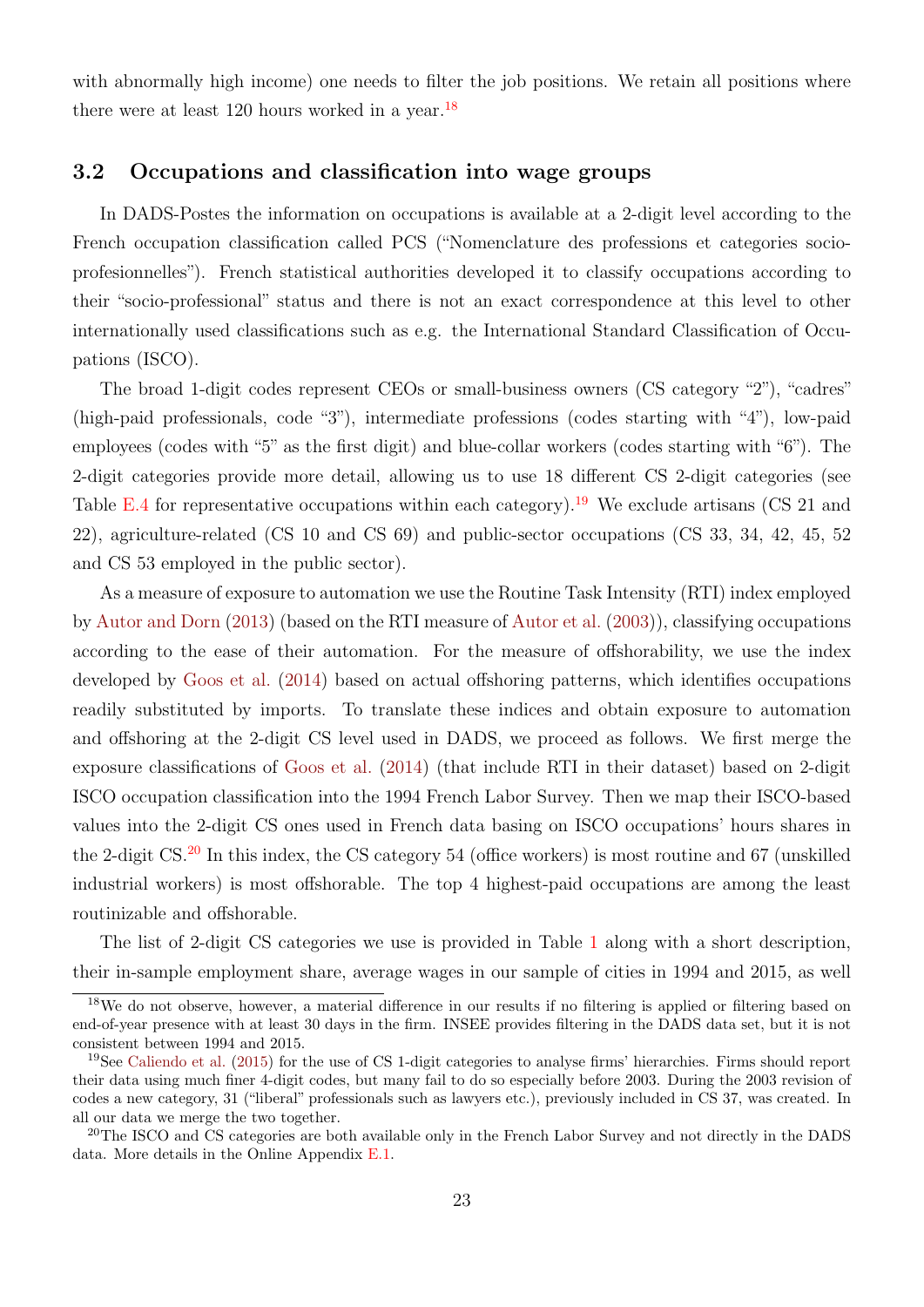as the routine occupation (RTI) and offshorability (OFF-GMS) ranking from [Goos et al.](#page-42-12) [\(2014\)](#page-42-12). The exact index values for each category are given in the Appendix Table E.2.

Consistent with the broad labor market polarization literature, the model focuses on three tasks with different levels of skill and pay. Matching theory and data thus necessitates mapping a richer set of occupations into three wage categories. Given that this tripartite division is just a heuristic for thinking about the data, there will no unique way to do this and any division will almost of necessity be imperfect. That said, the categorization may matter substantively for the empirics, so requires justification.

Labor market polarization is defined as the decline of middle-paid jobs along with the growth of high- and low-paid jobs. Following [Autor and Dorn](#page-41-0) [\(2013\)](#page-41-0) and [Goos et al.](#page-42-12) [\(2014\)](#page-42-12), we take the mean wage by occupation in the initial year of our data, here 1994, as a primitive ordering of our set of 18 occupations. Forming the wage-occupation groups then requires criteria for the division into high-, medium-, and low-wage groups that respects this ordering.

Figure [6](#page-53-0) provides a visualization of occupational growth between 1994-2015. Only four occupations had declines of 1 percentage point or more of total employment in this period. These four are (from high to low wage) CS 48 supervisors and foremen, CS 46 mid-level professionals, CS 62 skilled industrial workers, and CS 67 unskilled industrial workers. The same four occupations each had their share of total employment decline by 34-47 percent in this period. No other occupations had comparable declines in absolute or proportional terms in this period. On its face, these declines alone would provide a justification for including these four in a study of job declines in this period, hence making the relevant interval of middle-paid jobs from CS 48 supervisors and foremen to CS 67 unskilled industrial workers as those vulnerable to the posited shocks.

This definition of the middle-paid group thus also implicitly defines high- and low-paid groups. The implied high-wage group includes CEOs and small business owners, as well as highly paid professionals ("cadres"), all of which have both high wages and a distinct social status. The implied low-wage group includes all 2-digit occupations for which the Labor Survey of hours in 1994 had at least half of hours in what [Goos et al.](#page-42-12) [\(2014\)](#page-42-12) identified as low-wage occupations.

An alternative that we could consider is whether an ordering based on the PCS 1-digit codes might make a reasonable partition into the wage groups. The codes CS2 for CEOs and small business owners and CS3 for high paid professionals, if combined into the high-paid sector, would indeed yield the same boundary between high- and middle-paid occupations as in our visualization exercise. And, indeed, in terms of the individual occupations this would also correspond to a wage gap of 21 percent between the lowest paid CS3 and highest paid CS4 occupations. Adding CS4 occupations to the high-paid group would be consistent with a single cut between high-paid and other occupations, but it would have two downsides. As noted, it would require bridging the 21 percent wage decline at the boundary of the 2-digit CS3 and CS4 occupations. Moreover, that would put in the high wage group two of the occupations (CS 46 and 48) whose jobs declined most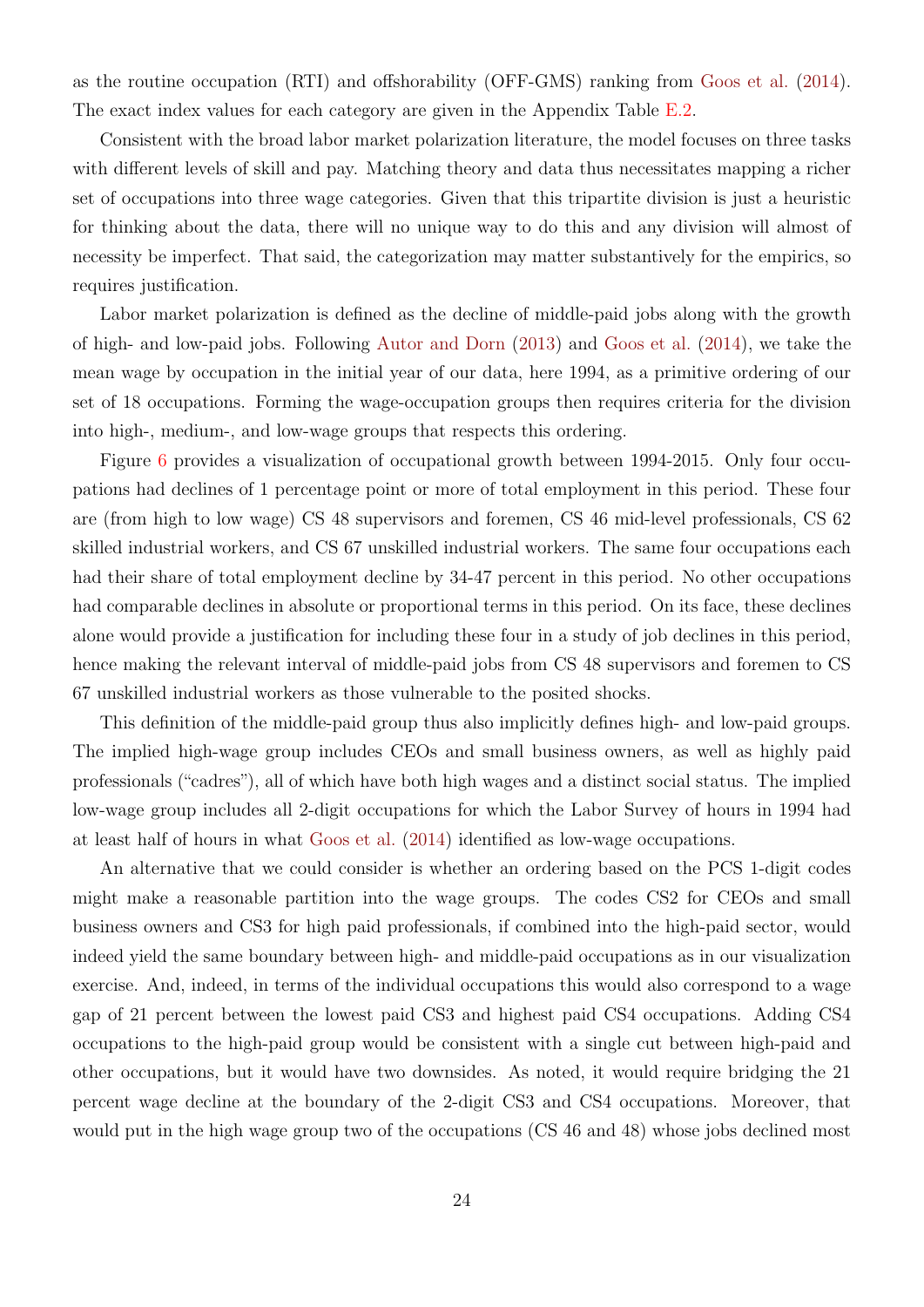sharply in absolute and relative terms in our period of study, hence be inconsistent with the spirit of the labor market polarization approach. In sum, using the 1-digit PCS codes suggests the same boundary between high- and middle-paid occupations as our simple visualization exercise.

Trying to use the remaining 1-digit CS codes 4, 5, and 6 to define a boundary between middleand low-paid groups immediately runs into problems. The 2-digit CS5 and CS6 occupations have no clear ordering by initial mean wage, so cannot sensibly be separated. If they are combined as the low-paid sector, then this would include two of the sectors with the largest absolute and relative job declines, CS 62 and 67, in the low-paid sector. Again, this is against the spirit of the labor market polarization approach.<sup>[21](#page-26-0)</sup>

Taken together with our prior observations, this suggests that our initial approach, focusing on encompassing within the middle-paid group those occupations with the largest absolute and proportional job declines is likely to be the best approach to defining our occupation-wage groups. Thus, from before, we define the high-paid group as the four highest paid occupations, the lowpaid group as the four lowest-paid occupations, and middle-paid occupations as all others. The boundaries of the middle-paid group are CS 48 supervisors and foremen at the top and CS 67 unskilled industrial workers at the bottom.

Given that the labor market polarization approach hypothesizes that the shocks of interest are routinization and offshoring, it makes sense to examine how the middle-paid group thus defined is characterized in terms of exposure to these forces. While we would not like to define the wagegroups to target these measures, it would be disturbing if the groups we do define are directly at odds with our hypothesis. An examination of the rankings shows that all five of the most routinizable and offshorable occupations are situated in our middle-paid group.<sup>[22](#page-26-1)</sup> This includes the highest paid of these, CS 48 supervisors and foremen, which is 3rd in both routinizability and offshorability. It also includes the lowest paid in the middle-paid occupations, CS 67 unskilled industrial workers, which ranks 2nd in routinizability and 1st in offshorability. The median rankings for routinizability and offshorability in the middle-paid group is thus 6 and 5.5 respectively, and the corresponding numbers are 8.5 and 13 for the low-paid group and 15.5 and 13.5 in the highpaid group. This suggests that the typical middle-paid occupation is indeed more routinizable and offshorable (see Online Appendix Table E.3 for calculations based on actual indices). That said, these relations are not mechanical, as one can note by the fact that the middle-paid sector does have some sectors that score poorly on routinizability or offshorability. Taken together, this again suggests the reasonableness of the partition into wage groups we have suggested.

One nonetheless could wonder if this is an excessively expansive definition of middle-paid jobs encompassing nearly three-quarters of all jobs in 1994 and more than three-fifths in 2015. We have

<span id="page-26-0"></span><sup>&</sup>lt;sup>21</sup>Our main results are not materially affected when we move the border between low- or middle-paid occuptions. For example, such robustness checks for the comparison of means of changes in occupation shares between small and large cities of Tables  $5$  – are shown in Online Appendix Tables E.15 and E.16.

<span id="page-26-1"></span><sup>&</sup>lt;sup>22</sup>In the Online Appendix, a plot of resulting RTI and OFF-GMS measures for the considered occupations is shown in Figure E.2 while Table [1](#page-44-0) with these values is reproduced as Table E.2.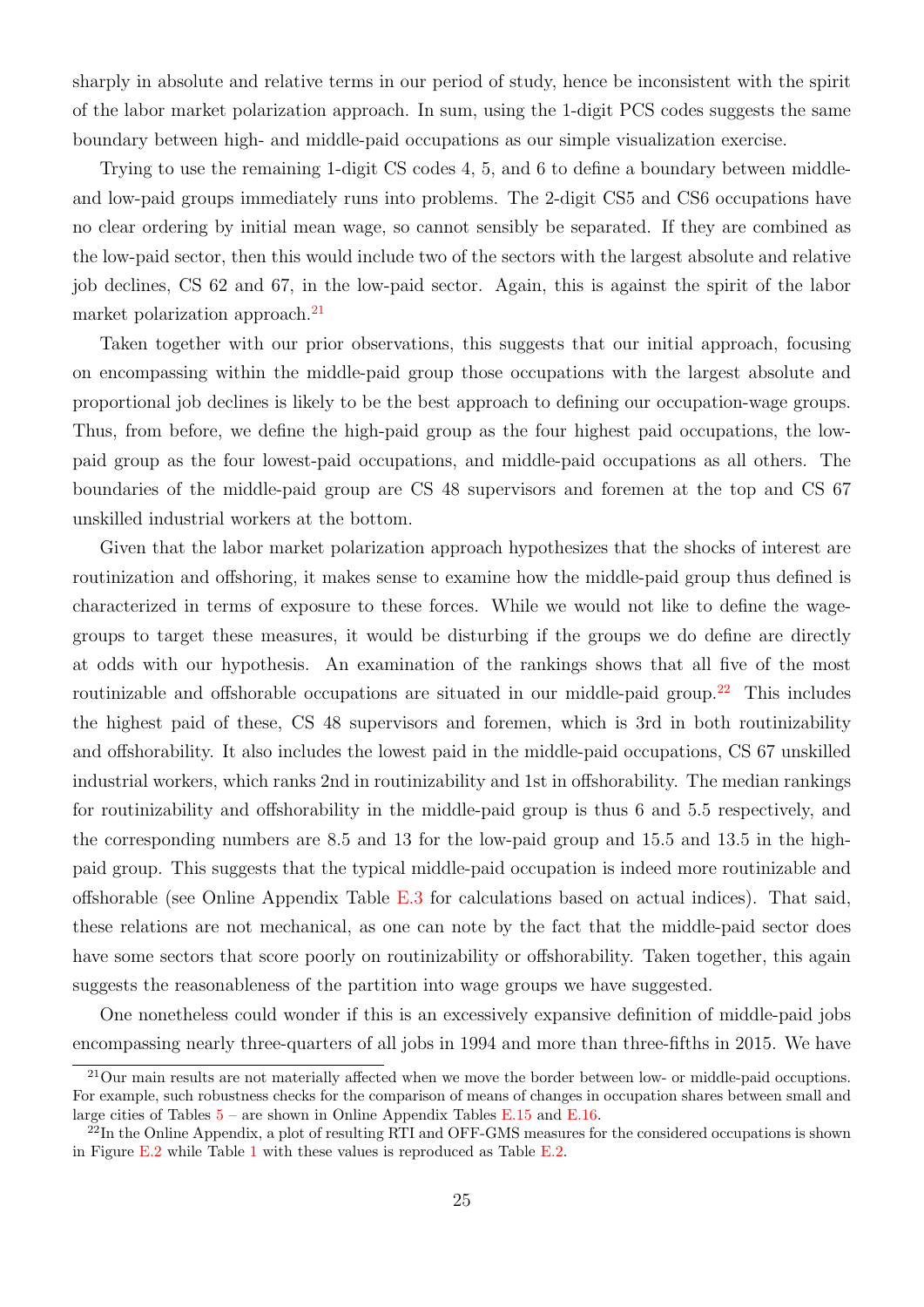already argued that this is a reasonable partition for a variety of reasons. We would add, moreover, that this selection of the middle-paid occupations, wide though it is, is actually well-suited to our approach linking labor market polarization and the great divergence. Our theory focuses attention on differences of large and small cities in which middle-paid jobs are at risk, and so having a sufficiently wide interval of middle paid jobs makes possible an evaluation of these predictions.

In more detailed discussions e.g. in Section [6](#page-34-0) we will divide middle-paid jobs into subcategories. We will refer to the group of CS 48, 54, 62 and 67 as the most routine and offshorable (MRO) jobs as they have lowest routinizability and offshorability rankings. They comprise 40.9% of hours worked in 1994 in our private-sector employment sample and span the entire wage distribution of middle-paid jobs. Other middle-paid jobs are either still quite routine or offshorable, especially in comparison to high-paid jobs. For example, CS 63 (skilled manual workers) or 65 (transport and logistics personnel) are both ranked as relatively routine/offshorable and CS 46 is 6th ranked in terms of offshorability. They also may be likewise vulnerable indirectly through their hierarchical connections to MRO jobs (e.g. CS 46, middle managers) or become more routinizable/offshorable with time (e.g. for CS 46: photographers, graphic designers, translators or secretaries; see also Appendix C for a theoretical explanation). We refer to these non-MRO middle-paid occupations as other middle-paid (OMP) jobs.

### 3.3 Cities considered and final sample

For most of our empirical exercises, we focus on cross-city comparisons. We thus examine data on jobs performed in cities (metropolitan areas) above 50,000 inhabitants as of 2015 unless otherwise noted. We aggregate the commune-level data to the metropolitan area level ("unité urbaine") with city boundaries defined by INSEE as of 2010 unless otherwise indicated. There are 117 such cities in 2015 with the largest 55 above 100,000 inhabitants.<sup>[23](#page-27-0)</sup>. The characteristics of the final sample are given in Table [2.](#page-45-0)

These cities above 50,000 inhabitants encompass 54% of the total population of metropolitan France in 2015<sup>[24](#page-27-1)</sup>. In 2015, these jobs account for 73% (73.4% in 1994) of wages paid and 68.4% (68.9% in 1994) of hours worked in the mainland in the non-farm private sector. In 1994 and 2015 respectively, firms active in these cities for which we have data account for 396,637 (out of 596,368) and 633,851 (out of 998,467) firms. Noting exclusions as above, we retain a sample that accounts for 65% of total wages paid and 58% of hours worked in metropolitan France in 1994 and 2015 with data from 364,482 and 596,446 firms in these years respectively.[25](#page-27-2)

<span id="page-27-1"></span><span id="page-27-0"></span><sup>&</sup>lt;sup>23</sup>They are shown in Online Appendix Figure E.1 and population data by city category in Table E.1

<sup>&</sup>lt;sup>24</sup>In robustness checks we also consider urban areas ("airés urbaines") as defined by INSEE encompassing all communes in the metropolitan area ("unité urbaine") plus all communes where at least 40% of residents have employment in the same metropolitan area. The urban areas including the metropolitan areas that we consider account for 70% of the total population.

<span id="page-27-2"></span> ${}^{25}$ Establishment-level output data is unavailable in the French data.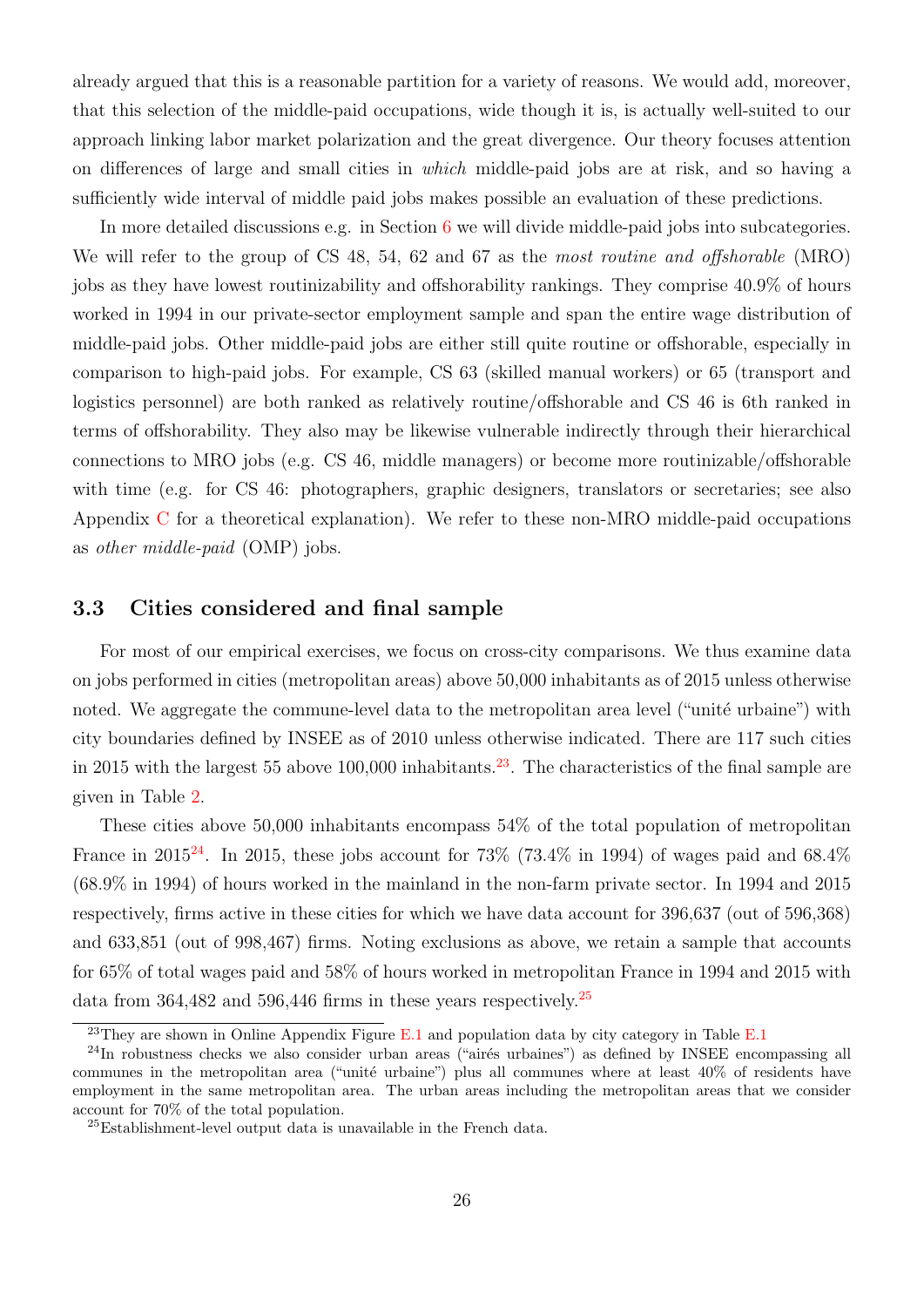We consider up to the cities into six major categories of cities for our analysis. Paris, given its size (10.7m inhabitants in the metropolitan area and 37.5% of jobs in 2015 in our final sample) is a category by itself. Then, we use 2 categories of cities above 0.5m: 0.5-0.75m and 0.75m and above (except Paris). Such a choice is warranted because there is a considerable size difference between the seventh largest metropolitan area – Bordeaux (904 thousand inhabitants) and the eighth – Nantes (634 thousand people). Moreover, cities with metropolitan areas of "0.75m and above" have also "urban areas" ("airés urbaines") as defined by INSEE of over 1m inhabitants. For other divisions we follow the ones of INSEE: 0.2-0.5m (size categories "71" and "72") , 0.1-0.2m (sizes "61" and " $62$ ") and 0.05-0.1m (" $51$ " and " $52$ "). We took the city size of 50,000 as a cutoff for our main discussion, although dropping this to 20,000 doesn't materially affect our results. Throughout the studied period city populations increased by 9.9% on average. There are no significant differential changes in the sizes of cities e.g. when one compares cities with population above 0.5m with the rest or smallest cities <0.1m.

#### 3.4 Other data

We also use other data sources to provide additional statistics. To examine log-supermodularity, we use the detailed part of the Census of 1999 (5% of population), also provided by INSEE. It was the most comprehensive Census within the main sample period that provided data on education, nationality of respondents, and allows us to identify their location at the commune level. We also use the less-detailed 1990 and 2013 Censuses to document the evolution of e.g. educational attainment across cities. Population data was taken from the INSEE for the Census years and 2015.[26](#page-28-1)

## <span id="page-28-0"></span>4 Cross-sectional patterns

We start our empirical investigation by understanding key cross-sectional patterns in the data that are suggested by our theory. We document the log-supermodularity of skills in city size, and show that the shares of the three broad occupational categories across cities conform with our theory. Throughout, we will look at either groups of cities or individual city data to show that our results hold.

### 4.1 Log-supermodularity of skills

Proposition [2](#page-17-0) provides conditions, as in [Davis and Dingel](#page-42-0) [\(2020\)](#page-42-0), under which the distribution of skills  $f(\omega, c)$  is log-supermodular in city size. To obtain a measure of skills we turn to the 1999

<span id="page-28-1"></span> $^{26}$ Population for 1994 at the commune and therefore city level is unavailable. Hence, whenever we use weighting we use 1990 population from the Census.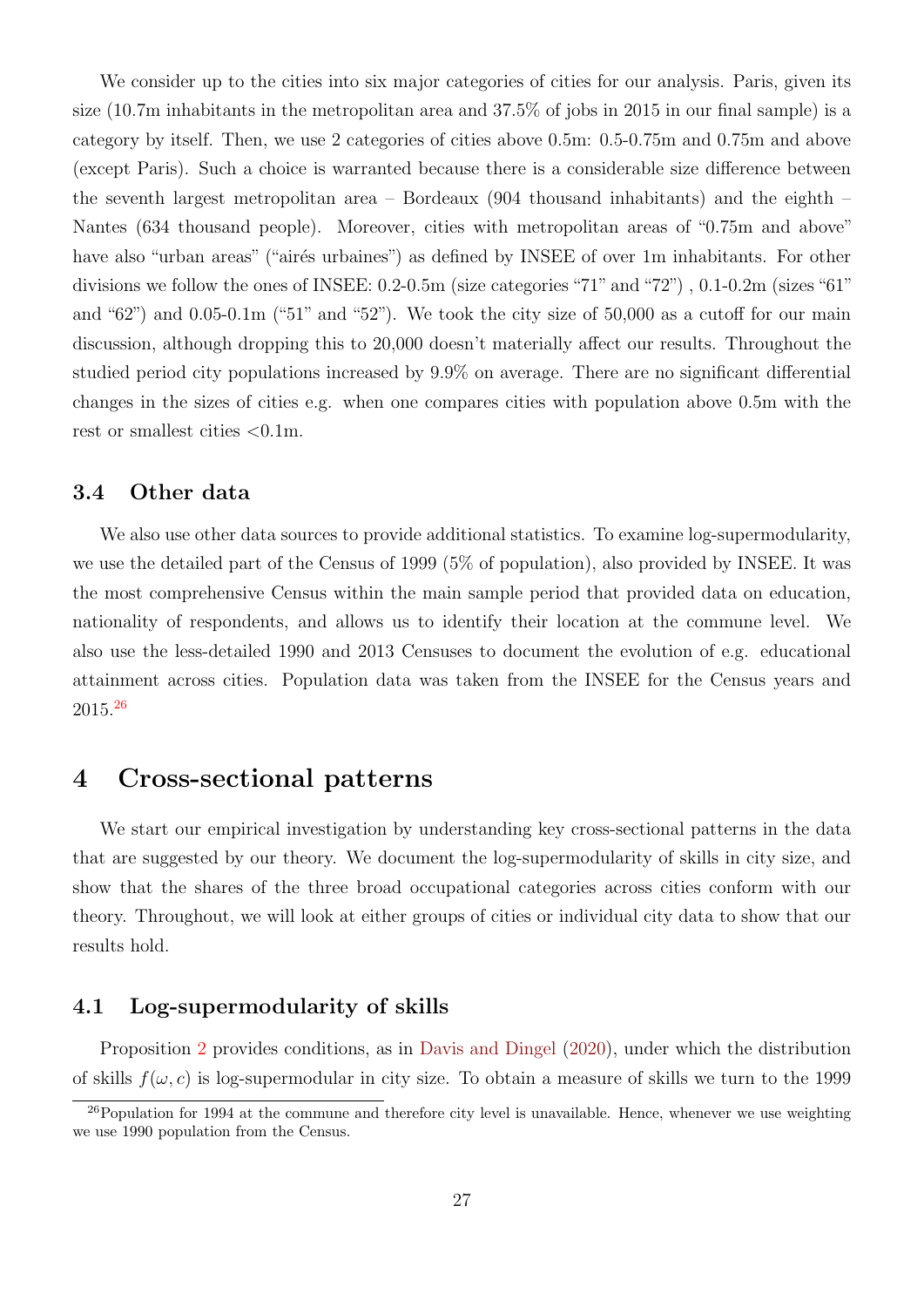Census, which has the best data on both diplomas and commune of residence among the Censuses spanning our time period. We measure skills by the highest diploma received by individuals. The results are illustrated in Figure [5](#page-52-0) (further results in Online Appendix Tables E.7-E.11). As expected, Figure [5](#page-52-0) shows there is an ordering of the population elasticities of skills, with the two lowest skill groups having an elasticity statistically significantly below 1; two middle skill groups (with high school diplomas and some college) having an elasticity insignificantly different from 1; and a high skill category of workers with a graduate diploma that has a significant population elasticity of 1.18. These observations carry over when we consider only French-born individuals; the presence of low-paid immigrants does not change these patterns.[27](#page-29-0) This provides a baseline confirmation of the appropriateness of our model and allows us to state

Fact 1 (Log-supermodularity of skills). The distribution of skills is log-supermodular in city size.

#### 4.2 Occupation shares across cities

We now turn to occupation share patterns that can be obtained from the detailed DADS data on hours worked. As indicated in the theory section, people with the same skills may perform different occupations depending on the city where they choose to reside, and this has implications on the observable employment shares across cities.[28](#page-29-1)

In Table [3](#page-46-0) we can observe the share of high-, middle-, and low-paid occupations in total employment across our six categories of cities in 1994 and 2015. This Table uses the DADS-Postes data set for 1994 and 2015 and calculates hours worked in different occupations across metropolitan areas.

The share of high-paid occupations in total employment increases monotonically with city size in both years, as implied by our Corollaries [1](#page-17-1) and [2.](#page-17-2) The differences are sizeable, especially when comparing the extremes – the Paris metropolitan area and cities with population between 0.05- 0.1m. In both 1994 and 2015, the fraction of high skill jobs in Paris was roughly three times as high as in cities of 0.05-0.1m population. Given the overall rise in skilled jobs, this gap rose from 15 percentage points to 25 percentage points.

The share of the middle-paid jobs monotonically declines with city size in line with Proposition [1](#page-16-0) in both 1994 and 2015. The share of the lowest-paid occupations is highest in the smallest cities

<span id="page-29-1"></span> $^{28}$ In Online Appendix Table E.5 we show the joint distribution of diplomas and occupation categories in 1990 in the Census data. The distribution of higher-skill requiring diplomas is correlated with occupations ranked by wages.

<span id="page-29-0"></span> $27$ We also confirm these results using our classification of high, middle and low-paid jobs and the broad 1-digit CS categories in Online Appendix Tables  $E.9-E.10$ . It is not a coincidence that the population elasticity coefficients for high-paid jobs and "cadres" (respectively 1.14 and 1.16) are similar: "cadres" perform the bulk of high-paid occupations. The coefficients on middle- and low- paid jobs that are below 1 (in a statistically significant manner) show that larger French cities have not only fewer low-paid jobs, but also fewer middle-paid jobs. This conforms with Corollary [1.](#page-17-1) Similar patterns in terms of population elasticities for the same 4 diploma categories can be obtained from the 1990 and 2013 Censuses (not shown), confirming the notion that log-supermodularity of skills holds for French cities over the entire studied period.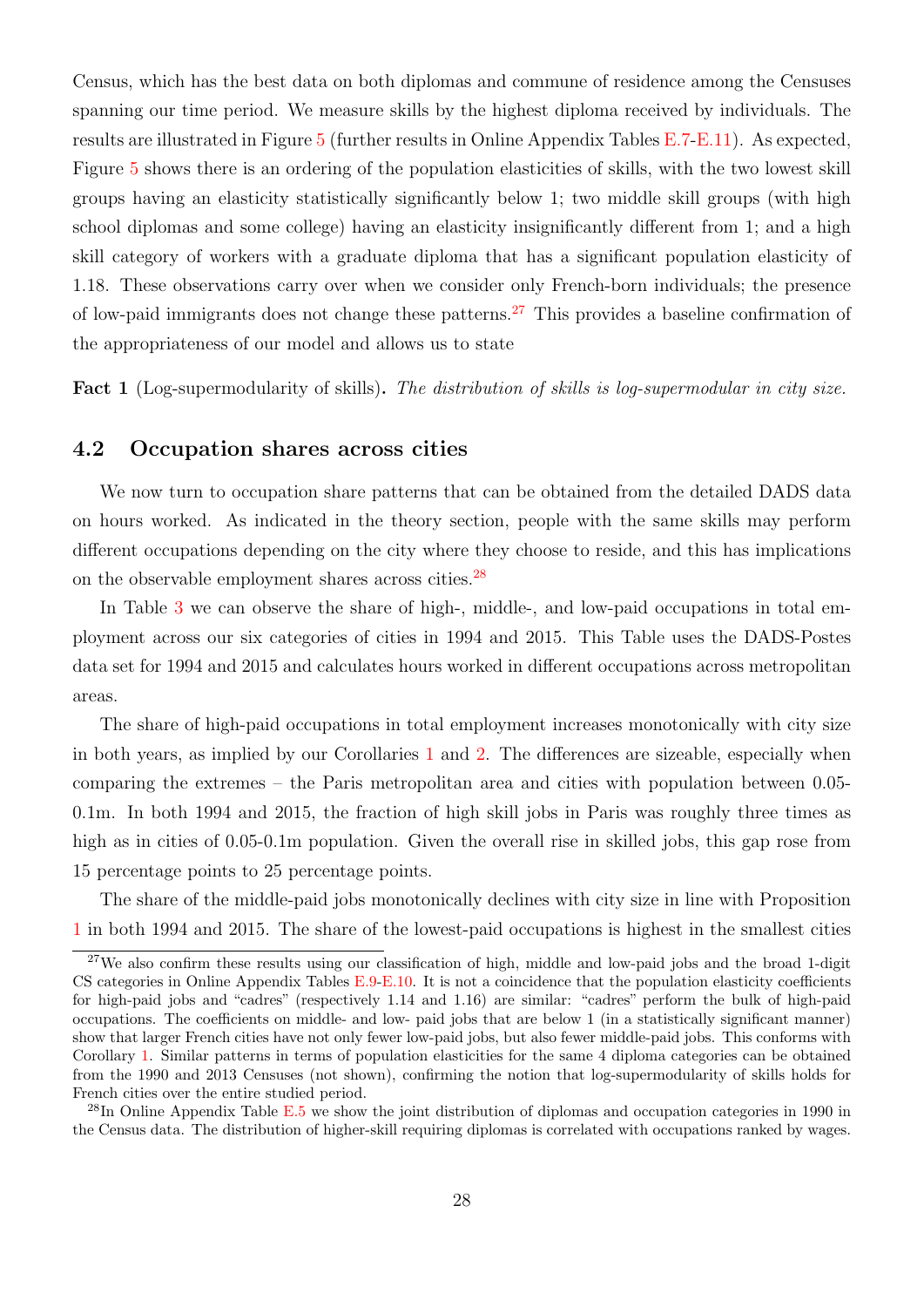in either of the years, although the cross-city variation is modest.  $29$ 

In Table [4](#page-47-0) we also confirm these observations by comparing the means of occupational shares among the 11 largest cities in our sample  $(>0.5m$  inhabitants) and 62 smallest cities  $(0.05-0.1m)$ inhabitants). Observing the first three columns of that Table, it is clear that the differences in the shares of high-, medium- and low-paid jobs across cities of different sizes are statistically different from one another and agree with our theory.<sup>[30](#page-30-2)</sup>

This allows us to state:

<span id="page-30-4"></span>Fact 2 (Occupation shares). In larger cities, the share of high-paid jobs is larger and the share of middle- and low-paid occupations is smaller.

Overall these patterns, along with evidence on log-supermodularity, support the cross-sectional implications of our theoretical model under the noted conditions.<sup>[31](#page-30-3)</sup>

## <span id="page-30-0"></span>5 Labor market polarization

We now document the evolution of labor markets across cities over the period 1994-2015 to assess the implications of our model. Our primary aim is to understand how labor market polarization manifests itself distinctly across cities of different sizes.

In this section, we establish that labor market polarization happened not only in the aggregate, but also in individual cities and groups of cities. We then examine how cities' characteristics affect the local nature of labor market polarization. In particular, we show that polarization led to an increase in the share of high-paid jobs in large, already highly-skilled cities — consistent with the great divergence.

### 5.1 Labor market polarization in France.

We first investigate how employment evolved in mainland France in the aggregate over the period 1994-2015. Defining labor market polarization, again, as a fall in the employment share of medium-paid occupations and a rise in the share both of high- and low-paid ones, we find that this occurred in France in the period 1994-2015. In 1994, the high-, medium-, and low-paid occupations, respectively account for one-eighth, three-quarters, and one-eighth of employment, rising to roughly one-fifth, three-fifths, and one-fifth in 2015.

We examine these changes in overall employment shares in Table [1.](#page-44-0) The share of middle-paid jobs declined from 75.6% to 61.1% between 1994-2015. The bulk of job losses in this category

<span id="page-30-1"></span> $29$ The decline of low-paid occupation shares with city size is, however, clear when one measures the share of hours worked for the three lowest paid jobs (sales-related occupations, personal service workers and unskilled manual workers; see Online Appendix Table E.24).

<span id="page-30-3"></span><span id="page-30-2"></span> $30$ For rank-correlation statistics that reinforce these patterns see Online Appendix Table E.28.

<sup>&</sup>lt;sup>31</sup>They also contradict, for France, the extreme-skill complementarity hypothesis advanced by [Eeckhout et al.](#page-42-13) [\(2014\)](#page-42-13).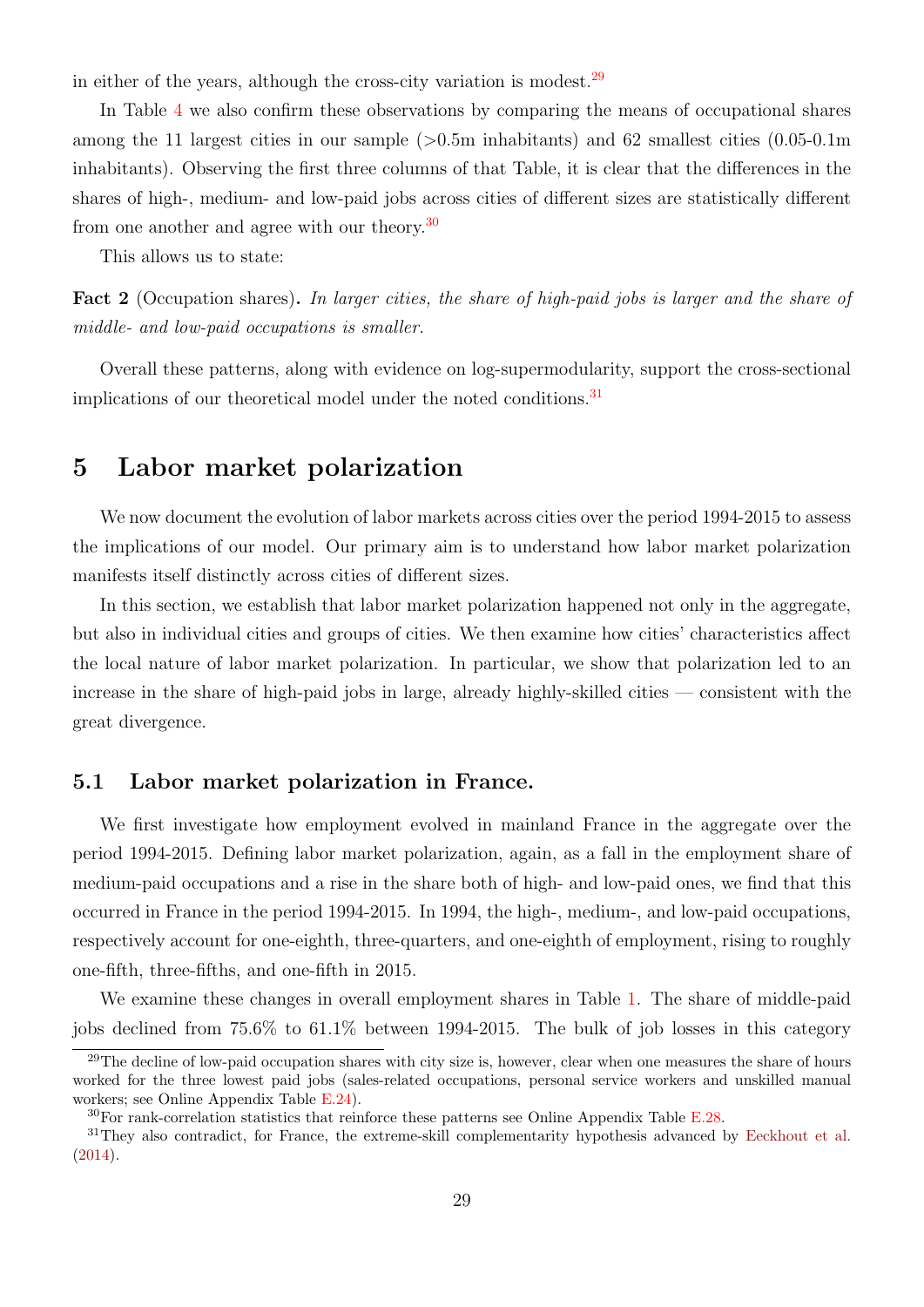occurred in the MRO jobs – the 4 most automation and offshoring exposed occupations (supervisors and foremen; office workers; skilled and unskilled industrial workers), and their share in hours worked fell from 40.9% to 28.9%. The only other occupation experiencing a large overall employment share drop was mid-level associate professionals (CS 46), the share of which fell from 12.3% to 7.6% in the labor force. It is ranked 6th highest in our classification of offshorable categories. At the same time, the overall shares of high- and low-paid jobs increased respectively from 12.9% to 20.6% and from 11.6% to 18.3%.

The patterns detailed at the 2-digit CS-level are exhibited in Figure [6](#page-53-0) and confirm for France in the years 1994-2015 the U-shaped relationship studied by [Autor et al.](#page-41-2) [\(2006\)](#page-41-2) and [Autor and Dorn](#page-41-0) [\(2013\)](#page-41-0) for the U.S. and documented by [Goos and Manning](#page-43-0) [\(2007\)](#page-43-0), [Goos et al.](#page-42-1) [\(2009\)](#page-42-1) and [Goos et](#page-42-12) [al.](#page-42-12) [\(2014\)](#page-42-12) for Europe.<sup>[32](#page-31-0)</sup> They are also consistent with observations made by [Harrigan et al.](#page-43-5) [\(2016\)](#page-43-5) for France for the time period 1994-2007.

So, whether we look at high-, medium- or low-paid jobs (as done in [Goos et al.](#page-42-12) [\(2014\)](#page-42-12)) or occupations ranked by wages (as in [Autor and Dorn](#page-41-0) [\(2013\)](#page-41-0) or [Harrigan et al.](#page-43-5) [\(2016\)](#page-43-5)), we obtain the following fact:

Fact 3. Over the period 1994-2015, the French labor market became more polarized in the aggregate.

Proposition [3](#page-18-2) holds that labor market polarization is induced by increased automation or a lower offshoring cost. This is compatible with the above patterns.

### 5.2 Labor market polarization in large and small cities

Our theory has implications on the evolution of labor markets across cities of different sizes that we investigate next.

Labor market polarization in individual cities. Figure [7](#page-54-0) depicts labor market evolution at the individual city level for all cities in our sample. Three key features emerge. The first is that labor market polarization is close to ubiquitous. All 117 largest cities in France experienced a decline in employment of middle-paid jobs over the period 1994-2015. In 115 of these 117 cities this was accompanied by a contemporaneous increase in the share of both low- and high-paid occupations at the city labor market level. Second, size is systematically related to the decline in middle-paid jobs, with larger cities losing more of these jobs. Third, size is likewise systematically related to the types of jobs that replace these middle-paid jobs. In large cities, the replacement jobs are skewed toward high-paid jobs, in small cities toward low-paid jobs.

<span id="page-31-0"></span> $32\text{We exclude here the category of CEOs - CS category 23. It is an outlier with highest pay that has a rather$ constant population elasticity in sample – its employment share varies between 0.8% and 1.1% in 1994 among the 6 city groups. The change in the share is less than 0.3 percentage points in absolute terms across cities in the given years.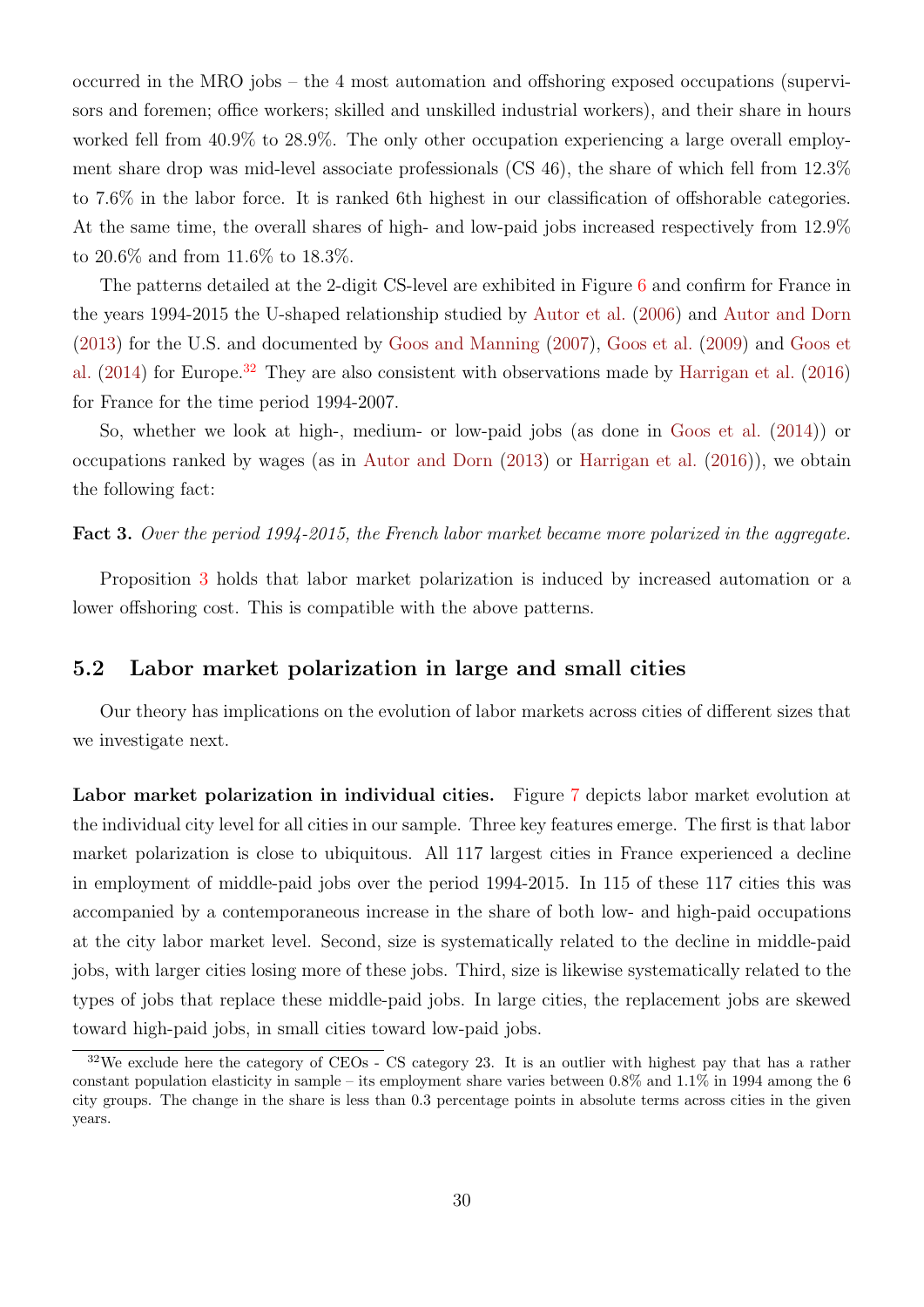These city-size patterns are easier to visualize if we group cities into three categories: large (above >0.5m of inhabitants, 11 cities), medium (44 cities between 0.1-0.5m inhabitants) and small (62 cities between 0.05-0.1m), by summing the hours worked in each job category. The corresponding changes in job shares are plotted in Figure [8.](#page-55-0) Consistent with Proposition [3,](#page-18-2) labor market polarization occurs not only in the aggregate but also for all city sizes. We get the same pattern if we look at occupation share changes between 1994 and 2015 for 6 city categories in Table [3](#page-46-0) or for largest and the smallest cities in Table  $5^{33}$  $5^{33}$  $5^{33}$ 

No matter the size of the city, we observe that middle-paid jobs were destroyed over the period and high- and low-paid jobs became more abundant.

We make thus the following observation:

Fact 4. Over the period 1994-2015, the French city-level labor markets became more polarized.

Labor market polarization across cities. Figure [7](#page-54-0) shows clearly that the labor market developments vary systematically across individual cities and by city size. Figure [8](#page-55-0) shows more compactly how the patterns of polarization differ markedly across the city sizes. To start, the magnitude of the destruction of middle-paid jobs is stronger in large cities. This is confirmed in the second panel of Table [3,](#page-46-0) where we see the evolution of the share of middle-paid jobs across six city sizes.<sup>[34](#page-32-1)</sup> We see that the percentage point decline in employment shares of middle-paid occupations is sharpest in the largest cities. In Paris, over the period 1994-2015, the middle-paid jobs share declined by 20 percentage points. In contrast, this decline was much lower in smaller cities, e.g. only 12 percentage points in metropolitan areas between 50 and 100 thousand inhabitants, and this is true in spite of the lower initial exposure to middle-paid jobs in larger cities. If we consider this in proportional terms, the decline of middle-paid jobs in Paris was twice as large (31%) as in the smaller cities (15%).

Next, in Table [5](#page-48-0) we compare the means of share changes across occupations in large and small cities. We observe a higher destruction overall of middle-paid jobs (by 18.1 percentage points on average) in cities of over 0.5m in comparison with the smallest cities  $(11.6 \text{ percentage points})$ .<sup>[35](#page-32-2)</sup> The tests confirm that the destruction of middle-paid jobs is monotonically increasing with city size. This leads to the following fact:

<span id="page-32-3"></span>Fact 5 (Magnitude effect). Labor market polarization led to more destruction of middle-paid jobs in large cities.

This finding is consistent with our model, in which Proposition [4](#page-18-1) provides conditions under which middle-paid jobs decline the most in large cities.

<span id="page-32-0"></span><sup>&</sup>lt;sup>33</sup>Online Appendix Tables E.12-E.19 show robustness checks for the same changes and growth patterns as in Table [5](#page-48-0) using different samples: without Paris, including smaller cities with population between 0.02-0.05m, without the FIRE industries, etc. We also confirm this finding using 2-digit CS categories in Figure E.3.

<span id="page-32-2"></span><span id="page-32-1"></span> $34$ One can observe a similar pattern using 2-digit CS categories as shown by Figure E.3 in the Appendix.

<sup>&</sup>lt;sup>35</sup>In Online Appendix Table E.27 rank correlations between city size and middle-paid job destruction are also statistically significant.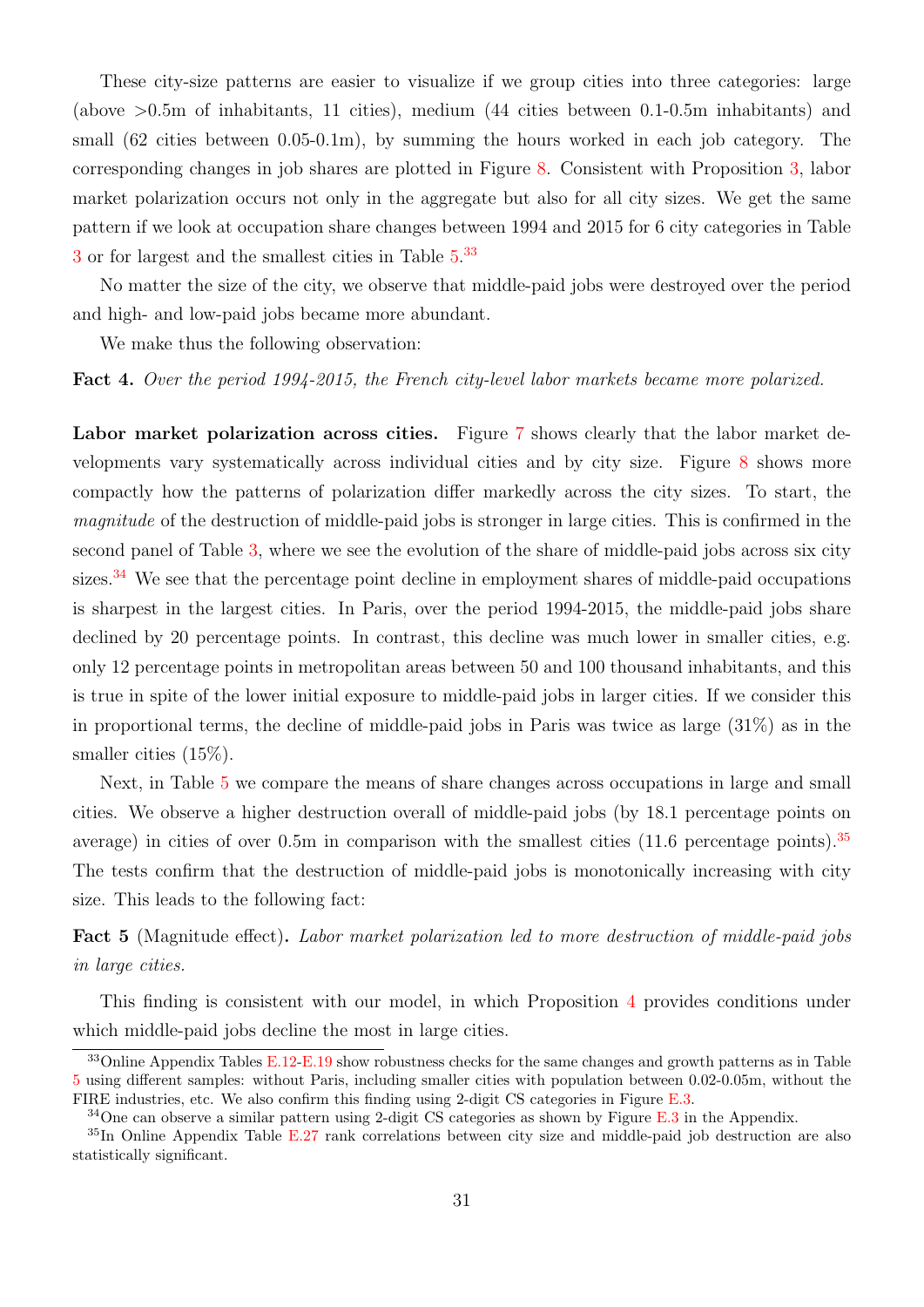Not only do larger cities have a sharper percentage point decline in middle-paid jobs, but the pattern of reallocation differs between large and small cities. This is demonstrated in Figure [8,](#page-55-0) where the *reallocation* of jobs is more tilted towards high-paid jobs in large cities and towards low-paid jobs in smaller cities.

This finding is confirmed for six city groups in Table [3](#page-46-0) (first and third panels for high- and low-paid jobs respectively). More precisely, this Table shows that the percentage point increase in high-paid jobs is also monotonic in metropolitan area size. In Paris and metropolitan areas above 0.75m inhabitants the increase in such occupations is above 10 percentage points over the period 1994-2015. The smallest cities (0.05-0.1m of population) have the lowest gain, less than 4 percentage points. Although the variation is more modest, the percentage point increase in low-paid jobs is highest for the smallest cities. These observations are reinforced by individual city evidence in rank correlation tests as reported in Online Appendix Table E.27, and in comparisons between large and small cities as in Table [5.](#page-48-0)

When quantifying the difference between Paris and the smallest cities in Table [3](#page-46-0) or large and small cities in Table [5,](#page-48-0) one would find that, in the large city, for every middle-paid job destroyed,  $2/3$  will be created in the high-paid sector and  $1/3$  in the low-paid sector. In small cities, the proportions are reversed, with  $1/3$  created in the high-paid sector and  $2/3$  created in the low-paid sector.

Overall, all this evidence points in the same direction: the creation of high-paid (low-paid) jobs is increasing (decreasing) with a city's size. We obtain:

Fact 6 (Reallocation effect). Labor market polarization led to relatively more creation of high-paid jobs in large cities and of low-paid ones in small cities.

As with Fact [5,](#page-32-3) this is also consistent with Proposition [4.](#page-18-1)

The Great Divergence. In our theory, an implication of Proposition [4](#page-18-1) is the so-called great divergence as described by [Moretti](#page-43-1) [\(2012\)](#page-43-1). This implication is formalized by Corollary [4,](#page-22-0) which notes conditions under which high-paid jobs increase by more in the large cities that feature an initially larger share of these jobs. Table [3](#page-46-0) provides the basic relation, where large cities have both the higher initial share of high skill workers and the larger percentage point increase in these workers. This is further confirmed in Tables [4](#page-47-0) and  $5^{36}$  $5^{36}$  $5^{36}$  This can also be visualized in Figure [7:](#page-54-0) large cities represented by red dots tend to have experienced a larger increase in the share of high-paid jobs. Figure [8](#page-55-0) confirms these patterns for three city groups.

We can state:

Fact 7 (Great Divergence). The share of high-paid jobs has increased the most in larger cities where this share was initially higher.

<span id="page-33-0"></span><sup>&</sup>lt;sup>36</sup>In Online Appendix Table E.29 we demonstrate from Census data that such a divergence also occurred in educational outcomes over the years 1990-2013.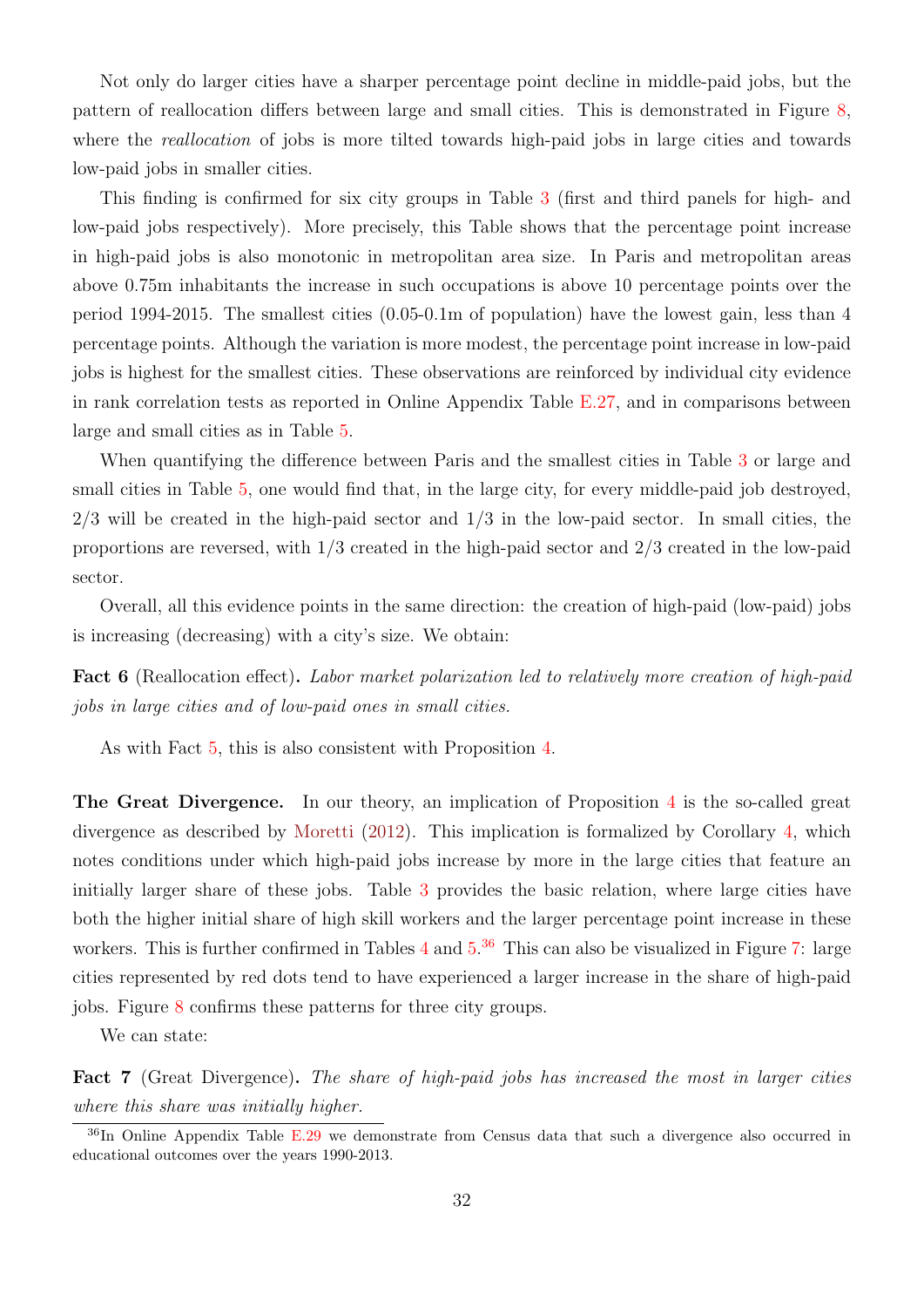## <span id="page-34-0"></span>6 Initial exposure and the evolution of finer job categories

The literature on labor market polarization quite naturally focused attention on the loss of middle-paid jobs. The most prominent accounts of this loss have focused on the twin threats of routinizability and offshorability. In the empirics this focused attention, in turn, on loss of the most routinizable and offshorable (MRO) jobs, and especially whether locations' exposure to these MRO jobs is a good predictor of loss of these jobs. We replicate this inquiry and answer in the affirmative, confirming the prior work.

However, this narrowing of the question from the loss of middle-paid jobs broadly to just a subset of these jobs leaves open questions. Is exposure to MRO jobs a good predictor of losses of other middle-paid (OMP) jobs or of middle-paid jobs taken as a whole? We will find that high exposure to MRO jobs, to the contrary, is associated with modest loss of OMP jobs and of middle-paid jobs taken as a whole.

These facts lead us to re-examine these changes in middle-paid jobs through the lens of our model. In particular, our model emphasizes two margins of adjustment, as middle-paid jobs are substituted alternately by low- or high-paid jobs. And it emphasizes that the magnitudes of the middle-paid job losses, and the relative importance of each margin, will differ according to the size of the city. Under stated conditions, our theory predicts that the magnitude of loss of middle-paid jobs will be larger in large cities and that these cities will also see a relatively large loss of these jobs at the upper end of the middle-paid jobs, and vice versa for smaller cities. We examine these predictions of our model and find strong support in the French data.

# 6.1 Exposure and the loss of the most routinizable and offshorable (MRO) jobs

We investigate whether cities with a higher exposure to the most routinizable and offshorable jobs (our MRO group) see the largest decline in the share of these jobs. In the lowest panel of Table [3](#page-46-0) we report both the 1994 and 2015 employment shares in the four CS 2-digit MRO occupations in six city groups. The employment share in these four MRO jobs are declining in city size both in 1994 and in 2015.<sup>[37](#page-34-1)</sup> in line with the patterns for middle-paid occupations overall (Fact [2\)](#page-30-4).

In the lowest panel of Table [3,](#page-46-0) the evolution of these shares over this period is relatively constant in percentage points: we see that the fall of shares in this category of middle-paid jobs is similar across metropolitan areas without any clear relationship with size – between 10.5 and 13.1 percentage points. Table [5,](#page-48-0) shows no statistically significant difference between large and small cities in the change in these MRO occupations. The same conclusion arises in rank-correlation tests (Online Appendix Table E.27).

However, these statements do not control for actual exposure to these specific jobs at the city

<span id="page-34-1"></span> $37$ We reconfirm this observation using rank correlations in the Online Appendix, Table E.28.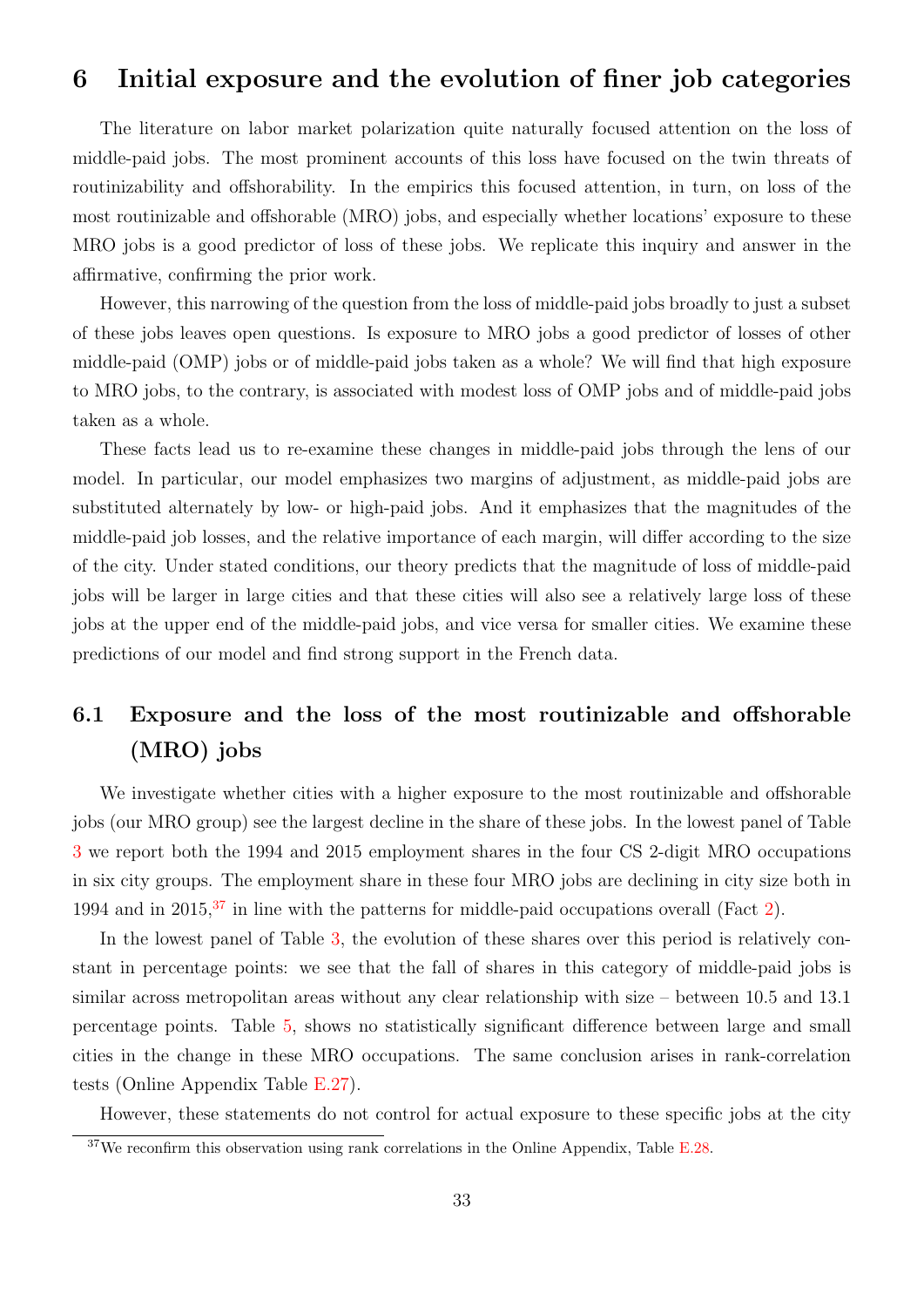level. It is clear from Figure [9](#page-56-0) that large cities above 0.5m people have lower initial exposures to the MRO occupations.<sup>[38](#page-35-0)</sup> Although there is considerable variation, Figure [9](#page-56-0) confirms the observation of [Autor and Dorn](#page-41-0) [\(2013\)](#page-41-0) that the initial exposure to the most routine (and, in our context, also offshorable) jobs is strongly negatively correlated with their change as technological shocks occur. The observations for large cities lie in the lower envelope of observations. Thus conditional on initial exposure, the changes in the employment shares in these cities are larger than in other cities. Regression analysis in the Online Appendix Table E.22, top panel, confirms these points: initial exposure is negatively correlated with change in the MRO employment shares and the interaction of a dummy for large cities with exposure is robustly negatively different from zero. MRO jobs in large cities are destroyed at a higher rate than in small cities with the same initial exposure in reaction to the same automation or trade shocks.

In the end, consistent with [Autor and Dorn](#page-41-0) [\(2013\)](#page-41-0), we obtain:

Fact 8. The initial exposure to the most routinizable and offshorable jobs is a good predictor of the destruction of the most routinizable and offshorable jobs themselves.

### 6.2 Exposure to MRO jobs and the broad loss of middle paid jobs

We see that initial exposure to MRO jobs is strongly associated with subsequent loss of these jobs. But this raises the question of whether exposure to MRO jobs is also associated with the loss of other middle-paid (OMP) jobs, or indeed with middle-paid jobs taken as a whole.

We can look at the relation between initial exposure to MRO jobs and the subsequent change in OMP jobs in Figure [10.](#page-57-0) There is a strikingly strong negative relation between exposure to MRO jobs and subsequent loss of OMP jobs. The big losses of OMP jobs are in large cities, which have initially small exposure to MRO jobs.

We also know, though, from Fact [5](#page-32-3) that large cities experienced a larger decline in middle-paid jobs overall (that include the MRO category). This leads us to suspect that the exposure to MRO jobs by itself may not be a good predictor of the overall change in middle-paid jobs.

Indeed, the population-weighted regression of changes in employment for the entire middlepaid category on initial exposure to the four MRO occupations (in the Online Appendix Table E.21, bottom panel) reveals a strong positive relationship (though the non-population weighted relationship is zero). There is clearly a larger destruction of middle-paid jobs in the largest cities conditioning on exposure, witnessed by the sign of the interaction of a dummy for large cities with MRO job exposure. For many small but highly-exposed cities, the drop in MRO jobs is larger than the decline in middle-paid jobs while the opposite is true for the largest cities. Thus, initial exposures to the MRO jobs are not a key driver of a broad measure of labor market polarization in local labor markets:

<span id="page-35-0"></span><sup>&</sup>lt;sup>38</sup>The large cities with the highest initial exposure to MRO jobs are the Douai-Lens and Lille metropolitan areas, both located in the old industrial region in the North of France.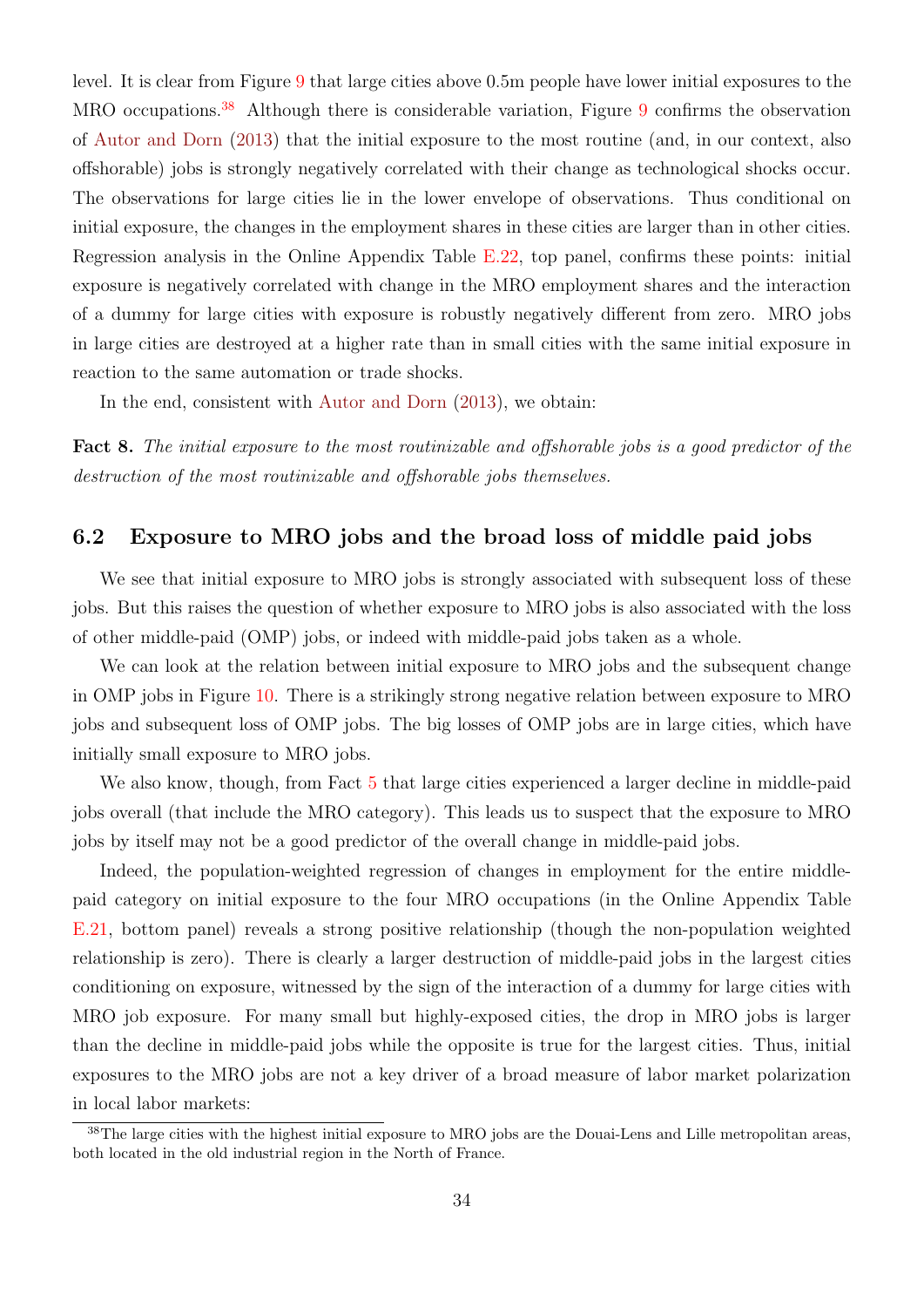Fact 9. The initial exposure to the most routinizable and offshorable *(MRO)* jobs is not a good predictor of the evolution of the entire class of middle-paid jobs across cities.

Even if automation and/or offshoring [\(Autor and Dorn,](#page-41-0) [2013;](#page-41-0) [Goos et al.,](#page-42-12) [2014\)](#page-42-12) are driving labor market polarization, the extent to which these affect the broad category of middle-paid jobs does not depend only on a city's initial exposure to these most routinizable and offshorable jobs. These results are robust to considering a larger set of occupations for the most routinizable and offshorable jobs and also a longer time period (Online Appendix  $E.7$ ).<sup>[39](#page-36-0)</sup>

### 6.3 Initial exposure and a broad measure of middle paid job loss

We have seen that, as in [Autor and Dorn](#page-41-0) [\(2013\)](#page-41-0), initial exposure to MRO jobs is a good predictor of the loss of MRO jobs themselves, but is not a good predictor of loss for the broader class of middle-paid jobs. This raises the question of whether a measure of initial exposure to the broader measure of middle-paid jobs will itself be a good predictor of the broader loss of middle-paid jobs. This turns out not to be the case. Fact [2](#page-30-4) states that the share of middle-paid jobs was initially lower in large cities. Fact [5](#page-32-3) shows that large cities have nonetheless experienced a stronger decline in middle-paid jobs. Indeed, as reported in regressions in Table [6](#page-49-0) we find no evidence that greater initial exposure leads to greater middle-paid job loss. Initial shares of middle-paid jobs either are negatively correlated with the magnitude of the *decline* in middle-paid jobs (in population weighted regressions) or there is no correlation between these quantities at all. Furthermore, conditioning on exposure, the destruction of middle-paid jobs was stronger in larger cities for all specifications. Hence:

Fact 10 (Initial exposure and middle-paid jobs). Initial exposure to middle paid jobs is not a good predictor of the destruction of middle-paid jobs.

This stands in contrast to [Autor and Dorn](#page-41-0) [\(2013\)](#page-41-0)'s idea that exposure is the key driver of labor market polarization in local labor markets. In comparison, a stronger decline in middle-paid jobs in larger cities conditional on exposure is consistent with our theory and, more precisely, with Corollary [3,](#page-20-0) which predicts that larger cities have a lower initial exposure to middle-paid jobs but experience a stronger decline in the share of these jobs.

<span id="page-36-0"></span> $39$ In the Online Appendix, Table E.26 we show the patterns for the 6 most offshorable jobs encompassing not only the four MRO occupations, but also categories such as transport and logistics personnel (CS 65) and mid-level professionals (CS 46). The shares of such jobs in total employment are monotonically decreasing with city size whether in 1994 or 2015. Percentage point fall in the employment shares of these occupations between 1994 and 2015 is higher in larger cities, thus confirming our results. Moreover, it can be seen in Figure E.11 that a higher initial exposure to offshorable jobs leads to their greater decrease in the studied period. This time, however, large cities are relatively more exposed to offshorable jobs in comparison to MRO occupations only as – in particular – they have on average a higher share of the CS 46 category, mid-level professionals (cf. also Table E.26). In Table E.23 we demonstrate that the initial exposure to this wider set of occupations is also a good predictor of their employment share change. Again, conditional on exposure, offshorable jobs' employment shrinks by more in large cities in the studied period.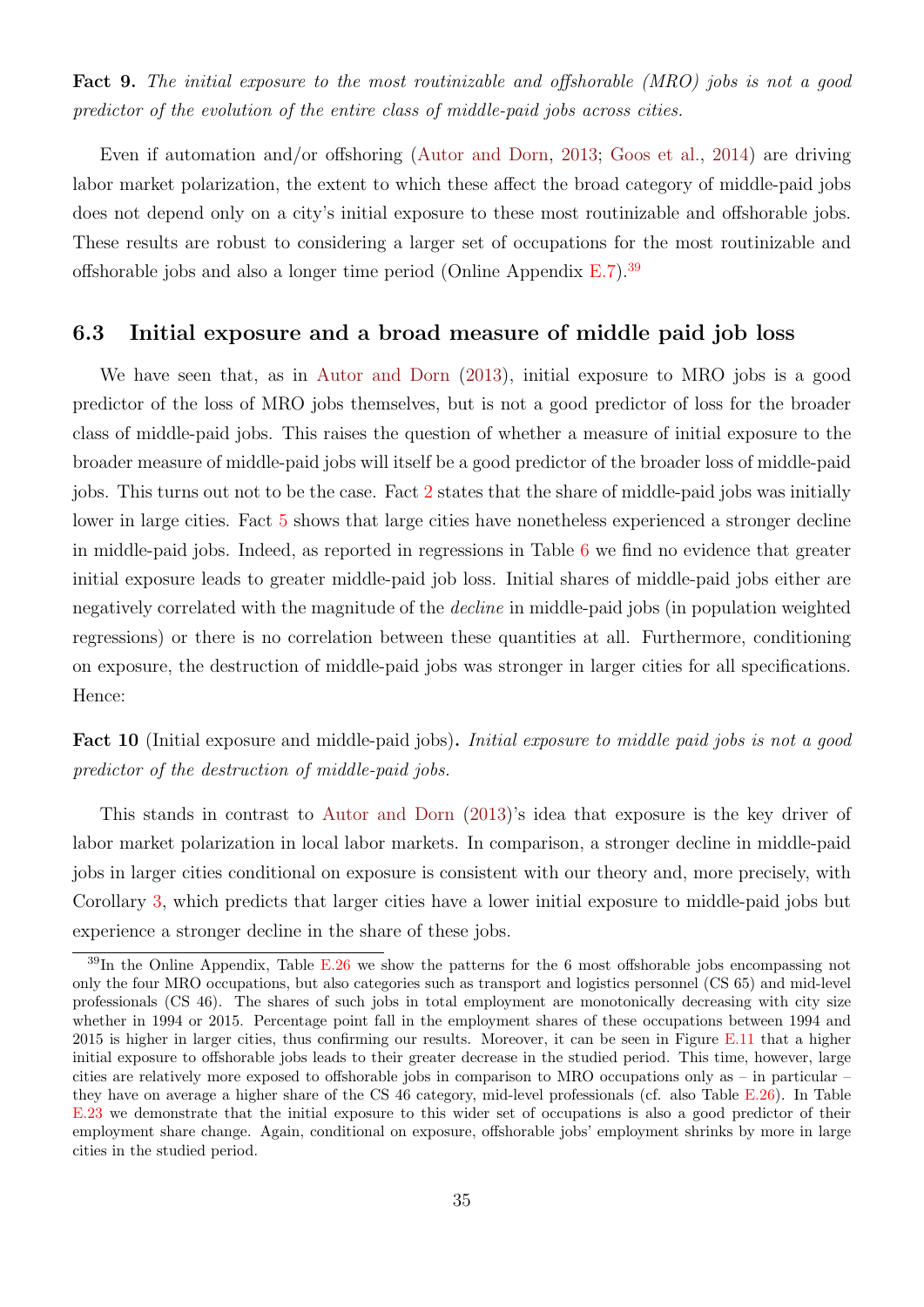### 6.4 Skills, middle-paid jobs and labor market polarization across cities.

The results so far pose puzzles about how to make sense of the spatial patterns. The origin of our concerns is about middle-paid job loss broadly. Exposure to the most routinizable and offshorable jobs, consistent with prior work, does explain loss of precisely those jobs. However we have also seen that neither exposure to MRO jobs nor to a broad measure of middle- paid jobs leads to a greater loss of our broad measure of middle-paid jobs. In contrast to prior work, our theory places emphasis both on heterogeneity of middle-paid jobs by skill and how that translates, given a common shock, into distinct experiences in large and small cities. We explore those dimensions of heterogeneity here to probe further how to match patterns of job loss and gain in large and small cities.

As noted above, the MRO jobs declined by roughly the same percentage points in cities of all sizes, while the remaining middle-paid jobs declined more sharply in larger cities. As we see in Table [3,](#page-46-0) in large cities the total loss of middle-paid jobs exceeds the number of jobs lost in the four MRO jobs (20 vs. 11 percentage points), while in smaller cities of between 0.05-0.1m inhabitants MRO jobs account for essentially all of the lost jobs. For Paris, the decline of the other middlepaid (OMP) occupations overall (9.6 percentage points) is very close to that of MRO jobs (10.5 percentage points) while in metropolitan areas with more than 0.75m inhabitants the hours worked in OMP jobs decline by 5.2 percentage points.

Our Proposition [5](#page-21-0) predicts that there will be different patterns of middle-paid job loss in large and small cities, namely that these will be relatively stronger among the most highly skilled middlepaid jobs in the large relative to the small city. One could map this into our data in more than one way, so we will consider two ways to divide the middle-paid jobs. First we note that MRO jobs are on average less skilled than OMP jobs, so that is our first division. More closely tied to our theoretical framework, we can also divide the middle-paid occupation by the median wage. These two divisions of the middle-paid jobs are illustrated in the two parts of Figure [11.](#page-58-0) As before we contrast cities of different sizes and the evolution of the high-paid and low-paid jobs for these are as before. The new information is in what type of middle-paid jobs are lost.

The first panel of Figure [11,](#page-58-0) dividing by MRO versus OMP jobs, is consistent with our approach, but more strongly tied to the traditional focus only on MRO jobs. This highlights that the existing literature's focus only on OMP jobs does a very good job of capturing middle-paid job loss in smalland middle-size cities, but ignores the strong differential OMP job loss in large cities.

The second panel of Figure [11,](#page-58-0) most closely tied to our theory, divides the middle-paid occupations according to the median wage. Here it is clear that there is a sharp difference between large and small cities. For large cities, there is an 11.7 percentage point rise in high-paid jobs, which is only slightly less than the 13.1 percentage point decline in the upper-tier middle-paid jobs. By contrast, in small cities, there is only a 3.9 percentage point growth of high-paid jobs, even as there is a 7.7 percentage point decline in these upper-tier middle-paid jobs. These patterns are consistent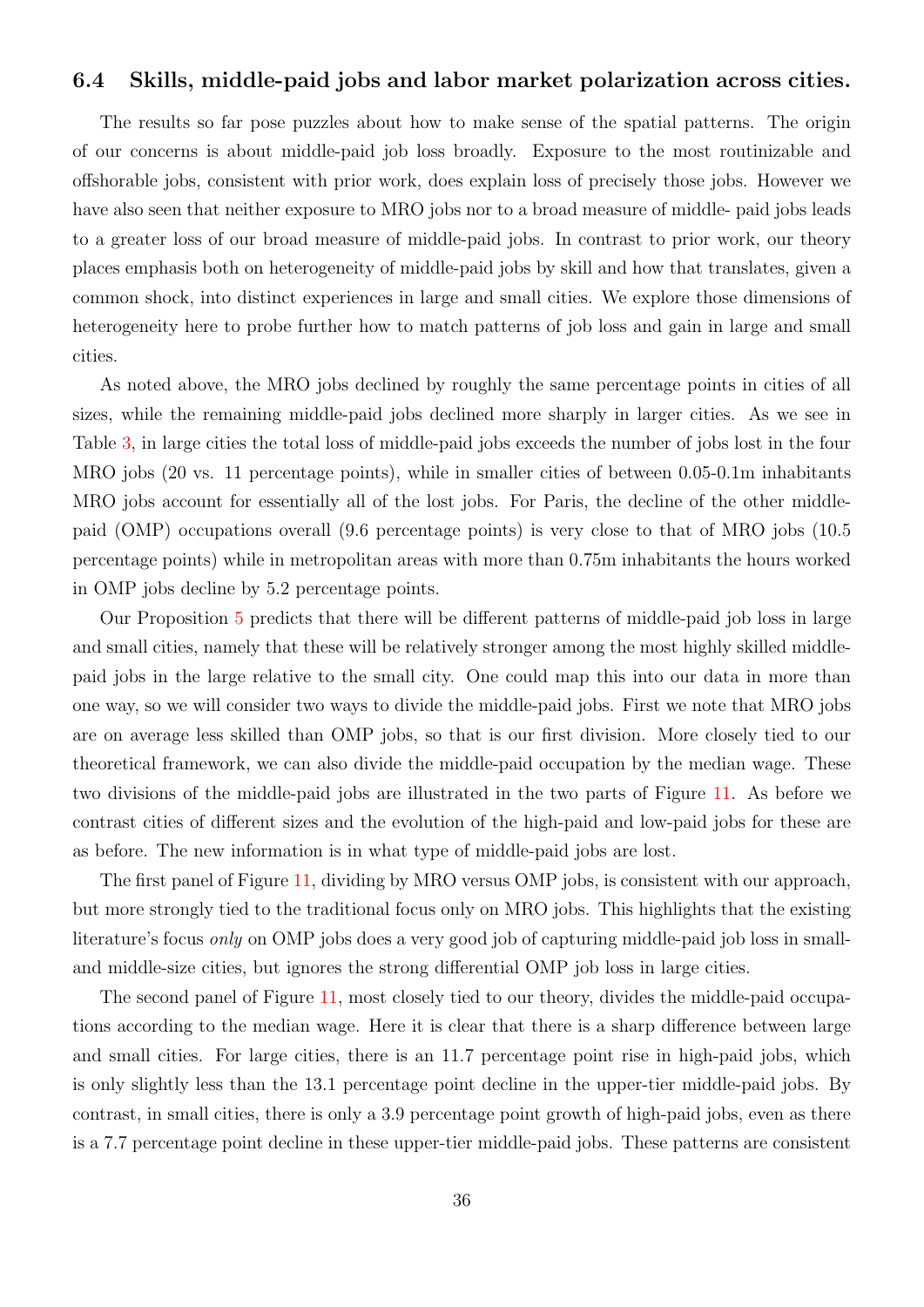with the link our model provides between labor market polarization and the great divergence.<sup>[40](#page-38-1)</sup>

Additional comparisons across large and small cities (Table [5](#page-48-0) with additional statistics in Online Appendix Table E.20) further confirm these tendencies.<sup>[41](#page-38-2)</sup> The magnitude and reallocation effects, and the difference in the behavior of middle-paid jobs are clearly visible in Figures E.4 and E.5, where we superimpose the employment share changes in Paris and Lyon vs. those in cities with population between 0.05-0.1m.

In the end, we obtain the following fact:

Fact 11. The greater destruction of middle-paid jobs in larger cities compared with smaller ones is due to the destruction of more skilled and better paying middle-paid jobs in large cities.

Our conclusion is that an understanding of the variety of experience of cities of different sizes in the presence of an offshoring or routinizability shock needs to go beyond simple measures of exposure to the most offshorable or routinizable occupations. In particular, it is crucial to consider the heterogeneity of occupations within the middle-paid occupations. All cities lost jobs in roughly equal percentage points in the lower paid, most routinizable and offshorable middle-paid jobs. But, consistent with our model, the sharp differences across cities come in the upper tier of middle-paid jobs, where there are much sharper declines in larger cities.

## <span id="page-38-0"></span>7 Conclusions

Labor market polarization is a strong feature in recent decades of many advanced economies. The defining loss of middle-paid jobs along with the growth of both low- and high-paid jobs appears in the United States and many European countries. Over the same time period, some have expressed concern about the diverging fates of already-skilled, typically larger cities and less skilled, typically smaller cities. This second phenomenon is referred to as the great divergence. This paper seeks to understand labor market polarization and the great divergence within a common theoretical framework and then to use this framework to probe into important patterns in the data that otherwise might appear puzzling.

Our theory has simple elements that yield a rich pattern of predictions. Building on the prior literature on labor market polarization, we consider three intermediate tasks that can be thought of as low-, middle-, and high-paid jobs. There is another input which is a substitute for the middlepaid job and a complement to the low-and high-paid jobs. This input can be thought of either

<span id="page-38-1"></span> $^{40}$ In Figure E.6, we provide further divisions of the middle-paid jobs depending on their wage. These patterns are also evident in rank correlations between city-level population and changes in occupational employment shares (Table E.27).

<span id="page-38-2"></span><sup>&</sup>lt;sup>41</sup>Moreover, at the city level, Figures E.9 and E.10 show vividly that the difference across middle-paid jobs categories comes from the behavior of the more skilled (above the median wage in 1994) middle-paid occupations that combined decline more than middle-paid jobs below the median wage, and that this decline is particularly stronger in larger cities (that are also least exposed to MRO occupations; cf. Appendix Table E.22).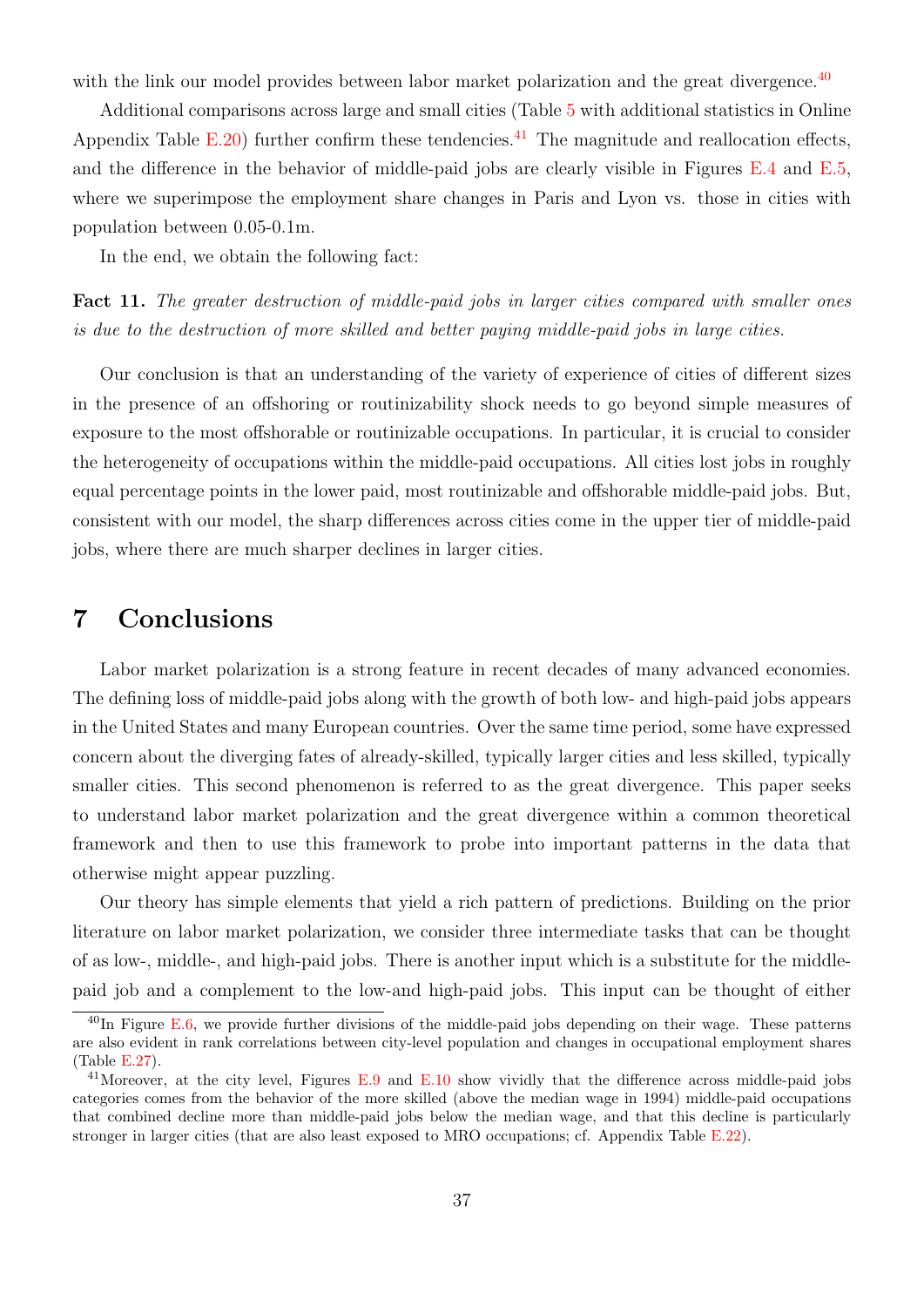as capital that allows routinization or an intermediate input that is offshored. To this standard setting for labor market polarization, we add elements of labor heterogeneity with individual-level comparative advantage, whereby individuals select into one or another of the three types of jobs; city-level absolute and comparative advantage across the jobs; and structure on how the comparative advantage varies across these cities. This setting provides conditions for a broad range of predictions that we can take to the data.

We examine these questions of labor market polarization and the great divergence using detailed data over the period 1994-2015 for a sample of 117 French cities. The data employed includes inter alia population, skills, employment by occupation, and measures of routinizability and offshorability of jobs. The data validate baseline predictions from the theory, including a log-supermodular distribution of skills and differential patterns of employment, whereby at baseline larger cities have less employment in middle-paid jobs and relatively more employment in high paid jobs.

Consistent with prior work, we find labor market polarization in the aggregate for France in the study period. We go beyond this to show that labor market polarization is very close to ubiquitous at the local level, with 115 of 117 cities sharing this feature. In spite of this, we also show that these patterns differ importantly in cities of different sizes. Large cities have a sharper loss of middle-paid jobs. Yet in the large cities these jobs are replaced two-to-one with high paid jobs, and the reverse pattern in small cities. All of these observations are consistent with our theoretical framework.

In the prior work on labor market polarization, the primary spatial concept of concern was exposure. The literature showed that the regions most exposed to middle-paid routinizable and offshorable jobs at baseline were also the regions that had the sharpest decline in these jobs in the periods of study. While very insightful, these studies also have limitations. First, these are only a subset of the lost middle-paid jobs, and so the empirics are unclear to what extent this exposure is also indicative of the loss of other middle-paid jobs or of the entire class of middle-paid jobs. This would require thinking about dimensions of heterogeneity within the class of middle-paid jobs that the prior frameworks are not designed to address, but which is central to what we do.

Our data confirms the prior result that cities with a large initial exposure to the most routinizable and offshorable jobs indeed have the sharpest contraction of these jobs in the study period. Importantly, though, we find that the loss of other middle-paid jobs and indeed of middle-paid jobs taken as a whole have the reverse pattern that might be expected from this. It is the large cities that have the greatest loss of the middle-paid jobs, even though the initial exposure to these jobs is smaller in large cities. Moreover, consistent with our framework, the primary difference between large and small cities occurs in the upper tail of middle-paid jobs, which decline sharply in large cities even as high skill jobs there expand greatly.

In sum, we find that the period of study identifies two Frances. In the France of large cities, there is a dramatic change, as there is a sharp contraction of middle-paid jobs, particularly at the top end of these. However in the France of large cities, these middle-paid jobs are largely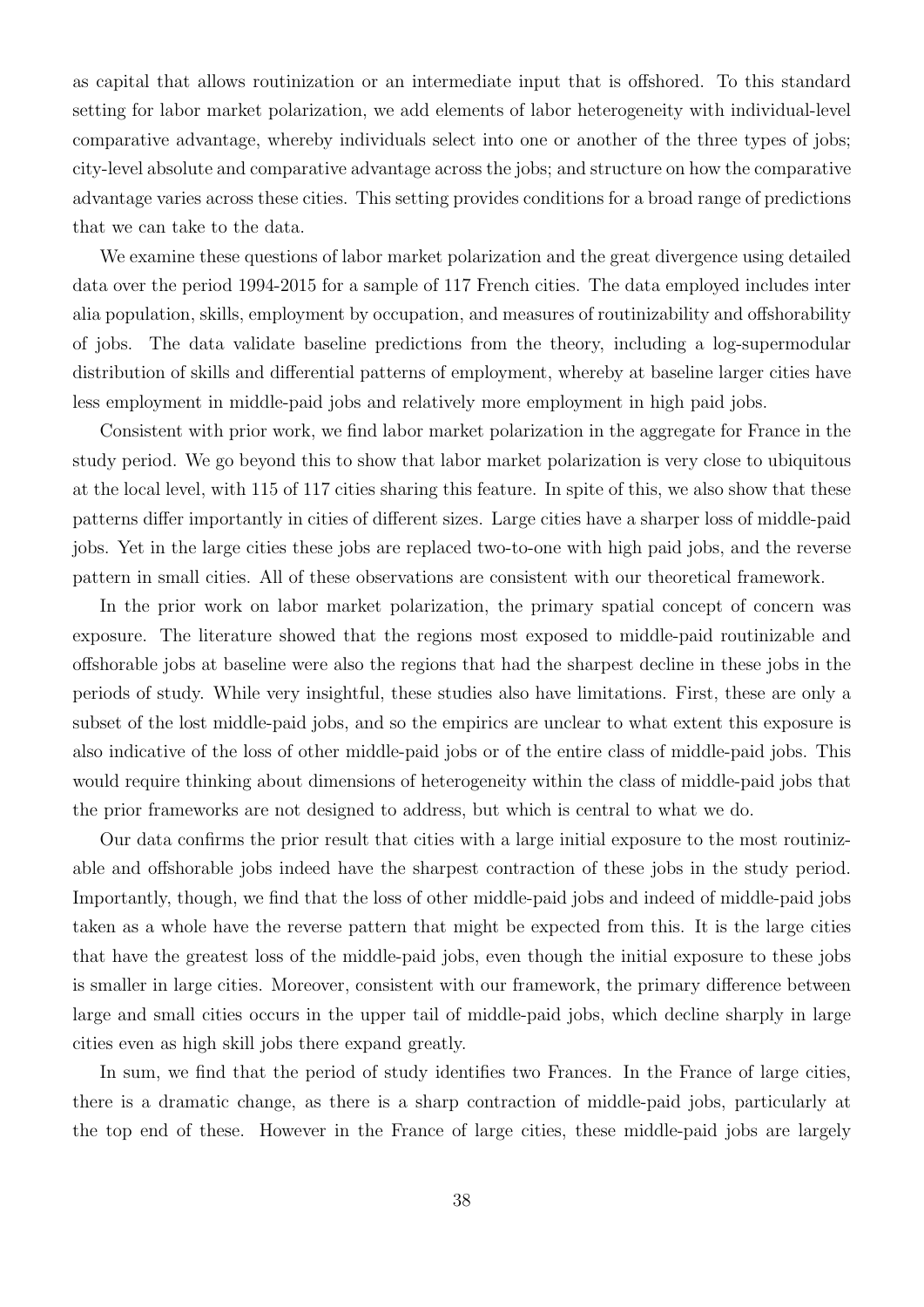replaced by high-paid jobs, with a more modest expansion of low-paid jobs. Still there is very sharp polarization within these cities. In the France of small cities, there is a strong, yet more moderated, loss of middle-paid jobs. Some high paid jobs are gained, but the lost middle-paid jobs are primarily replaced by low paid jobs. Polarization of jobs in the aggregate and within cities is accompanied by a great divergence between the Frances of large and small cities.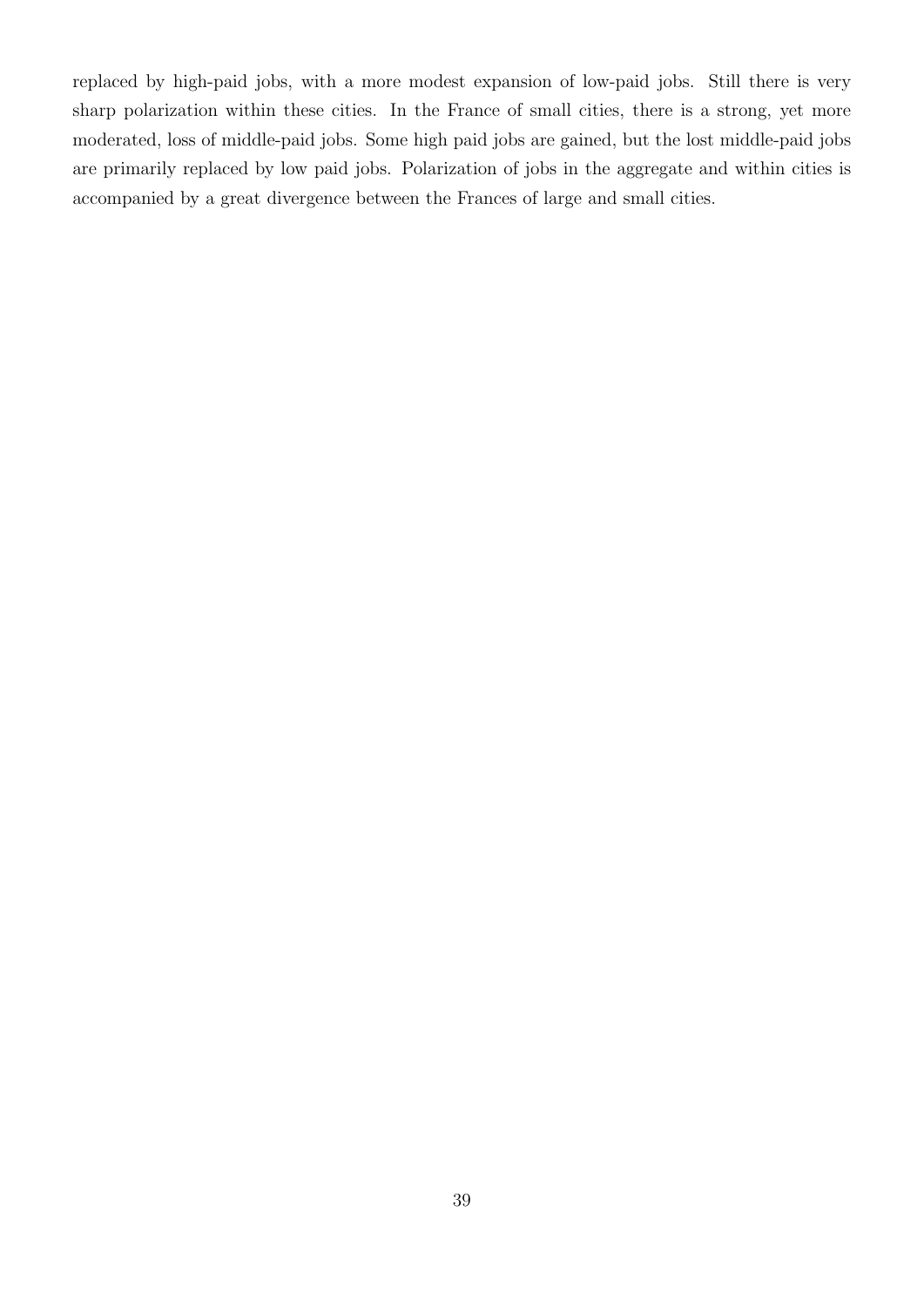## References

- <span id="page-41-1"></span>Acemoglu, Daron, "Changes in Unemployment and Wage Inequality: An Alternative Theory and Some Evidence," American Economic Review, December 1999, 89 (5), 1259–1278.
- <span id="page-41-3"></span>and David Autor, "Skills, tasks and technologies: Implications for employment and earnings," in "Handbook of labor economics," Vol. 4, Elsevier, 2011, pp. 1043–1171.
- <span id="page-41-4"></span>and  $\Box$ , "What Does Human Capital Do? A Review of Goldin and Katz's The Race between Education and Technology," Journal of Economic Literature, June 2012, 50 (2), 426–63.
- and Pascual Restrepo, "Low-Skill and High-Skill Automation," Journal of Human Capital, 2018, 12 (2), 204–232.
- <span id="page-41-7"></span>and  $\Box$ , "Robots and Jobs: Evidence from US Labor Markets," Journal of Political Economy, forthcoming.
- <span id="page-41-8"></span>Autor, David, "Work of the Past, Work of the Future," NBER Working Papers 25588, National Bureau of Economic Research February 2019.
- <span id="page-41-0"></span>Autor, David H. and David Dorn, "The Growth of Low-Skill Service Jobs and the Polarization of the US Labor Market," American Economic Review, 2013, 103 (5), 1553–1597.
- <span id="page-41-6"></span>Autor, David H, David Dorn, and Gordon H Hanson, "The China syndrome: Local labor market effects of import competition in the United States," American Economic Review, 2013,  $103(6)$ , 2121–68.
- <span id="page-41-11"></span> $\overline{\phantom{a}}$ , Frank Levy, and Richard J Murnane, "The skill content of recent technological change: An empirical exploration," Quarterly Journal of Economics, 2003, 118 (4), 1279–1333.
- <span id="page-41-2"></span>Autor, David H., Lawrence F Katz, and Melissa S Kearney, "The polarization of the US labor market," American Economic Review, 2006, 96 (2), 189–194.
- <span id="page-41-10"></span>Behrens, Kristian, Gilles Duranton, and Frédéric Robert-Nicoud, "Productive cities: Sorting, selection, and agglomeration," Journal of Political Economy, 2014, 122 (3), 507–553.
- <span id="page-41-12"></span>Caliendo, Lorenzo, Ferdinando Monte, and Esteban Rossi-Hansberg, "The Anatomy of French Production Hierarchies," Journal of Political Economy, 2015, 123 (4), 809–852.
- <span id="page-41-9"></span>Cerina, F., E. Dienesch, A. Moro, and M. Rendall, "Spatial Polarization," Working Paper CRENoS 201909, Centre for North South Economic Research, University of Cagliari and Sassari, Sardinia 2019.
- <span id="page-41-5"></span>Cortes, Guido Matias, "Where Have the Middle-Wage Workers Gone? A Study of Polarization Using Panel Data," Journal of Labor Economics, 2016, 34 (1), 63–105.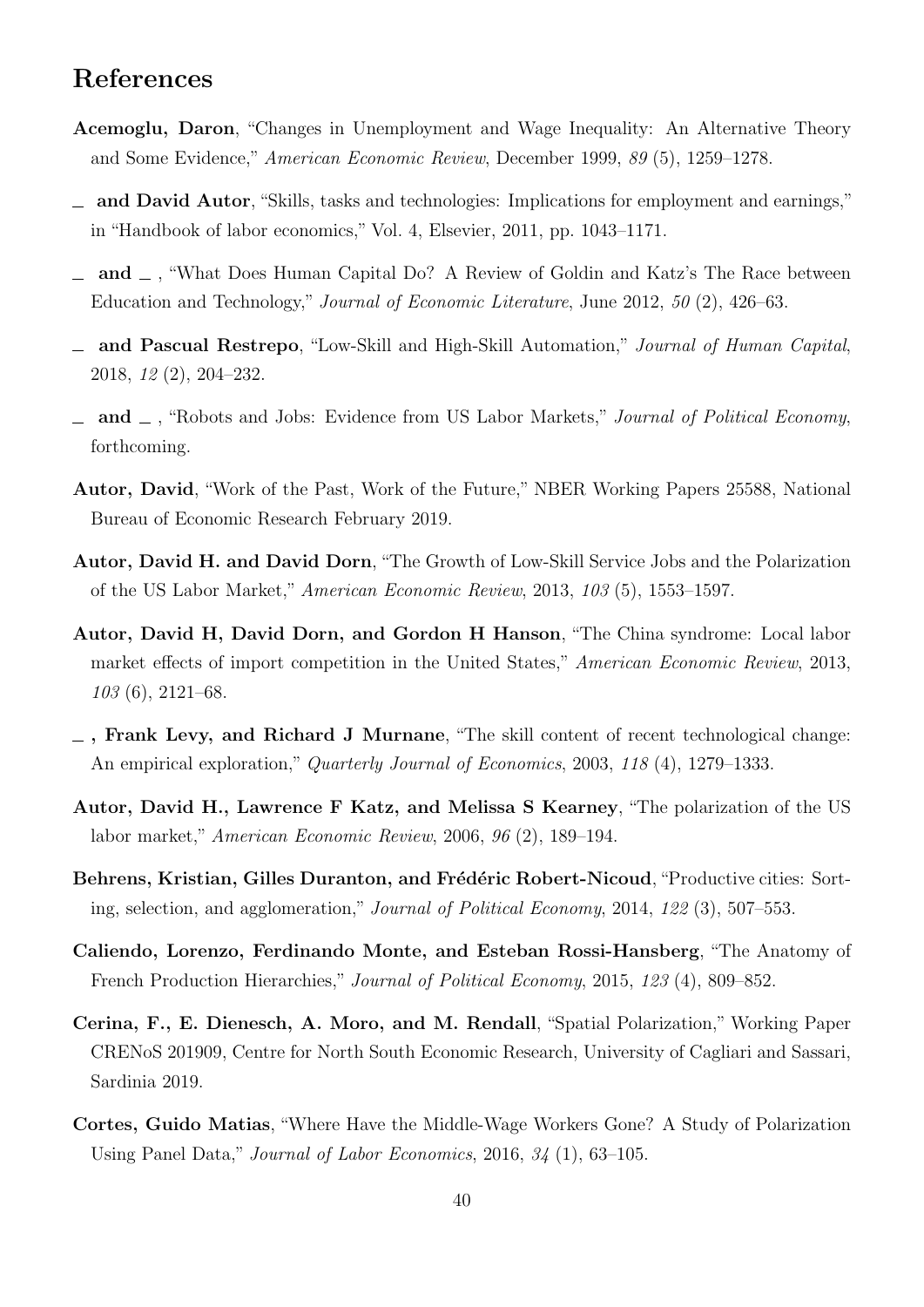- <span id="page-42-9"></span>Costinot, Arnaud, "An Elementary Theory of Comparative Advantage," Econometrica, 2009, 77 (4), 1165–1192.
- <span id="page-42-10"></span>and Jonathan Vogel, "Matching and Inequality in the World Economy," Journal of Political Economy, August 2010, 118 (4), 747–786.
- <span id="page-42-7"></span>Davis, Donald R. and Jonathan I. Dingel, "A Spatial Knowledge Economy," American Economic Review, January 2019, 109 (1), 153-70.
- <span id="page-42-0"></span> $\Box$  and  $\Box$ , "The comparative advantage of cities," Journal of International Economics, 2020, 123, 103291.
- <span id="page-42-3"></span>Diamond, Rebecca, "The Determinants and Welfare Implications of US Workers' Diverging Location Choices by Skill: 1980-2000," American Economic Review, March 2016, 106 (3), 479– 524.
- <span id="page-42-4"></span>Eckert, Fabian, "Growing Apart: Tradable Services and the Fragmentation of the U.S. Economy," 2019 Meeting Papers 307, Society for Economic Dynamics 2019.
- <span id="page-42-13"></span>Eeckhout, Jan, Roberto Pinheiro, and Kurt Schmidheiny, "Spatial Sorting," Journal of Political Economy, 2014, 122 (3), 554–620.
- <span id="page-42-5"></span>Ganong, Peter and Daniel Shoag, "Why has regional income convergence in the U.S. declined?," Journal of Urban Economics, 2017, 102 (C), 76–90.
- <span id="page-42-8"></span>Gaubert, Cecile, "Firm Sorting and Agglomeration," American Economic Review, November 2018, 108 (11), 3117–3153.
- <span id="page-42-6"></span>Giannone, Elisa, "Skill-Biased Technical Change and Regional Convergence," 2017 Meeting Papers 190, Society for Economic Dynamics 2017.
- <span id="page-42-11"></span>Gibbons, Robert, Lawrence F. Katz, Thomas Lemieux, and Daniel Parent, "Comparative Advantage, Learning, and Sectoral Wage Determination," Journal of Labor Economics, 2005, 23 (4), 681–724.
- <span id="page-42-2"></span>Goldin, Claudia Dale and Lawrence F Katz, The race between education and technology, Harvard University Press, 2009.
- <span id="page-42-1"></span>Goos, Maarten, Alan Manning, and Anna Salomons, "Job Polarization in Europe," American Economic Review, May 2009, 99 (2), 58–63.
- <span id="page-42-12"></span> $-$ ,  $-$ , and  $-$ , "Explaining Job Polarization: Routine-Biased Technological Change and Offshoring," American Economic Review, August 2014, 104 (8), 2509–2526.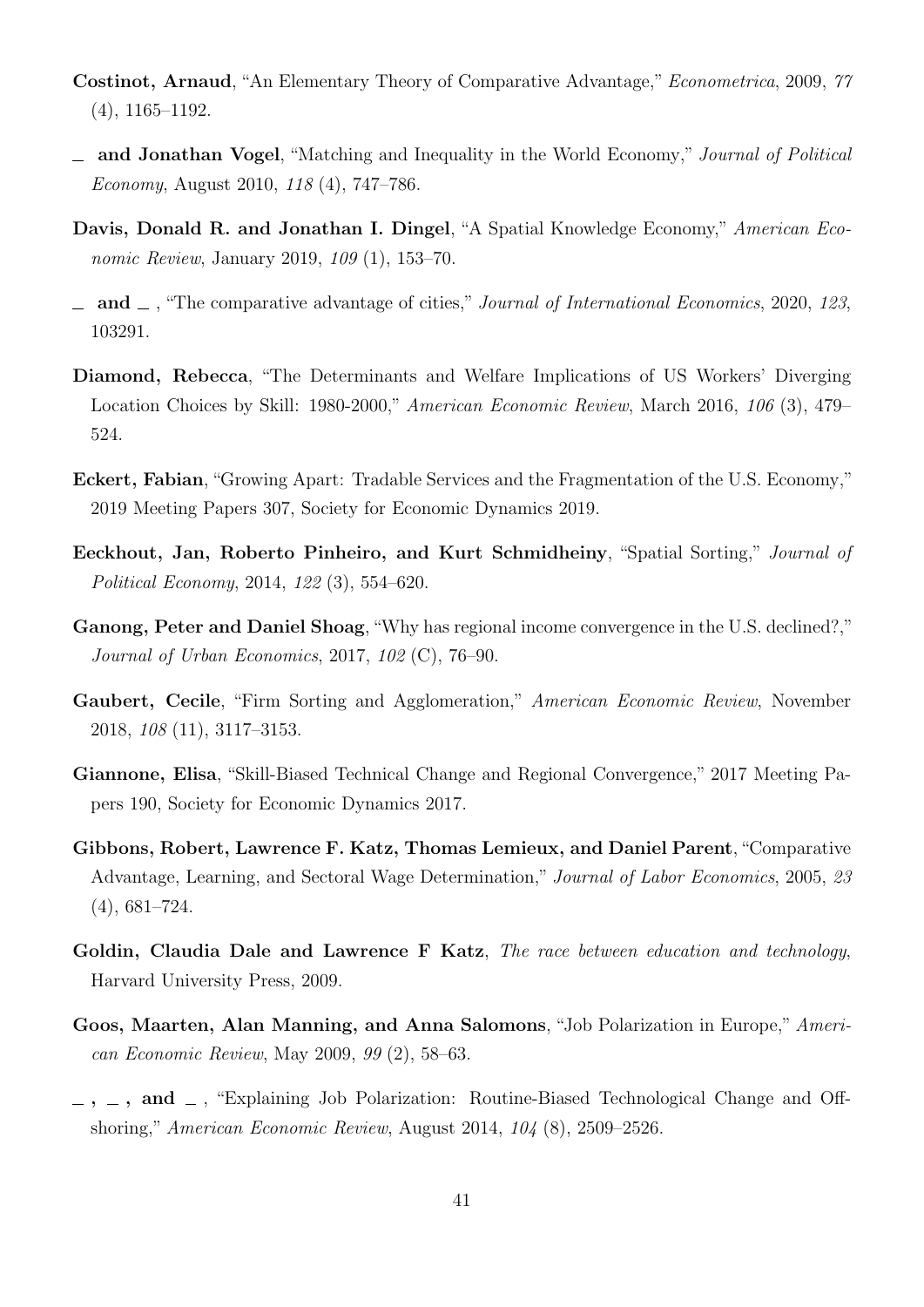- <span id="page-43-0"></span>and  $\Box$ , "Lousy and lovely jobs: The rising polarization of work in Britain," Review of Economics and Statistics, 2007, 89 (1), 118–133.
- <span id="page-43-5"></span>Harrigan, James, Ariell Reshef, and Farid Toubal, "The March of the Techies: Technology, Trade, and Job Polarization in France, 1994-2007," NBER Working Papers 22110, National Bureau of Economic Research March 2016.
- <span id="page-43-3"></span> $, \_$ , and  $\_$ , "Techies, Trade, and Skill-Biased Productivity," NBER Working Papers 25295, National Bureau of Economic Research November 2018.
- <span id="page-43-2"></span>Katz, Lawrence F and Kevin M Murphy, "Changes in relative wages, 1963–1987: supply and demand factors," Quarterly Journal of Economics, 1992, 107 (1), 35–78.
- <span id="page-43-1"></span>Moretti, Enrico, The New Geography of Jobs, Houghton Mifflin Harcourt, 2012.
- <span id="page-43-4"></span>Rosen, Sherwin, "The economics of superstars," American Economic Review, 1981, 71 (5), 845– 858.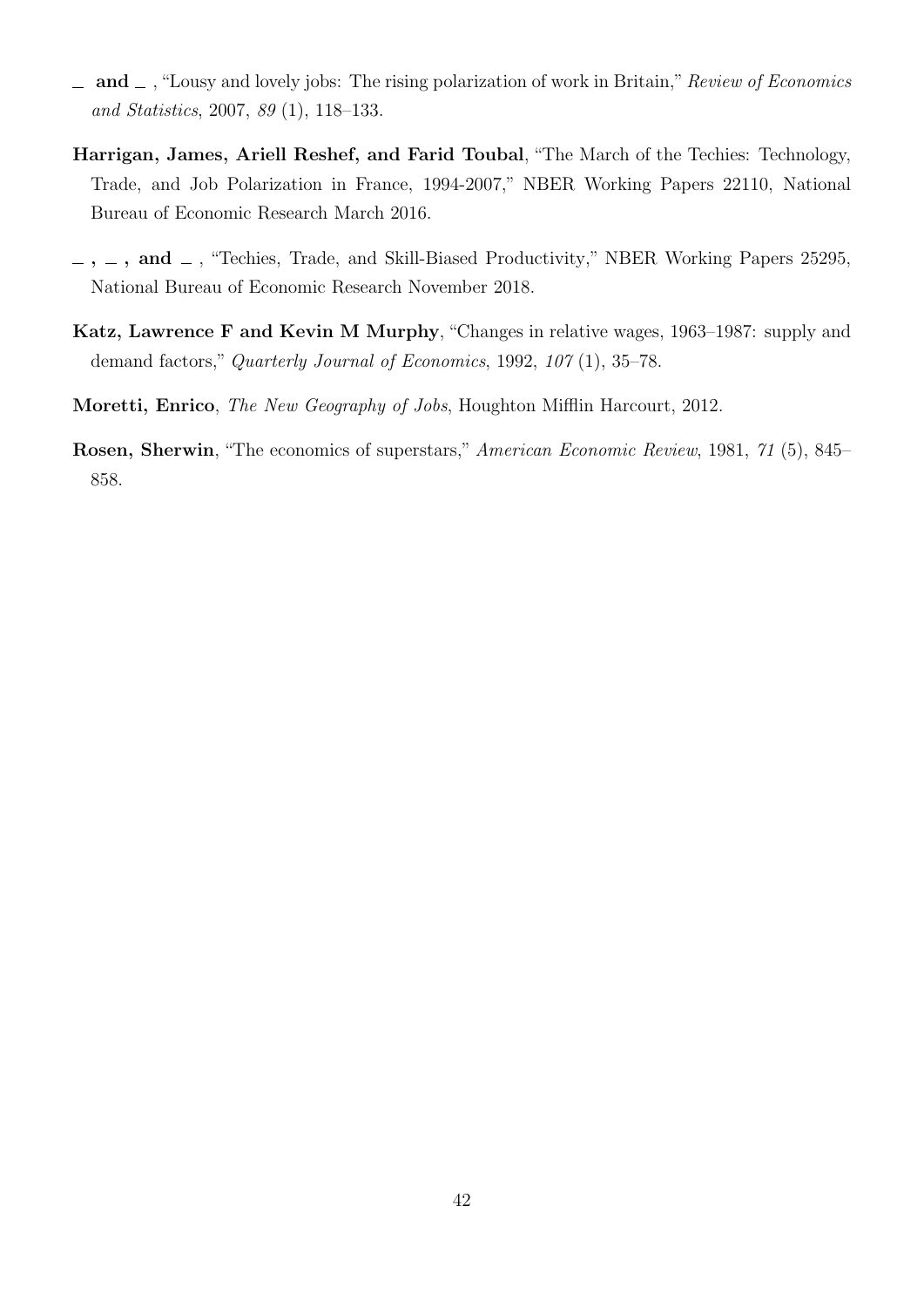# A Figures and tables

<span id="page-44-0"></span>

| CS     | Description                       |      | <b>Employment Share</b> |       | Average City Wage | Routine        | Offshorable      |
|--------|-----------------------------------|------|-------------------------|-------|-------------------|----------------|------------------|
|        |                                   |      | percent                 |       | (in 2015 euros)   |                | rankings         |
|        |                                   |      |                         |       |                   |                |                  |
|        |                                   | 1994 | 2015                    | 1994  | 2015              |                |                  |
|        |                                   |      | high-paid occupations   |       |                   |                |                  |
| 23     | CEOs                              | 1.0  | 0.9                     | 42.81 | 59.20             | 16             | 17               |
| 37     | managers and professionals        | 6.2  | 10.2                    | 32.52 | 38.56             | 15             | 16               |
| 38     | engineers                         | 5.1  | 9.0                     | 30.36 | 33.69             | 17             | 10               |
| 35     | creative professionals            | 0.5  | 0.5                     | 22.83 | 31.80             | 14             | 11               |
|        |                                   |      | middle-paid occupations |       |                   |                |                  |
| 48     | supervisors and foremen           | 4.1  | 2.7                     | 18.03 | 21.86             | 3              | 3                |
| 46     | mid-level professionals           | 12.3 | 7.6                     | 17.54 | 21.20             | 13             | 6                |
| 47     | technicians                       | 5.7  | 6.3                     | 17.15 | 20.60             | 11             | $\overline{7}$   |
| 43     | mid-level health professionals    | 0.8  | 1.5                     | 15.05 | 18.05             | 10             | 13               |
| 62     | skilled industrial workers        | 14.1 | 9.3                     | 13.52 | 17.99             | 4              | $\boldsymbol{2}$ |
| 54     | office workers                    | 11.8 | 11.2                    | 13.17 | 16.98             | 1              | 4                |
| 65     | transport and logistics personnel | 2.9  | 3.0                     | 11.96 | 16.00             | $\bf 5$        | $\bf 5$          |
| 63     | skilled manual workers            | 8.0  | 8.3                     | 11.90 | 15.50             | $\overline{7}$ | 8                |
| 64     | drivers                           | 5.0  | 5.5                     | 11.50 | 14.46             | 18             | 18               |
| 67     | unskilled industrial workers      | 10.9 | 5.7                     | 11.02 | 14.72             | $\overline{2}$ | 1                |
|        |                                   |      | low-paid occupations    |       |                   |                |                  |
| $53\,$ | security workers                  | 0.7  | 1.4                     | 10.60 | 14.60             | 9              | 12               |
| 55     | sales-related occupations         | 5.4  | 8.3                     | 10.44 | 13.74             | 6              | 15               |
| 56     | personal service workers          | 2.2  | 4.8                     | 9.97  | 12.63             | 12             | 14               |
| 68     | unskilled manual workers          | 3.3  | 3.8                     | 9.11  | 13.28             | 8              | 9                |

Table 1 – Sample statistics by 2 digit CS categories.

Notes: CS refers to the PCS 2-digit codes. In-sample values. Employment share for metropolitan mainland France (excluding Corsica). "Routine" ranking based on the RTI measure of [Autor et al.](#page-41-11) [\(2003\)](#page-41-11) while "Offshorable" on the OFF-GMS measure from [Goos et al.](#page-42-12) [\(2014\)](#page-42-12), both mapped into PCS 2-digit employment categories from the ISCO classification used by [Goos et al.](#page-42-12) [\(2014\)](#page-42-12). Occupations with employment shares above 2.5% in 1994 in bold. We borrow the translation of 2-digit CS categories from [Harrigan et al.](#page-43-5) [\(2016\)](#page-43-5).

This Table gives the basic statistics by 2-digit occupational categories: the aggregate employment shares and city-level wages in 1994 and 2015, and the routiness (RTI) and offshorability rankings.

There is a considerable gap between the average wages of *cadres* (high-paid jobs) and other workers in 1994 and 2015, with a less pronounced difference between middle and low-paid jobs. Hence we borrow the classification of middle and low-paid occupations from Goos et al. (2014). We form other groupings of middle-paid occupations used throughout the paper based on data shown in this table. We label CS 48, 54, 62 and 67 as MRO jobs as these are among both the 4 most routinizable and offshorable occupations. Consequently, other middle-paid jobs are labelled as OMP. Middle-paid jobs above the median average wage in 1994 are CS 43, 46, 47, 48 and 62. "Intermediate professions", that belong to the middle-paid jobs with wages above the median average wage, are those with the first CS digit "4" while employees and blue collar workers, respectively, with the first digit "5" or "6".

Rankings of routineness and offshorability confirm that it is typically the middle-paid jobs that are most exposed to automation and offshoring shocks. We can document here labor market polarization: Largest changes in employment shares over the period 1994-2015 are observed for precisely for the most exposed categories such as skilled and unskilled industrial workers (CS 62 and 67), supervisors and foremen (CS 48), mid-level professionals (CS 46) and to lesser extent office workers (CS 54). Employment shares increase most for some high-paid occupations (managers and professionals – CS 37; engineers – CS 38) or low-paid ones.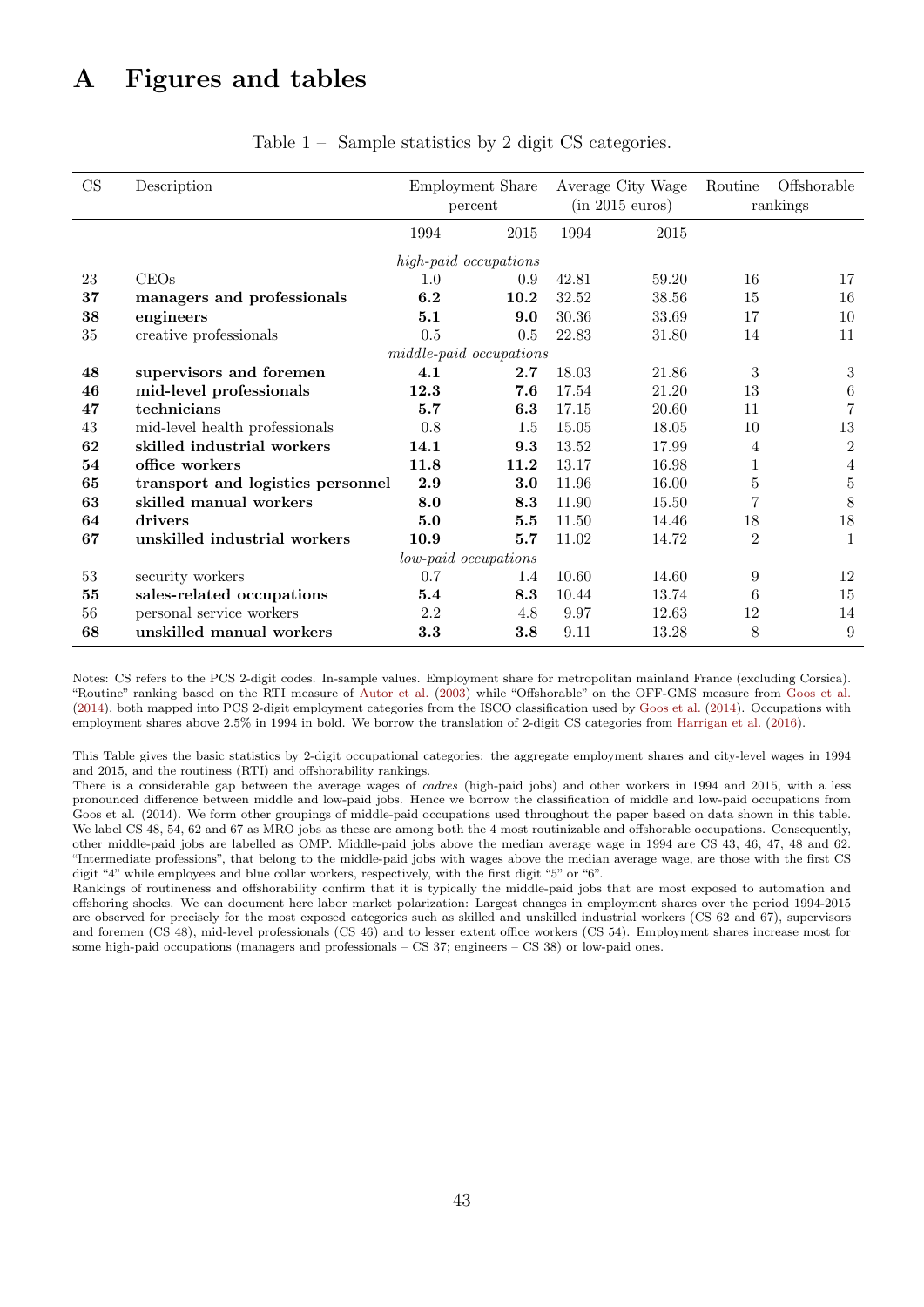| Item                                             |                                                                            | year         | mean                 | stdev            | min                  | max                |
|--------------------------------------------------|----------------------------------------------------------------------------|--------------|----------------------|------------------|----------------------|--------------------|
| population                                       |                                                                            | 2015         | 293,485              | 1,007,302        | 50,571               | 10,706,072         |
| number of firms with jobs in the city            |                                                                            | 1994<br>2015 | 3,523<br>5,728       | 13,284<br>20,903 | 529<br>881           | 222,249<br>141,932 |
| employment share                                 | high-paid jobs                                                             | 1994<br>2015 | 0.139<br>0.090       | 0.049<br>0.027   | 0.052<br>0.080       | 0.233<br>0.367     |
|                                                  | middle-paid jobs                                                           | 1994         | 0.775                | 0.050            | 0.602                | 0.872              |
|                                                  |                                                                            | 2015         | 0.651                | 0.059            | 0.449                | 0.799              |
|                                                  | low-paid jobs                                                              | 1994<br>2015 | 0.135<br>0.210       | 0.041<br>0.051   | 0.063<br>0.084       | 0.312<br>0.441     |
|                                                  | MRO jobs                                                                   | 1994         | 0.419                | 0.078            | 0.240                | 0.625              |
|                                                  |                                                                            | 2015         | 0.307                | 0.055            | 0.176                | 0.489              |
|                                                  | OMP jobs                                                                   | 2015<br>1994 | 0.356<br>0.344       | 0.038<br>0.027   | 0.247<br>0.261       | 0.438<br>0.394     |
|                                                  | top 3 middle-paid with highest wages                                       | 1994         | 0.209                | 0.032            | 0.123                | 0.300              |
|                                                  |                                                                            | 2015         | 0.167                | 0.024            | 0.093                | 0.217              |
|                                                  | least-well paid middle-paid                                                | 2015<br>1994 | 0.566<br>0.483       | 0.065<br>0.061   | 0.374<br>0.284       | 0.750<br>0.622     |
|                                                  | intermediate professions                                                   | 1994         | 0.220                | 0.032            | 0.127                | 0.304              |
|                                                  |                                                                            | 2015         | 0.188                | 0.023            | 0.114                | 0.228              |
|                                                  | employees and blue-collar workers                                          | 1994         | 0.555                | 0.068            | 0.367                | 0.745              |
|                                                  |                                                                            | 2015         | 0.463                | 0.062            | 0.273                | 0.614              |
|                                                  | middle-paid with wages above median                                        | 1994         | 0.374                | 0.059            | 0.231                | 0.614              |
|                                                  |                                                                            | 2015         | 0.289                | 0.051            | 0.137                | 0.463              |
|                                                  | middle-paid with wages below median                                        | 1994         | 0.401                | 0.046            | 0.259                | 0.513              |
|                                                  |                                                                            | 2015         | 0.362                | 0.044            | 0.245                | 0.498              |
| 994-2015<br>employment share percentage change 1 | high-paid jobs                                                             |              | 0.048                | 0.029            | $-0.005$             | 0.153              |
|                                                  | middle-paid jobs                                                           |              | $-0.124$             | 0.030            | $-0.204$             | $-0.003$           |
|                                                  | low-paid jobs                                                              |              | 0.076                | 0.024            | $-0.022$             | 0.137              |
|                                                  | MRO jobs                                                                   |              | $-0.112$             | 0.041            | $-0.255$             | 0.022              |
|                                                  | OMP jobs                                                                   |              | $-0.012$             | 0.036            | $-0.097$             | 0.123              |
|                                                  | top 3 middle-paid with highest wages                                       |              | $-0.042$             | 0.025            | $-0.111$             | 0.027              |
|                                                  | least-well paid middle-paid                                                |              | $-0.083$             | 0.033            | $-0.152$             | 0.056              |
|                                                  | intermediate professions                                                   |              | $-0.032$             | 0.025            | $-0.107$             | 0.031              |
|                                                  | employees and blue-collar workers                                          |              | $-0.092$             | 0.033            | $-0.160$             | 0.061              |
|                                                  | middle-paid with wages above median<br>middle-paid with wages below median |              | $-0.085$<br>$-0.039$ | 0.040<br>0.035   | $-0.263$<br>$-0.126$ | 0.040<br>0.109     |

<span id="page-45-0"></span>Table  $2$  – Summary statistics at the city level. Table 2 – Summary statistics at the city level.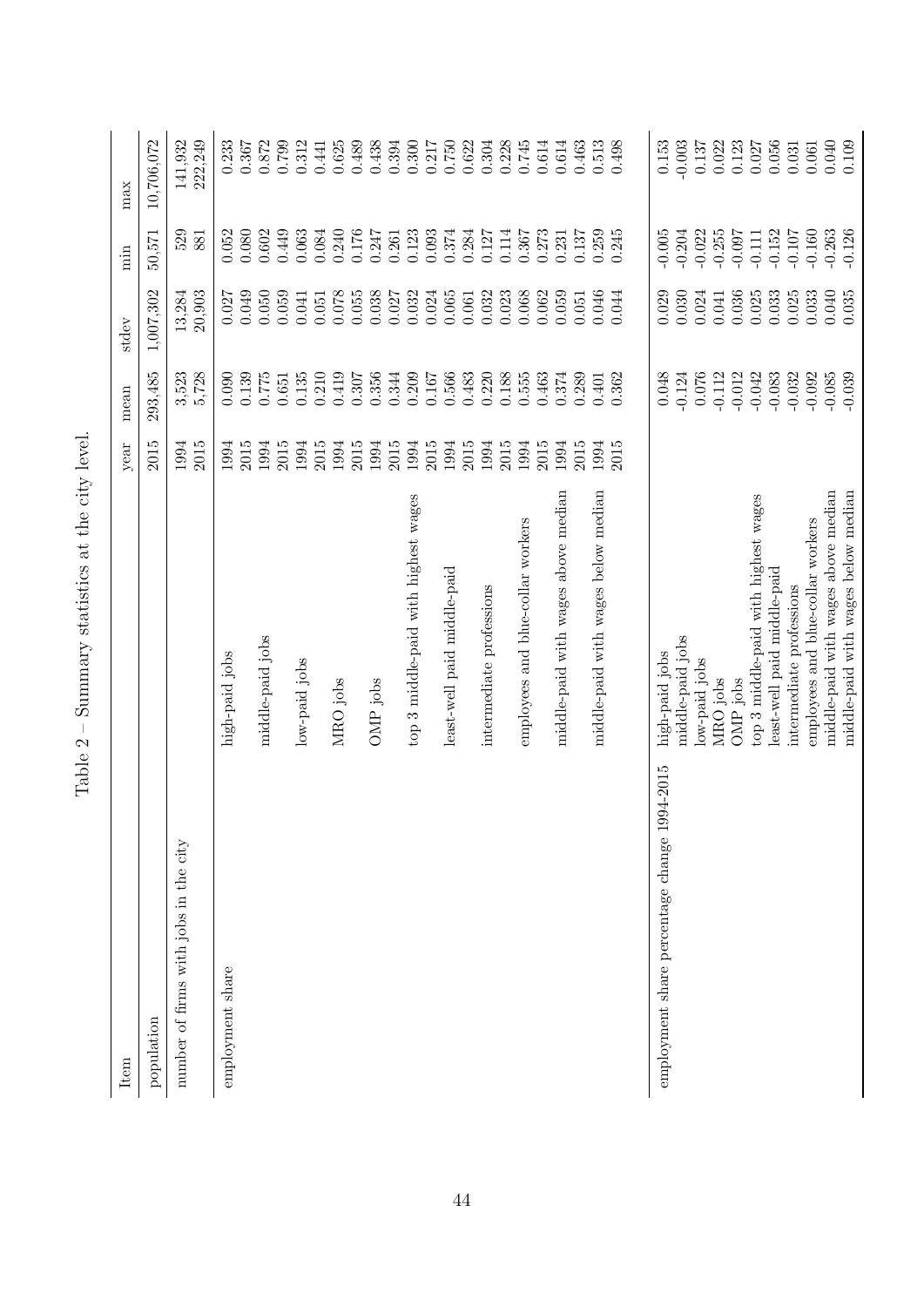| High-paid               |         |          |                  |            |            |             |            |
|-------------------------|---------|----------|------------------|------------|------------|-------------|------------|
| Agglo.size              | Paris   | > .75m   | $.5 - .75m$      | $.2 - .5m$ | $.1 - .2m$ | $.05-.1m$   | All cities |
| 1994                    | 0.23    | 0.14     | 0.12             | 0.10       | 0.09       | 0.08        | 0.16       |
| 2015                    | 0.37    | 0.25     | 0.21             | 0.16       | 0.14       | 0.12        | 0.25       |
| change                  | 0.13    | 0.11     | 0.09             | 0.06       | 0.05       | 0.04        | 0.10       |
| growth in $%$           | 57      | 77       | 71               | 63         | 61         | 49          | 62         |
| Middle-paid             |         |          |                  |            |            |             |            |
| Agglo.size              | Paris   | > .75m   | $.5 - .75m$      | $.2 - .5m$ | $.1 - .2m$ | $.05-1m$    | All cities |
| 1994                    | 0.65    | 0.74     | 0.75             | 0.77       | 0.79       | 0.79        | 0.72       |
| 2015                    | 0.45    | 0.57     | 0.61             | 0.64       | 0.66       | 0.67        | 0.56       |
| change                  | $-0.20$ | $-0.17$  | $-0.15$          | $-0.13$    | $-0.13$    | $-0.12$     | $-0.17$    |
| growth in $%$           | $-31$   | $-23$    | $-19$            | $-17$      | $-17$      | $-15$       | $-23$      |
| Low-paid                |         |          |                  |            |            |             |            |
| Agglo.size              | Paris   | > .75m   | $.5 - .75m$      | $.2 - .5m$ | $.1 - .2m$ | $.05 - .1m$ | All cities |
|                         |         |          |                  |            |            |             |            |
| 1994                    | 0.12    | 0.12     | 0.12             | 0.13       | 0.12       | 0.13        | 0.12       |
| 2015                    | 0.18    | 0.18     | 0.18             | 0.20       | 0.20       | 0.21        | 0.19       |
| change                  | 0.07    | 0.06     | 0.06             | 0.07       | 0.08       | 0.08        | 0.07       |
| growth in $%$           | 59      | 48       | 48               | 55         | 68         | 64          | 57         |
| <b>MRO</b>              |         |          |                  |            |            |             |            |
| Agglo.size              | Paris   | $> .75m$ | $.5 - .75m$      | $.2 - .5m$ | $.1 - .2m$ | $.05 - .1m$ | All cities |
| 1994                    | 0.29    | 0.36     | 0.39             | 0.41       | 0.45       | 0.45        | 0.36       |
| 2015                    | 0.19    | 0.25     | 0.27             | 0.29       | 0.31       | 0.32        | 0.25       |
| change<br>growth in $%$ | $-0.11$ | $-0.11$  | $-0.12$<br>$-31$ | $-0.12$    | $-0.13$    | $-0.12$     | $-0.12$    |

<span id="page-46-0"></span>Table 3 – Share of high-, middle-, low-paid and MRO occupations in hours worked per metropolitan area size in 1994 and 2015.

This Table shows the means of shares of hours in total employment of different occupational groups in 1994 and 2015 for all 117 cities in our sample allocated in 6 bins according to city size (with Paris being a separate category), showing the percentage point changes and growth rates between 1994-2015. One observation per bin of the hours totals.

The share of high- (middle-) paid jobs in total employment is increasing (decreasing) with city size whether in 1994 or 2015. It is constant for low-paid jobs in 1994 while weakly monotonically decreasing in city size as of 2015. Percentage point destruction of middle-paid jobs (also in terms of growth) is positively related with city size despite their lower initial share in employment for larger cities. Increases in high-paid jobs in percentage points are highest in largest cities, while there is no strong pattern for low-paid jobs. This provides evidence both for the magnitude and the reallocation effects in local labor markets.

The share of MRO jobs (CS 48, 54, 62 and 67) in total employment is decreasing with city size whether in 1994 or 2015. Percentage point destruction of these MRO jobs is similar across city sizes despite their lower initial share in employment for larger cities.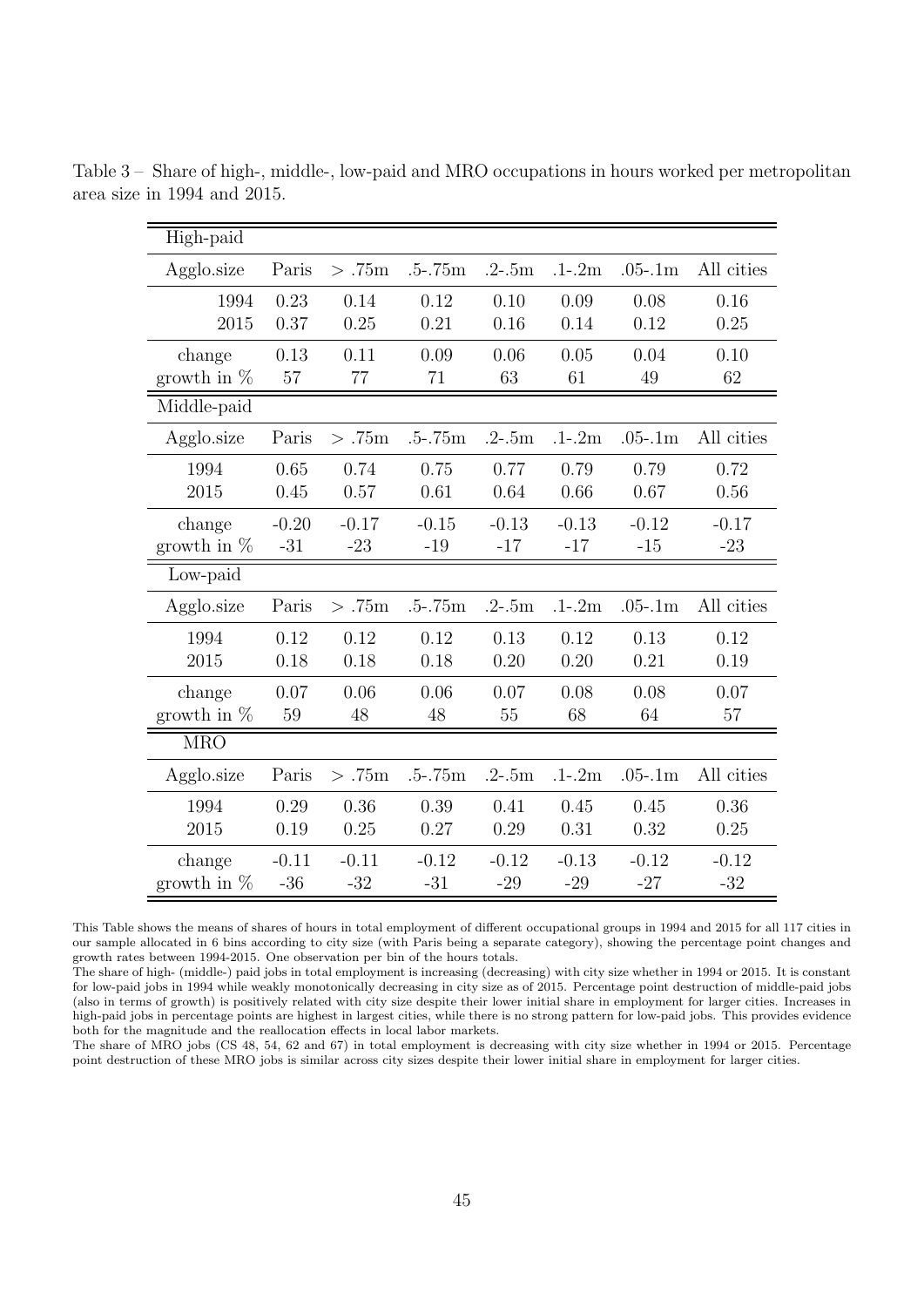| Item                                                               | high-paid                    | middle-<br>paid               | low-paid                      | <b>MRO</b>                    | <b>OMP</b>                    | middle-<br>paid<br>above<br>median | middle-<br>paid<br>below<br>median |
|--------------------------------------------------------------------|------------------------------|-------------------------------|-------------------------------|-------------------------------|-------------------------------|------------------------------------|------------------------------------|
| 1994                                                               |                              |                               |                               |                               |                               |                                    |                                    |
| mean, cities $>0.5m$<br>mean, cities $0.05$ - $0.1m$<br>difference | 0.188<br>0.081<br>$0.107***$ | 0.690<br>0.780<br>$-0.09***$  | 0.123<br>0.140<br>$-0.017*$   | 0.327<br>0.426<br>$-0.10***$  | 0.363<br>0.354<br>0.009       | 0.363<br>0.360<br>0.003            | 0.327<br>0.420<br>$-0.094***$      |
| 2015                                                               |                              |                               |                               |                               |                               |                                    |                                    |
| mean, cities $>0.5m$<br>mean, cities $0.05-0.1m$<br>difference     | 0.303<br>0.117<br>$0.186***$ | 0.509<br>0.664<br>$-0.155***$ | 0.188<br>0.219<br>$-0.031***$ | 0.219<br>0.315<br>$-0.096***$ | 0.290<br>0.348<br>$-0.058***$ | 0.233<br>0.287<br>$-0.054***$      | 0.276<br>0.377<br>$-0.101***$      |

<span id="page-47-0"></span>Table 4 – Comparison of means of employment shares of different occupations, cities  $>0.5$ m vs. 0.05-0.1m.

Notes: 1990 population weighted, robust standard errors. N=73; 11 cities  $> 0.5$ m and 62 cities between 0.05-0.1m inhabitants as of 2015. \*\*\*, \*\*, and \* denote statistical significance at the 1 %, 5 %, and 10 % levels for the tests of equality of means between the groups of small and large cities.

The Table shows the means of hours shares in total employment of different occupational groups for cities with  $>0.5$ m (large cities) and 0.05m-0.1m (small cities) inhabitants, and the comparison between the two types of cities. The reported difference in the means is a coefficient in the regression of shares on a large city dummy. Values are population weighted at the city level. The average share of high-paid jobs is higher while those of middle- or low-paid ones lower in larger cities both in 1994 and 2015, with the differences being significant at least at a 10% level. The discrepancies appear to grow with time (cf. Table [5](#page-48-0) for tests). The difference in middle-paid jobs patterns across cities in 1994 and also in 2015 comes from the shares of MRO or middle-paid job categories with wages below the median average wage that are less prevalent in large cities. There is no statistically significant difference between the average shares of OMP or middle-paid jobs with wages above the median average wage between the large and small cities 1994. However, such a difference appears in 2015, and large cities have on average fewer middle-paid jobs in all considered categories.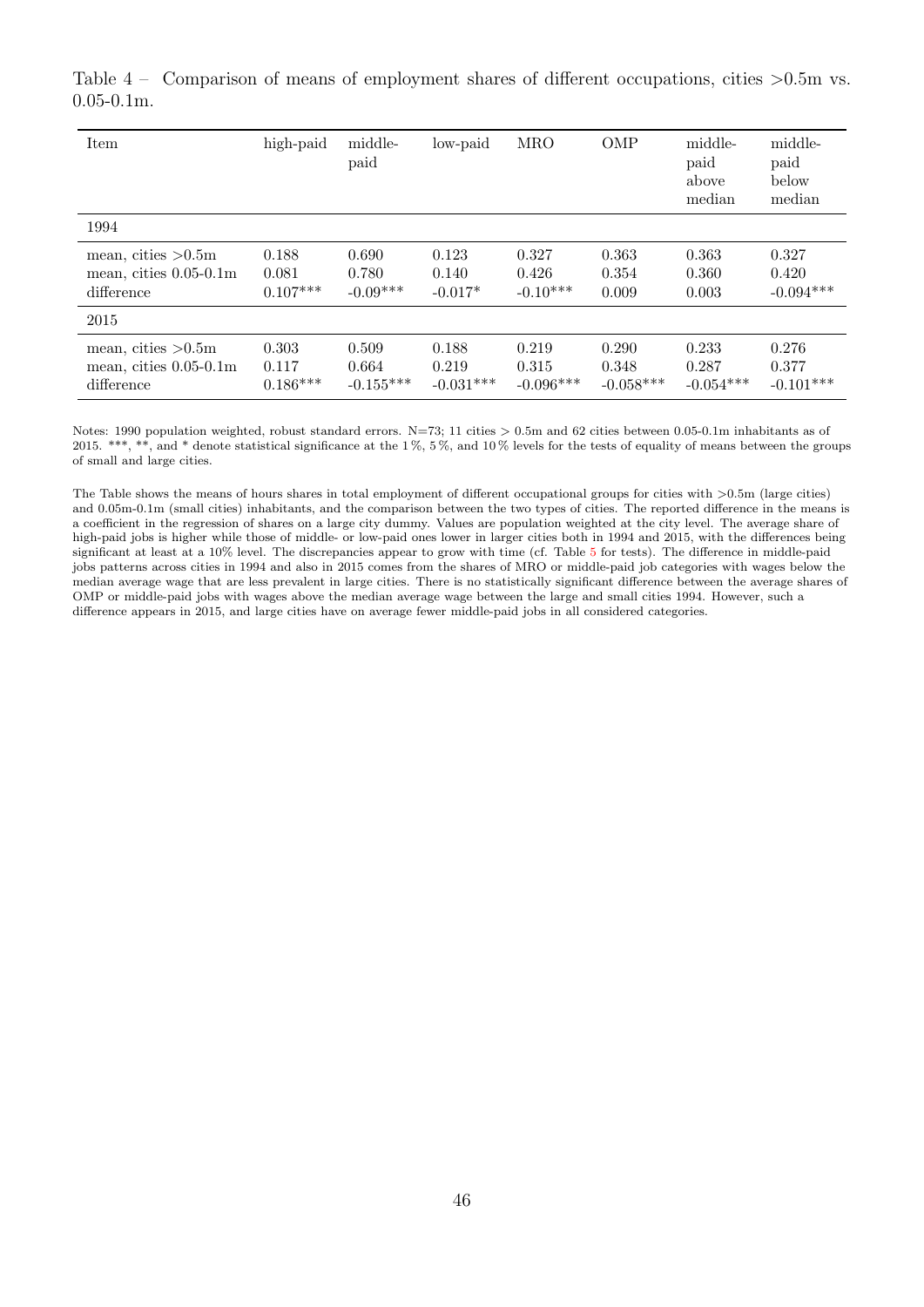| Item                                  |        | high-paid  | middle-<br>paid | low-paid    | <b>MRO</b> | <b>OMP</b>  | middle-<br>paid<br>above<br>median | middle-<br>paid<br>below<br>median |
|---------------------------------------|--------|------------|-----------------|-------------|------------|-------------|------------------------------------|------------------------------------|
| Changes                               |        |            |                 |             |            |             |                                    |                                    |
| change,<br>mean<br>>0.5m              | cities | 0.116      | $-0.181$        | 0.065       | $-0.108$   | $-0.073$    | $-0.130$                           | $-0.051$                           |
| change,<br>mean                       | cities | 0.037      | $-0.116$        | 0.080       | $-0.111$   | $-0.006$    | $-0.073$                           | $-0.044$                           |
| $0.05 - 0.1m$<br>difference           |        | $0.079***$ | $-0.065***$     | $-0.015***$ | 0.003      | $-0.068***$ | $-0.057***$                        | $-0.008$                           |
| Growth in percent                     |        |            |                 |             |            |             |                                    |                                    |
| growth,<br>mean<br>>0.5m              | cities | 63.0       | $-26.5$         | 54.4        | $-33.1$    | $-20.1$     | $-36.0$                            | $-16.0$                            |
| growth,<br>mean                       | cities | 45.7       | $-14.9$         | 62.2        | $-25.2$    | $-0.6$      | $-19.9$                            | $-10.2$                            |
| $0.05 - 0.1m$<br>difference in growth |        | $17.2***$  | $-11.6***$      | $-7.8$      | $-7.9***$  | $-19.5***$  | $-16.1***$                         | $-5.8***$                          |

<span id="page-48-0"></span>Table 5 – Comparison of means of changes in employment shares of different occupations at the city level, cities  $>0.5$ m vs. 0.05-0.1m.

Notes: 1990 population weighted, robust standard errors. N=73; 11 cities  $> 0.5$ m and 62 cities between 0.05-0.1m inhabitants as of 2015. \*\*\*, \*\*, and \* denote statistical significance at the 1%, 5%, and 10% levels for the tests of equality of means between the groups of small and large cities. Differences remain significant at least at the 1 % level without weighting or weighted by city population as of 2015 except for the difference in growth middle-paid below-median jobs for unweighted comparison. Individual mean changes or growth rates are significantly different from zero at the 1 % level.

This Table shows the comparison of hours shares changes in total employment over the period 1994-2015 for different occupations for 11 largest cities >0.5m and 62 smallest cities between 0.05-0.1m inhabitants. The reported differences are coefficients in regressions of changes or growth of shares on a large city dummy. Values are population weighted at the city level.

This provides evidence that city sizes matter for the diverging patterns of labor market polarization, both in terms of the magnitude and reallocation effects. There is a stronger destruction of middle-paid jobs in large cities in comparison to smallest ones (18.1 pp vs. 11.6 pp). In large cities, there are on average twice as many high-paid jobs as low-paid created (11.6 pp vs. 6.5 pp change). In smallest cities, however, the pattern is reversed: twice as many low-paid jobs are created (8 pp vs. 3.7 pp change for high-paid).

The differential pattern in the magnitude of the destruction of middle-paid jobs can be attributed to the stronger destruction of OMP and/or top paid middle-paid jobs (with average wages in 1994 above the median).

Intermediate patterns can be observed for cities between 0.1-0.5m inhabitants (not shown).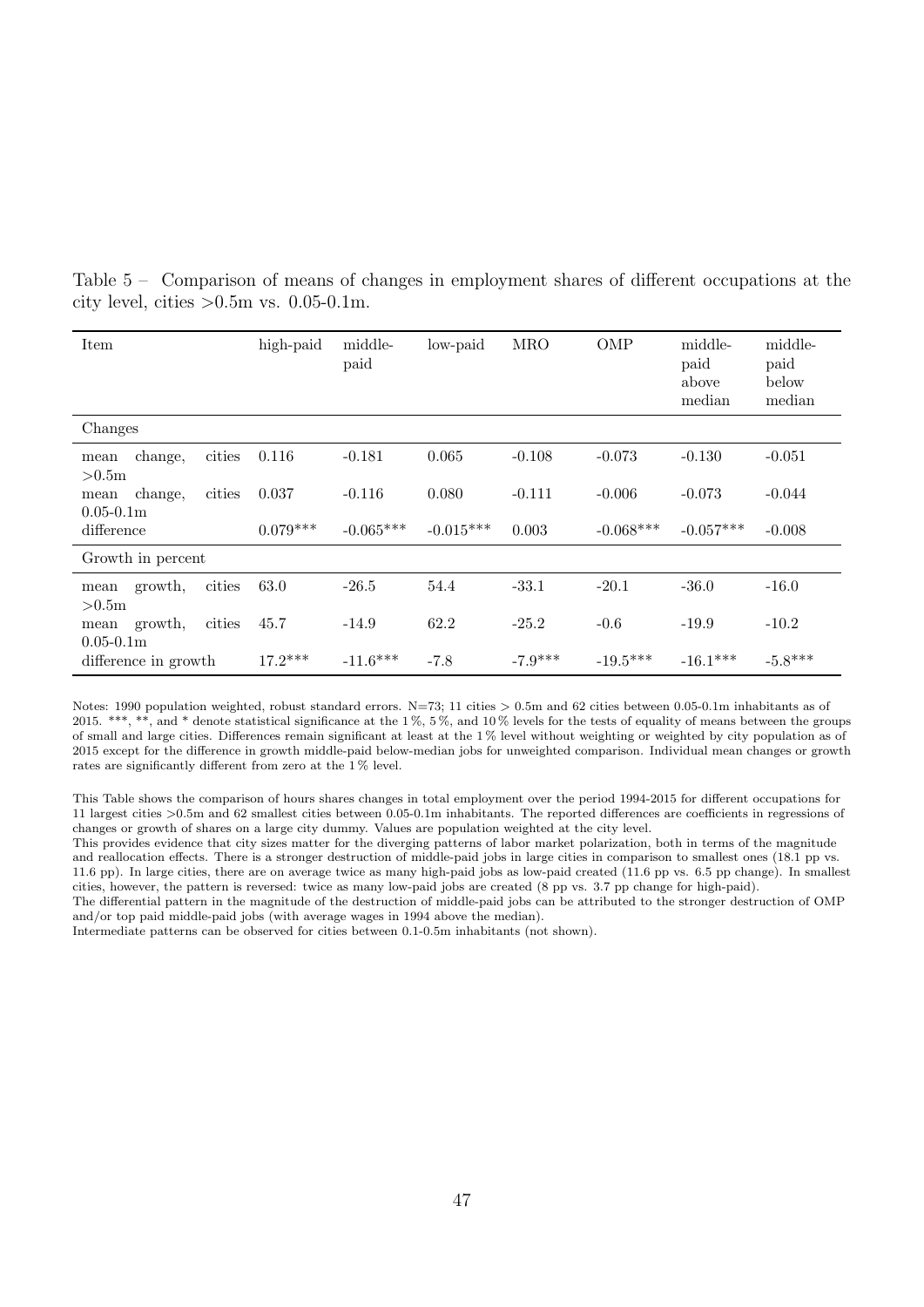Table 6 – Changes in the employment shares of middle-paid jobs between 1994-2015 and exposure to middle-paid occupations in 1994. Table 6 – Changes in the employment shares of middle-paid jobs between 1994-2015 and exposure to middle-paid occupations in 1994.

<span id="page-49-0"></span>

| $Emplogment$ share change of $mid$      |                              |                                  |                                                                                             |                                                                                                                                                                                                                                                                                                                |                                                                                                         |                                                                                                        |                                                                                                                                             |                                                                                                                                                                                                                          |
|-----------------------------------------|------------------------------|----------------------------------|---------------------------------------------------------------------------------------------|----------------------------------------------------------------------------------------------------------------------------------------------------------------------------------------------------------------------------------------------------------------------------------------------------------------|---------------------------------------------------------------------------------------------------------|--------------------------------------------------------------------------------------------------------|---------------------------------------------------------------------------------------------------------------------------------------------|--------------------------------------------------------------------------------------------------------------------------------------------------------------------------------------------------------------------------|
| employment share of middle-paid         |                              |                                  |                                                                                             |                                                                                                                                                                                                                                                                                                                |                                                                                                         |                                                                                                        |                                                                                                                                             |                                                                                                                                                                                                                          |
|                                         | $0.41***$<br>(0.08)          | (0.03)                           | $0.27***$<br>$(0.10)$<br>$(0.01)^*$<br>$(0.01)^*$<br>$(0.02)^*$<br>$(0.02)^*$<br>$(0.03)^*$ | $\begin{array}{l} 0.03 \\ 0.07) \\ 0.02^{***} \\ 0.01 \\ 0.01 \\ 0.03 \\ 0.03 \\ 0.05 \\ 0.05 \\ 0.05 \\ 0.05 \\ 0.05 \\ 0.05 \\ 0.05 \\ 0.05 \\ 0.05 \\ 0.05 \\ 0.05 \\ 0.05 \\ 0.05 \\ 0.05 \\ 0.05 \\ 0.05 \\ 0.05 \\ 0.05 \\ 0.05 \\ 0.05 \\ 0.05 \\ 0.05 \\ 0.05 \\ 0.05 \\ 0.05 \\ 0.05 \\ 0.05 \\ 0.05$ | $7.28***$<br>$(0.10)$<br>$(0.01)^*$<br>$(0.01)^*$<br>$(0.01)^*$<br>$(0.02)^*$<br>$(0.03)^*$<br>$(0.08)$ | $0.04$<br>$(0.08)$<br>$(0.02)$<br>$(0.01)$<br>$(0.01)$<br>$(0.02)$<br>$(0.06)$<br>$(0.06)$<br>$(0.06)$ | $\begin{array}{l} 0.27^{***} \\ (0.10) \\ -0.01 \\ (0.01) \\ (0.01) \\ (0.02) \\ (0.03^{***} \\ (0.33^{***} \\ (0.08) \\ 0.03) \end{array}$ | $\begin{array}{l} (0.01\ (0.05)\\ (0.01)^{*}\\ (0.01)^{*}\\ (0.01)^{*}\\ (0.01)^{*}\\ (0.02)^{*}\\ (0.04)^{*}\\ (0.04)^{*}\\ (0.04)^{*}\\ (0.05)^{*}\\ (0.05)^{*}\\ (0.018)^{*}\\ (0.018)^{*}\\ (0.018)^{*}}\end{array}$ |
| middle $\times$ employment share of mi  |                              |                                  |                                                                                             |                                                                                                                                                                                                                                                                                                                |                                                                                                         |                                                                                                        |                                                                                                                                             |                                                                                                                                                                                                                          |
|                                         |                              |                                  |                                                                                             |                                                                                                                                                                                                                                                                                                                |                                                                                                         |                                                                                                        |                                                                                                                                             |                                                                                                                                                                                                                          |
| large $\times$ employment share of mid- |                              |                                  |                                                                                             |                                                                                                                                                                                                                                                                                                                |                                                                                                         |                                                                                                        |                                                                                                                                             |                                                                                                                                                                                                                          |
|                                         |                              |                                  |                                                                                             |                                                                                                                                                                                                                                                                                                                |                                                                                                         |                                                                                                        |                                                                                                                                             |                                                                                                                                                                                                                          |
| constant                                |                              |                                  |                                                                                             |                                                                                                                                                                                                                                                                                                                |                                                                                                         |                                                                                                        |                                                                                                                                             |                                                                                                                                                                                                                          |
|                                         | $(0.45***$<br>(0.07)<br>0.47 | $-0.14***$<br>$(0.05)$<br>$0.00$ |                                                                                             |                                                                                                                                                                                                                                                                                                                |                                                                                                         |                                                                                                        |                                                                                                                                             |                                                                                                                                                                                                                          |
| $R^2$                                   |                              |                                  |                                                                                             |                                                                                                                                                                                                                                                                                                                |                                                                                                         |                                                                                                        |                                                                                                                                             |                                                                                                                                                                                                                          |
| Observations                            | $^{17}$                      | $\overline{11}$                  |                                                                                             | 117                                                                                                                                                                                                                                                                                                            | $\Xi$                                                                                                   | $\frac{5}{11}$                                                                                         | $\Xi$                                                                                                                                       | $\frac{15}{11}$                                                                                                                                                                                                          |
| population weighted?                    |                              |                                  |                                                                                             |                                                                                                                                                                                                                                                                                                                |                                                                                                         |                                                                                                        |                                                                                                                                             |                                                                                                                                                                                                                          |
| no outliers in middle-paid share        |                              |                                  |                                                                                             |                                                                                                                                                                                                                                                                                                                |                                                                                                         |                                                                                                        |                                                                                                                                             |                                                                                                                                                                                                                          |
| no outliers with employment shar-       |                              |                                  |                                                                                             |                                                                                                                                                                                                                                                                                                                |                                                                                                         |                                                                                                        |                                                                                                                                             |                                                                                                                                                                                                                          |

Notes: Robust standard errors. N=117; 11 cities > 0.5m, 44 cities between 0.1-0.5m and 62 cities between 0.05-0.1m inhabitants as of 2015. Population figures from 1990. \*\*\*, \*\*, and \*<br>denote statistical significance at th Notes: Robust standard errors. N=117; 11 cities > 0.5m, 44 cities between 0.1-0.5m and 62 cities between 0.05-0.1m inhabitants as of 2015. Population figures from 1990. \*\*\*, \*n, \*n, and \* denote statistical significance at the  $1\%, 5\%,$  and  $10\%$  levels. This Table shows the results of OLS regressions of the change in the employment share of the middle-paid jobs in total hours worked over the period 1994-2015 on their initial employment share at the individual city level share at the individual city level in 1994. The first two columns report regression coefficients respectively with and without population (as of 1990) weighting. In the regressions reported in This Table shows the results of OLS regressions of the change in the employment share of the middle-paid jobs in total hours worked over the period 1994-2015 on their initial employment columns 3 and 4 an additional slope for medium size (0.1-0.5m) and largest cities (above 0.5m inhabitants) is allowed. The last four columns show robustness checks, without outlier observations either in the initial job share or the change of employment shares over 1994-2015. observations either in the initial job share or the change of employment shares over 1994-2015.

The relationship between the exposure to the most offshorable jobs at the city level and their share change over the period 1994-2015 is positive (but not significant in the non-weighted regressions). The interpretation o The relationship between the exposure to the most offshorable jobs at the city level and their share change over the period 1994-2015 is positive (but not significant in the non-weighted regressions). The interpretation of these results together with the intercept is that, on average, cities that were less initially exposed to middle-skill jobs experienced their stronger destruction. However, conditioning on exposure, the destruction of middle-paid jobs was stronger in larger cities for all specifications. destruction. However, conditioning on exposure, the destruction of middle-paid jobs was stronger in larger cities for all specifications.

The mixed and non-robust evidence in this Table points that there is no simple relationship between a higher initial exposure to middle-paid jobs at the city level and their subsequent The mixed and non-robust evidence in this Table points that there is no simple relationship between a higher initial exposure to middle-paid jobs at the city level and their subsequent destruction as a result of automation or offshoring shocks. destruction as a result of automation or offshoring shocks.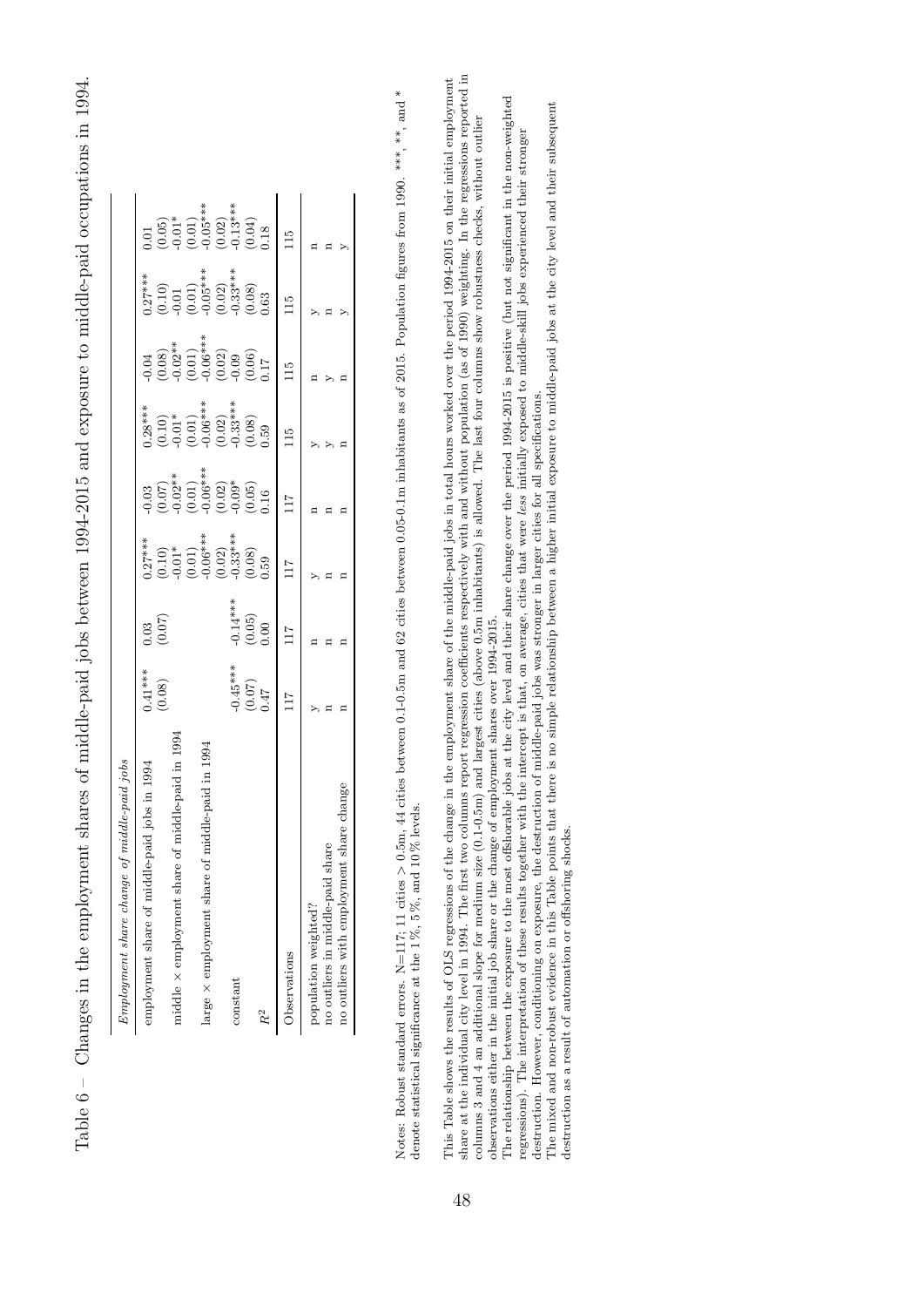<span id="page-50-0"></span>

Figure 1 – Value marginal products in the different sectors.

<span id="page-50-1"></span>This figure depicts the value marginal products as a function of the skill  $\omega$  for the three sectors  $\sigma \in \{h, m, l\}$ . The value marginal productivity is the productivity function  $H(\omega, \sigma, c)$  weighted by the price of the sector's output  $(p(\sigma), \sigma \in \{h, m, l\})$ . The plain black line is the upper envelope of these value marginal products.



Figure 2 – Skills, sectors and cities in equilibrium.

This figure depicts the equilibrium skill range and sectoral choice for individuals as a function of their skill in the large (city 1) and the small city when all sectors are present in both cities. All skill types are present in city 1. However, the small city lacks the most skillful agents with  $\omega \in [\omega(\overline{2}), \overline{\omega}]$  who choose all to reside in city 1. In both cities, more able agents choose higher-paid sectors. Because of the assumptions about the absolute and comparative advantage of city 1 in higher-skill sectors, the skill thresholds for agents to choose the high- or middle-paid sectors are lower in the larger city:  $\omega(h, 1) < \omega(h, 2)$  and  $\omega(m, 1) < \omega(m, 2)$ . If the absolute advantage of the high-skill sector in city 1 is large enough, the share of workers in the high- (middle-) skill sector will be higher (lower) in the larger city.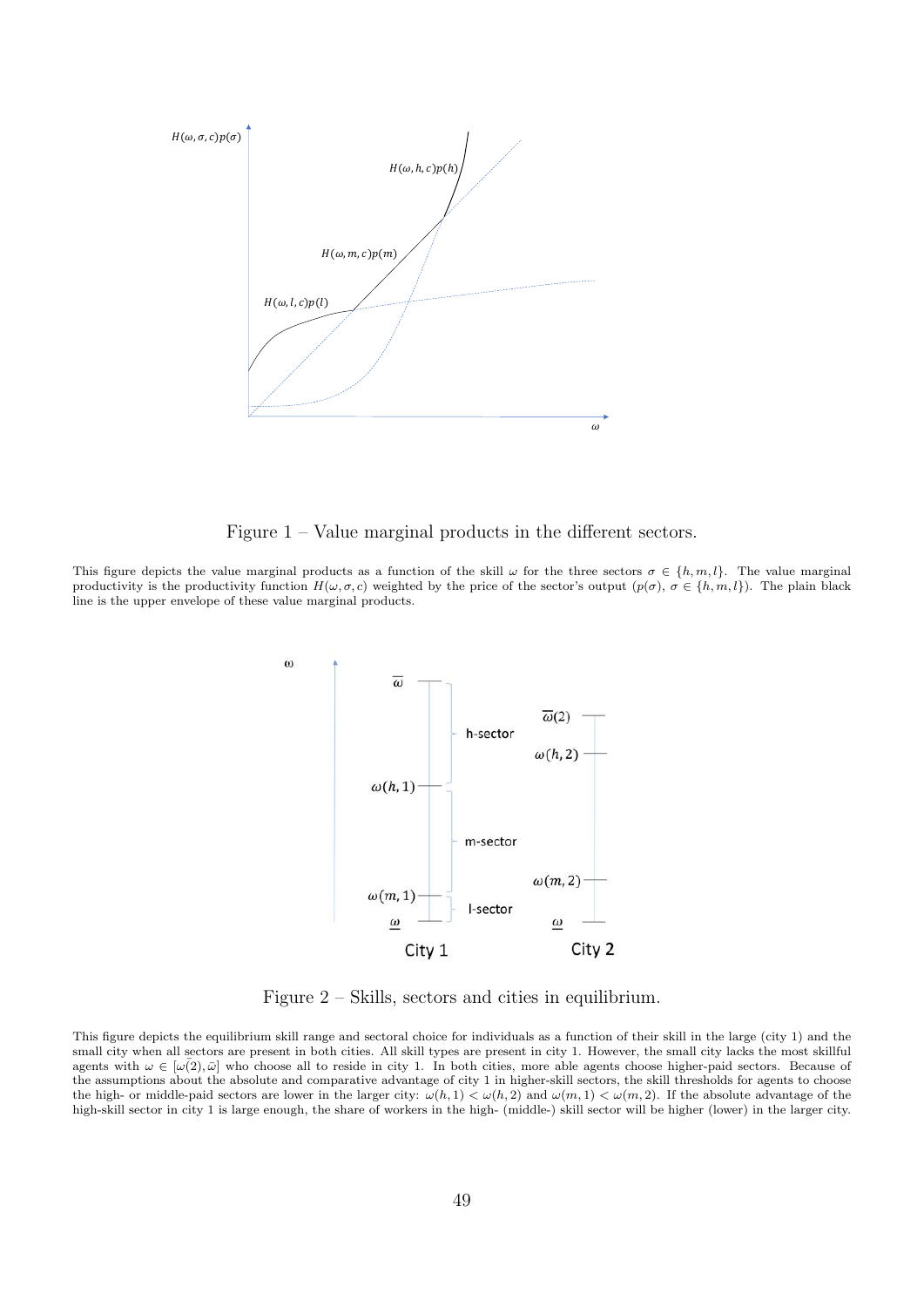<span id="page-51-0"></span>

Figure 3 – Effect of a decline of the price of the capital/offshoring good on sector decisions – special case of equal productivities of cities in the m sector

<span id="page-51-1"></span>This graph plots the curves for the wages in sector  $m -$  in red – and sector  $h -$  in blue – as a function of skill  $\omega$  for both city 1 and city 2 and for two levels of prices for the capital/offshoring good  $(P_z > P_{z})$ . Because of the increasing convexity of the wage when shifting from the m to the h sector, a decline in  $P_z$  leads to a stronger decline in the threshold  $\omega(h, 1)$  than in  $\omega(h, 2)$ .



Figure 4 – The effects of a decline in the price of capital/offshored goods.

This figure shows the change in the equilibrium sectoral choices of agents as a result of the decline of the price of the capital/offshorable good  $p_z$ . Since the wages obtained by agents active in the middle-skill sector decline, agents with the highest opportunity costs working in this sector prior to the shock switch to high- and low-skill sectors in both cities. Given the technological assumptions, the decline (increase) in the skill threshold for agents to choose employment in the high- (low-) skill sector is larger (smaller) in city 1. As a result, there is a higher decrease in the middle-sector employment (despite a lower pre-shock share of employment in this sector as compared to city 2) and a higher (lower) increase in high- (low-) skill employment in the larger city 1.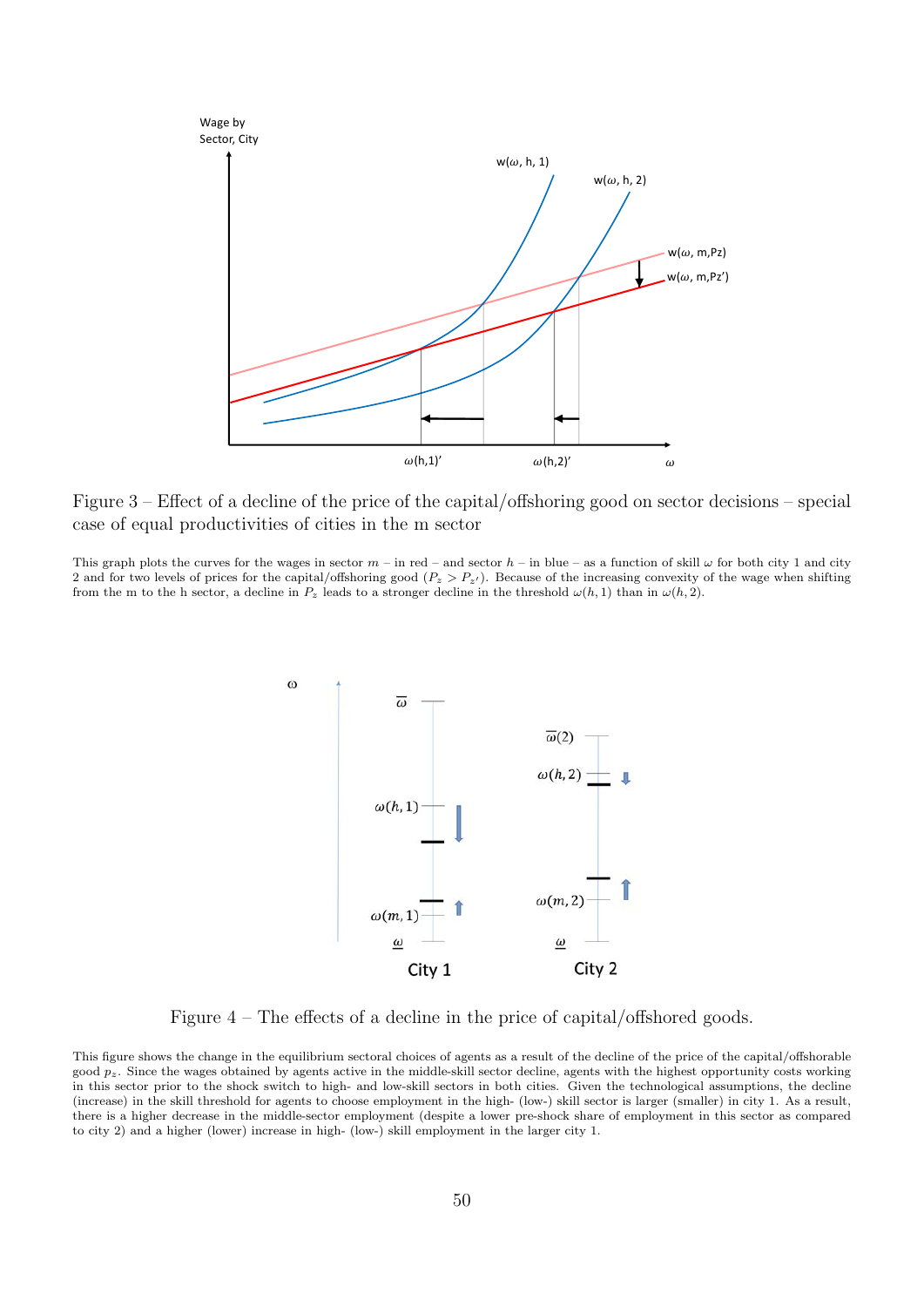

<span id="page-52-0"></span>Figure 5 – Population elasticities by diploma (5 categories) in the 1999 Census data.

Notes: This sample contains 112 cities with  $> 0.05$ m inhabitants defined by INSEE as of 1999 with population figures as of 1999. Data on diplomas and residency is from the 1999 Census. Exclusions in terms of 2-digit CS and age as for the main DADS data used in the paper. 95% confidence intervals shown.

This Figure shows coefficients from regressions of the logarithm of the number of workers by five educational categories on the logarithm of city size. We observe log-supermodularity of skill distribution in city size as in [Davis and Dingel](#page-42-0) [\(2020\)](#page-42-0). The population elasticity for workers with graduate education (Master degrees and beyond) is 1.184 (significantly different from one at the 1% level) while for those with college (undergraduate) is 1.038. This means that larger cities have on average relatively more educated workers. At the same time, the least skilled (those with no diploma/a diploma below the general high school one or vocational – professional high school diplomas) are more likely to reside in smaller cities: the population elasticity estimates are significantly below one. The patterns do not qualitatively differ depending on whether we consider only the French-born fraction of the population. Further details are provided in Online Table E.6.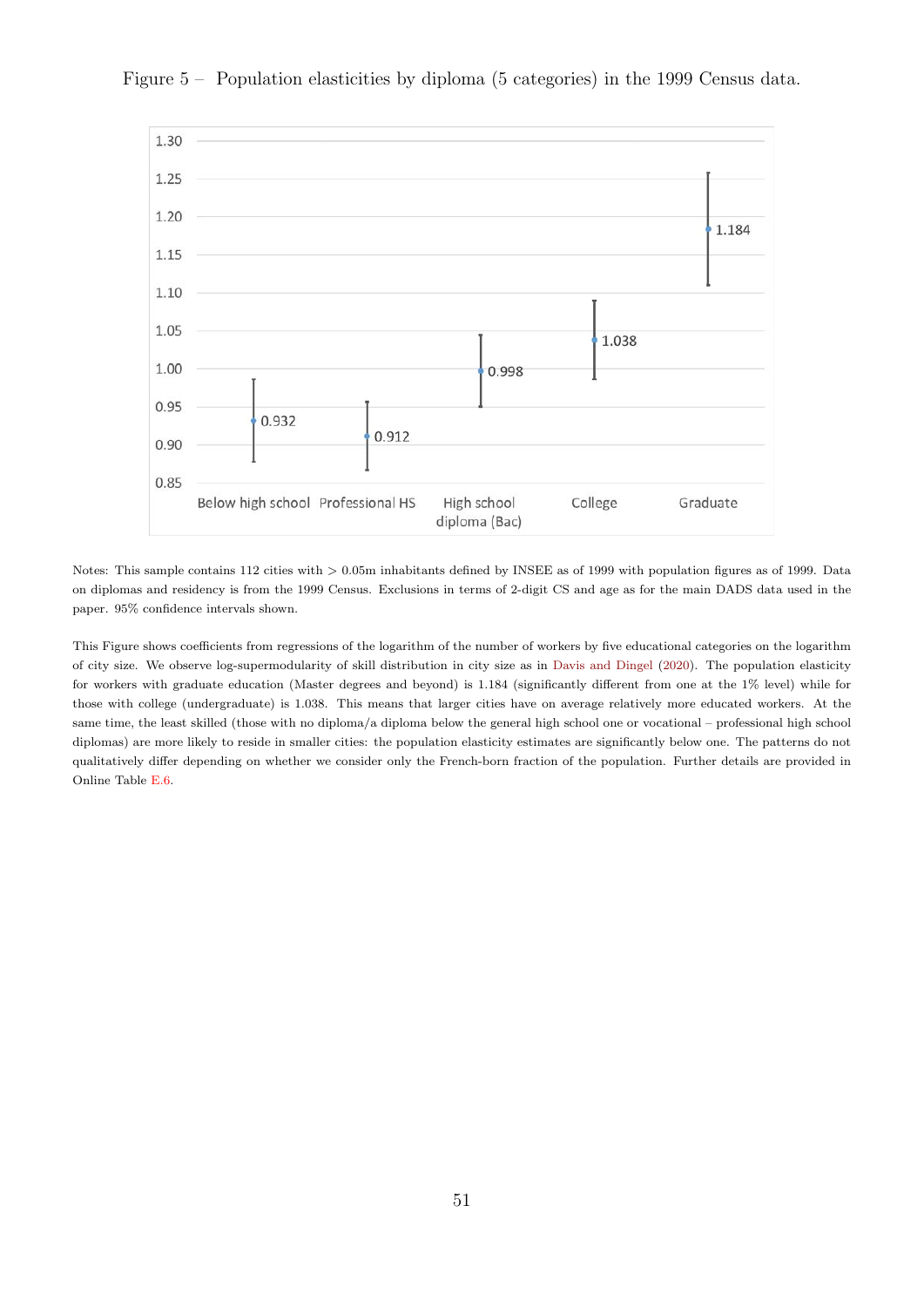<span id="page-53-0"></span>

Figure 6 – Labor market polarization in France 1994-2015.

The figure shows the percentage point change in employment 1994-2015 of the considered 2-digit CS occupation categories plotted against their 1994 average wage in cities with >0.05m inhabitants as of 2015. Circle sizes correspond to employment shares in 1994. The line shows a cubic relationship between the average wage and the percentage point change. The CS category "23" - CEOs excluded. This figure documents labor market polarization that occurred between 1994-2015 in mainland France. One can observe an increase in the employment share of managers and professionals (CS 37) and engineers (CS 38) by approximately 4 pp each. At the other end of the income distribution, low-paid occupation's shares in employment increase as well. For middle-paid occupations, there exist occupation categories whose shares fell strongly (approximately 5pp) over the period: skilled (CS 62) and unskilled industrial workers (CS 67), and associate professionals (CS 46) or mildly: office workers (CS 54) or supervisors and foremen (CS 48). Many other middle-paid jobs show low or no employment share gains. The fitted cubic curve weighted by 1994 employment shares shows a similar U-relationship between average wages and percentage point changes in employment shares as in Autor and Dorn (2013).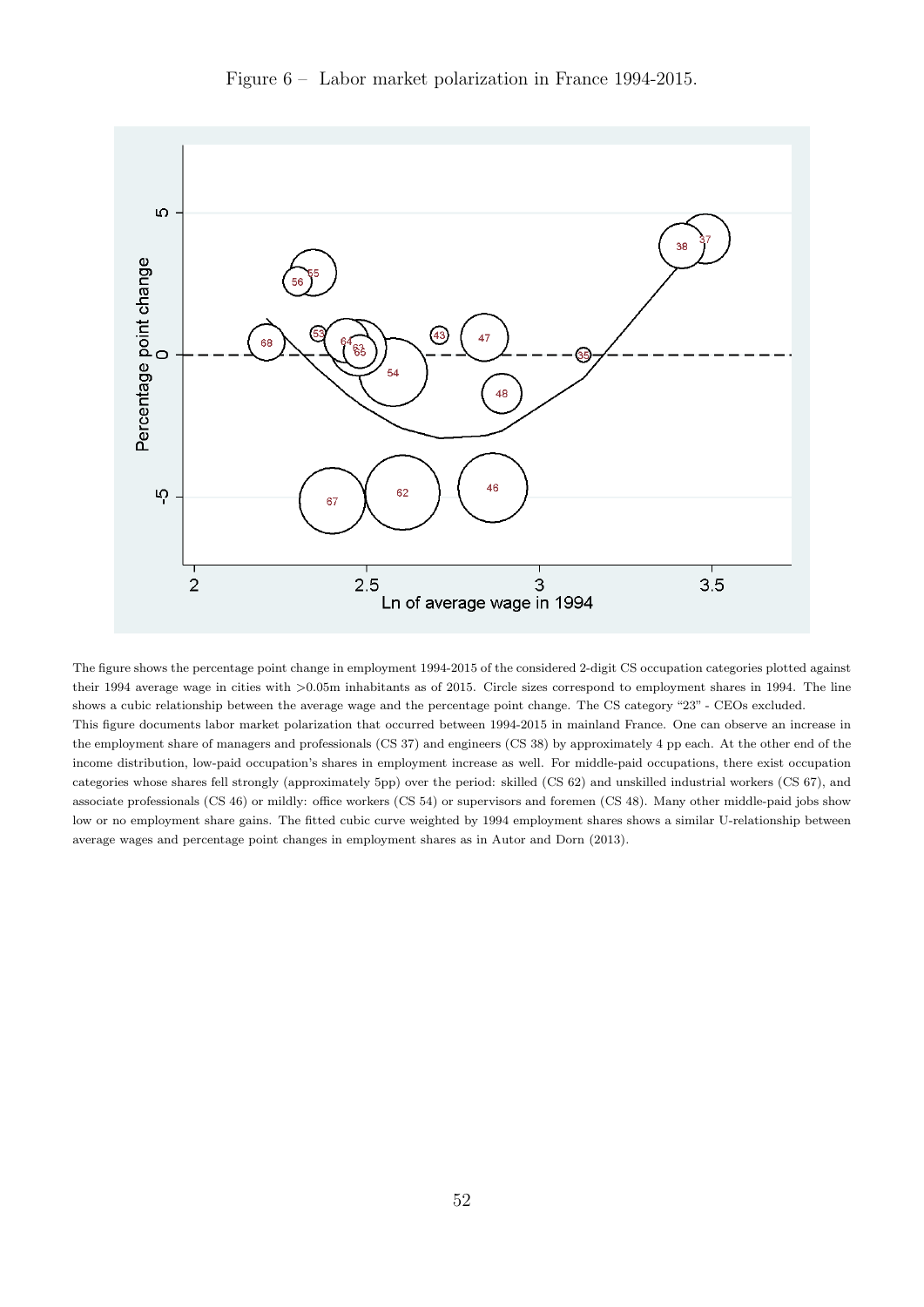Figure 7 – Labor market polarization within cities and the great divergence.

<span id="page-54-0"></span>

This figure shows percentage point changes in employment shares of middle-paid against high-paid jobs for individual cities for the period 1994-2015. Each red square, blue dot or green check symbolizes, respectively, a large (above >0.5m inhabitants), medium-sized  $(0.1-0.5\text{m})$  or small  $(0.05-0.1\text{m})$  city. Names of cities with more than 0.5m inhabitants are shown. N=117; 11 cities > 0.5m, 44 cities between 0.1-0.5m and 62 cities between 0.05-0.1m inhabitants in 2015.

All 117 largest cities in France experienced a decline in employment of middle-paid jobs over the period 1994-2015. One small city (Saint Cyprien), pictured below the horizontal zero axis had a decline in high-paid jobs over this period while another (Salon de Provence; rightmost, above the -1 slope line) experienced a fall in the employment share of low-paid jobs. Apart from those two cases, labor market polarization occurred at 115 cities out of 117 studied, and in particular in all cities above ca. 60,000 inhabitants. Cities depicted above the line with  $\left(-\frac{1}{2}\right)$  slope witnessed a stronger increase in the share of high-paid occupations. Most (8) large cities above 0.5m inhabitants were in this category while three (Nice, Toulon and Douai-Lens) experienced a stronger growth of low-paid occupations instead. It is clear that a great majority of middle-sized and small cities experienced a stronger growth of low-paid than high-paid jobs.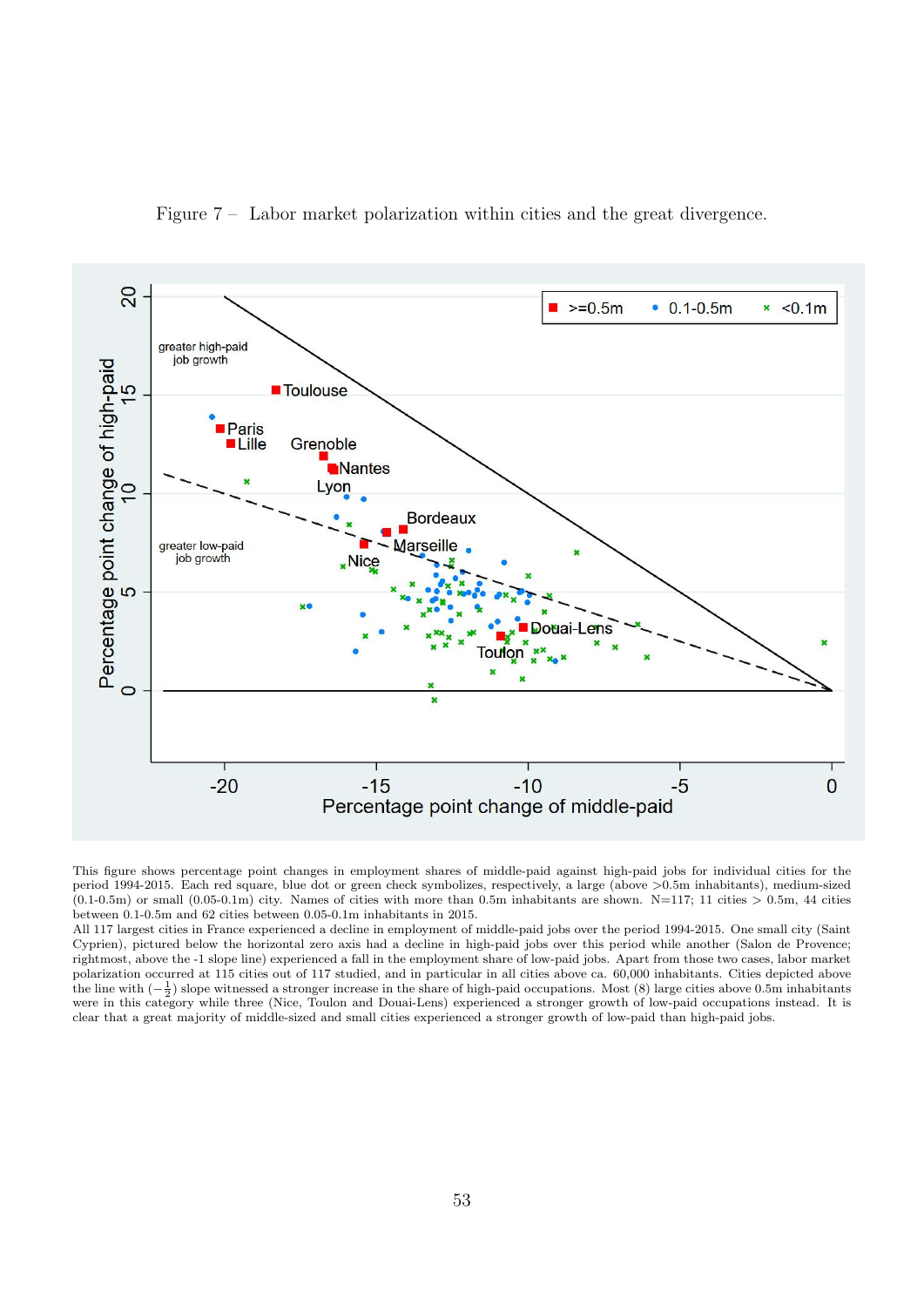<span id="page-55-0"></span>



This figure shows percentage point changes in employment shares of high-, middle- and low-paid jobs with hours worked summed by the 3 job types and 3 city sizes: large (above >0.5m inhabitants), medium-sized (0.1-0.5m) and small (0.05-0.1m) in the period 1994-2015. Destruction of middle-paid jobs was the strongest in largest cities (18.2 pp) and weakest in smallest cities (12.1 pp), confirming the magnification effect. At the same time, the creation of high-paid jobs was strongest in largest agglomerations (11.7 pp) and weakest in smallest cities (3.9 pp). On the other hand, the strongest creation of low-paid jobs occurred in smallest cities (8.1 pp) while it was weakest in the cities above >0.5m (6.5 pp). The reallocation effect is clearly visible: nearly twice as many high-paid jobs as low-paid ones were created in largest cities, while the reverse was true in the smallest agglomerations.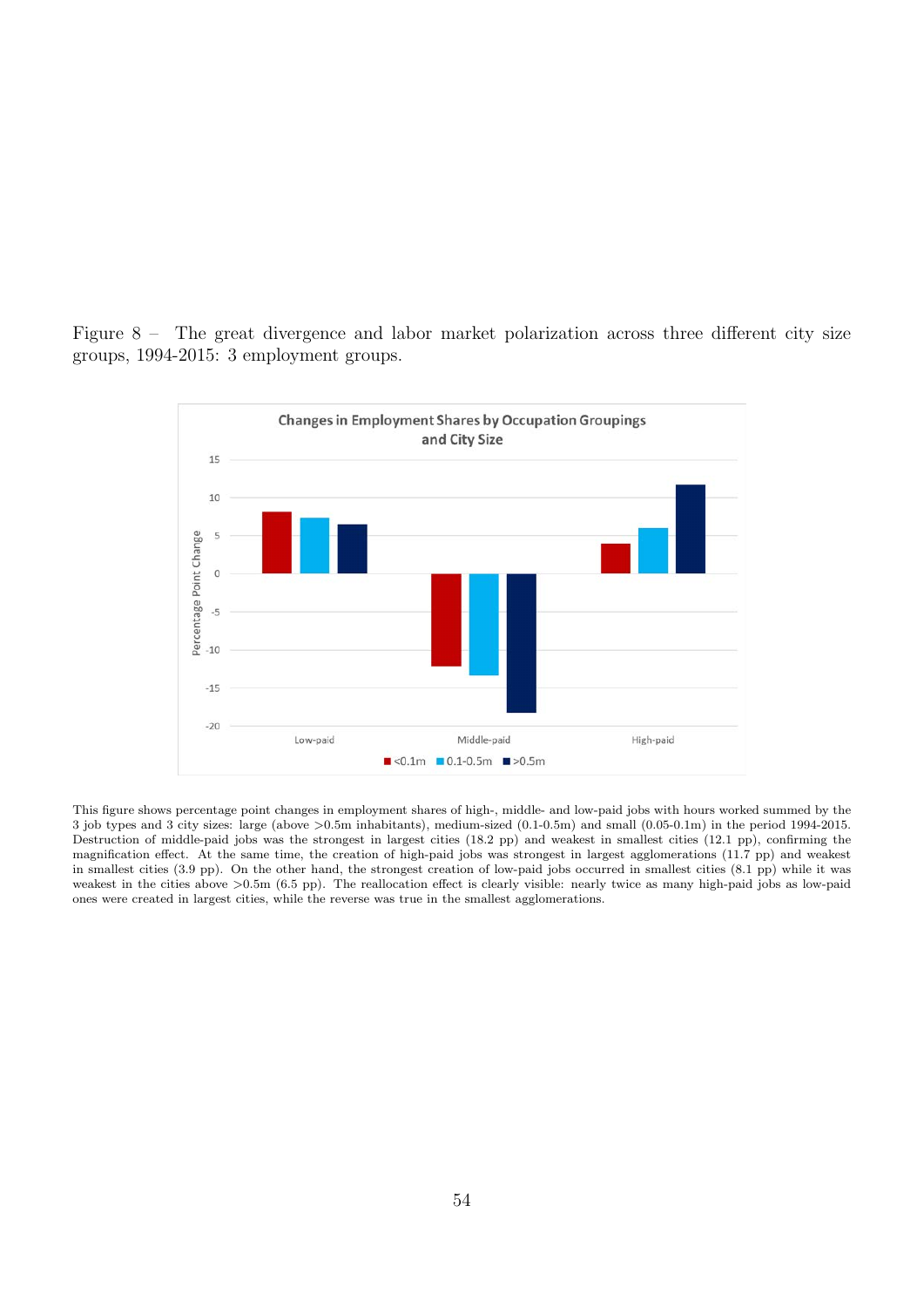<span id="page-56-0"></span>Figure 9 – Exposure to MRO jobs and change in the employment shares of MRO jobs in cities, 1994-2015.



The figure shows the percentage point change in employment shares of MRO jobs (CS 48, 54, 62 and 67) between 1994-2015 plotted against their share in employment in 1994 at the city level. Each red square, blue dot or green check symbolizes, respectively, a large (above >0.5m inhabitants), medium-sized (0.1-0.5m) or small (0.05-0.1m) city. The line shows a linear, population-weighted (by 1990 population) fit of the relationship between employment changes and the initial exposure to MRO jobs. Names of cities with more than 0.5m inhabitants are shown. N=117; 11 cities  $> 0.5$ m, 44 cities between 0.1-0.5m and 62 cities between 0.05-0.1m inhabitants in 2015. The initial exposure of largest cities to the most routine and offshorable occupations (MRO) in 1994 is on average lowest in largest cities. The exceptions are Douai-Lens and Lille in the industrial North. The relationship between the employment share of the MRO occupations at the city level in 1994 and the change in the employment share of these jobs over the period 1994-2015 is negative as predicted by [Autor and Dorn](#page-41-0) [\(2013\)](#page-41-0) (cf. Table E.22 on the robustness of the slope of the fitted line). Conditional on the initial exposure, however, the decline in the MRO occupations is highest in largest cities. Moreover, the average decline in the MRO jobs is not significantly different (cf. Table [5,](#page-48-0) column 4) between the largest and smallest cities in the sample (which are on average more exposed to those occupations  $-$  see Table [4\)](#page-47-0).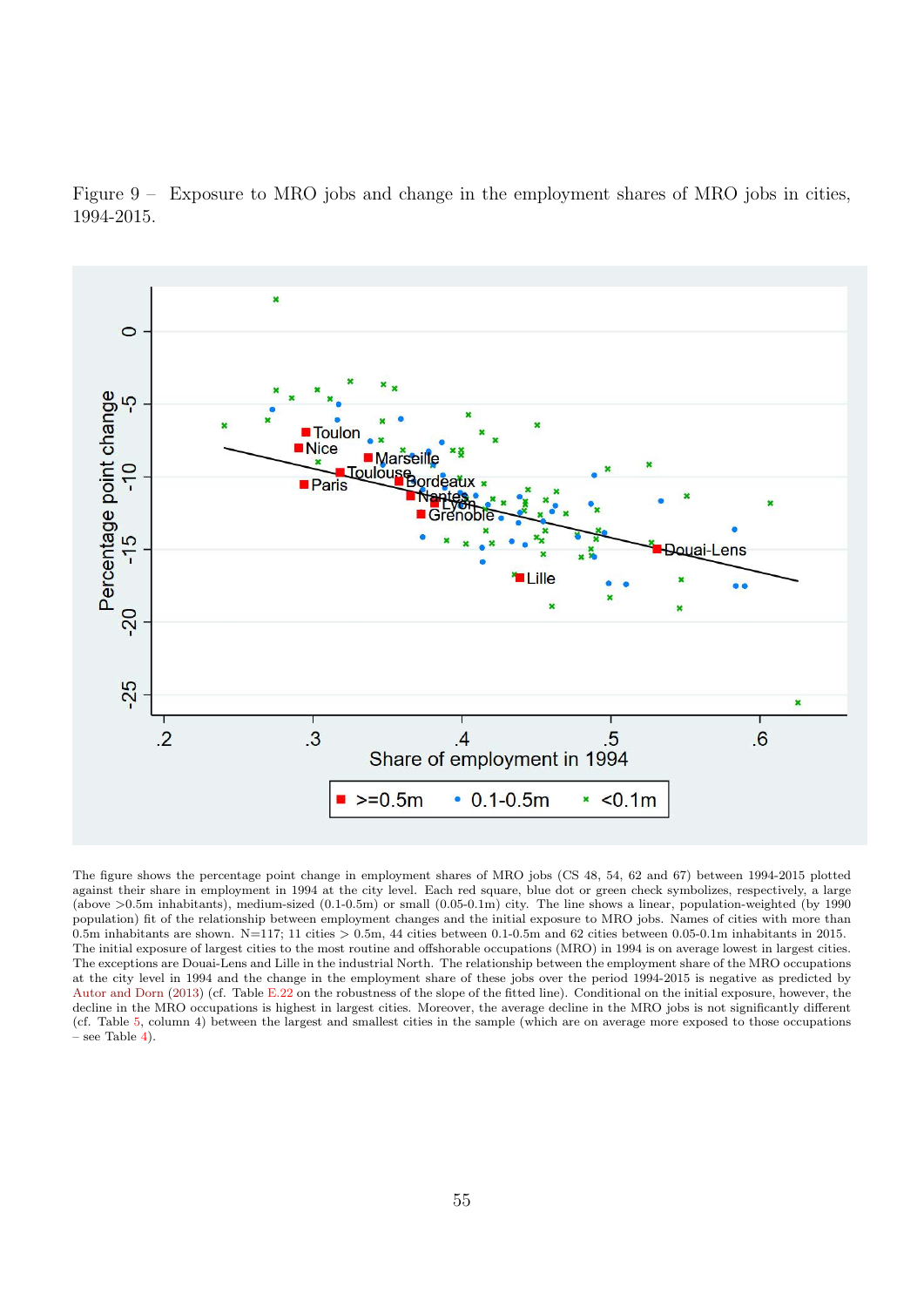<span id="page-57-0"></span>Figure  $10 -$  Exposure to MRO jobs and change in the employment shares of other middle-paid OMP jobs in cities, 1994-2015.



The figure shows the percentage point change in employment shares of OMP jobs (CS 43, 46, 47, 63, 64 and 65) between 1994-2015 plotted against the share of MRO jobs (CS 48, 54, 62 and 67) in employment in 1994 at the city level. Each red square, blue dot or green check symbolizes, respectively, a large (above >0.5m inhabitants), medium-sized (0.1-0.5m) or small (0.05-0.1m) city. The line shows a linear, population-weighted (by 1990 population) fit of the relationship between employment changes and the initial MRO exposure. Names of cities with more than 0.5m inhabitants are shown. N=117; 11 cities > 0.5m, 44 cities between 0.1-0.5m and 62 cities between 0.05-0.1m inhabitants in 2015.

The figure depicts a strongly positive population-weighted relationship between the employment share of the MRO occupations at the city level in 1994 and the change in the employment share of OMP jobs over the period 1994-2015 (cf. Table E.22 on the robustness of the slope of the fitted line). In all but one cities with initial exposure to MRO jobs above 0.5 the share of OMP jobs in total employment increased over the period 1994-2015. The decline of the OMP jobs in percentage points is on average stronger in large than in small cities (cf. Table [5,](#page-48-0) column 5), significant at 1% level.